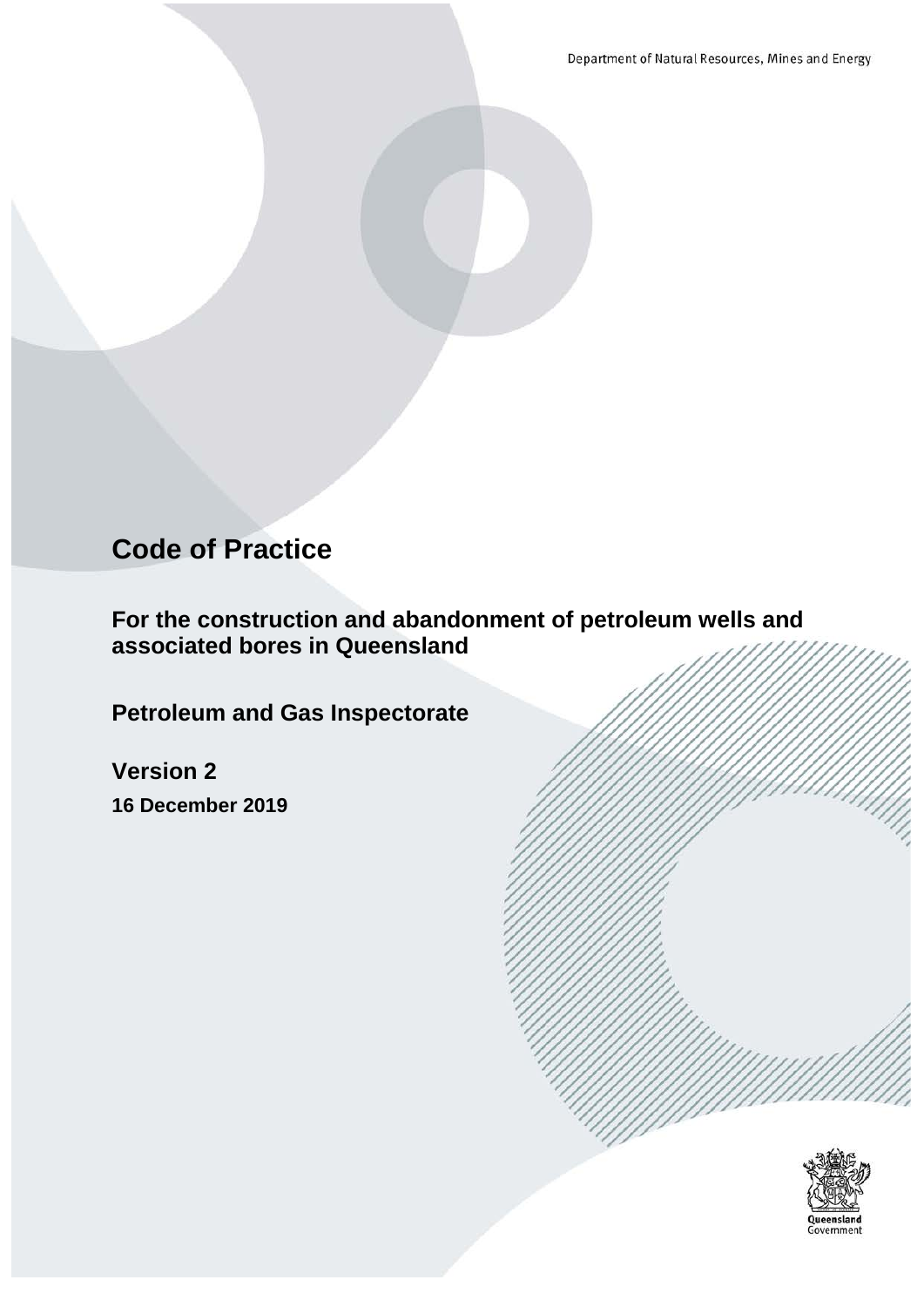#### <span id="page-1-0"></span>*Table: Previous document history*

| Version<br>number | Date       | <b>Document</b>                                                                                                    |
|-------------------|------------|--------------------------------------------------------------------------------------------------------------------|
|                   | 11/2011    | Code of Practice for Constructing and Abandoning Coal Seam Gas Wells in<br>Queensland                              |
| 2                 | 10/2013    | Code of Practice for constructing and abandoning coal seam gas wells and<br>associated bores in Queensland         |
| 3                 | 19/05/2017 | Code of Practice for the Construction and Abandonment of Coal Seam Gas<br>Wells and associated bores in Queensland |
|                   | 03/03/2016 | Code of practice for the construction and abandonment of petroleum wells<br>and associated bores in Queensland     |

#### <span id="page-1-1"></span>*Table: Document history*

| Version<br>number | Date       | Key changes                                                                                                                                                                                                                                                                                                                                                                                                                      |  |
|-------------------|------------|----------------------------------------------------------------------------------------------------------------------------------------------------------------------------------------------------------------------------------------------------------------------------------------------------------------------------------------------------------------------------------------------------------------------------------|--|
|                   | 01/09/2018 | Consolidation of the Code of Practice for the construction and abandonment<br>of coal seam gas wells and associated bores in Queensland, Edition 3.0, 19<br>May 2017 and the Code of Practice for the construction and abandonment of<br>petroleum wells and associated bores in Queensland, Edition 1.0, 3 Mar<br>2016, with some revisions to align with the commencement of the Petroleum<br>and Gas (Safety) Regulation 2018 |  |
| 2                 | 16/12/2019 | Revisions to the document included:<br>Reformatted to place all petroleum well requirements in one chapter<br>Document title updated<br>Updated multiple requirements predominately to provide clarity<br>Updated reporting requirements to align with the regulation<br>Corrected typographical errors                                                                                                                          |  |

This publication has been complied by the Petroleum and Gas Inspectorate, Resources Safety and Health, Department of Natural Resources, Mines and Energy, with significant input from Queensland petroleum lease operators and stakeholders.

© State of Queensland, 2019

The Queensland Government supports and encourages the dissemination and exchange of its information. The copyright in this publication is licensed under a Creative Commons Attribution 4.0 International (CC BY 4.0) licence.

Under this licence you are free, without having to seek our permission, to use this publication in accordance with the licence terms.



You must keep intact the copyright notice and attribute the State of Queensland as the source of the publication.

Note: Some content in this publication may have different licence terms as indicated.

For more information on this licence, visit https://creativecommons.org/licenses/by/4.0/.

The information contained herein is subject to change without notice. The Queensland Government shall not be liable for technical or other errors or omissions contained herein. The reader/user accepts all risks and responsibility for losses, damages, costs and other consequences resulting directly or indirectly from using this information.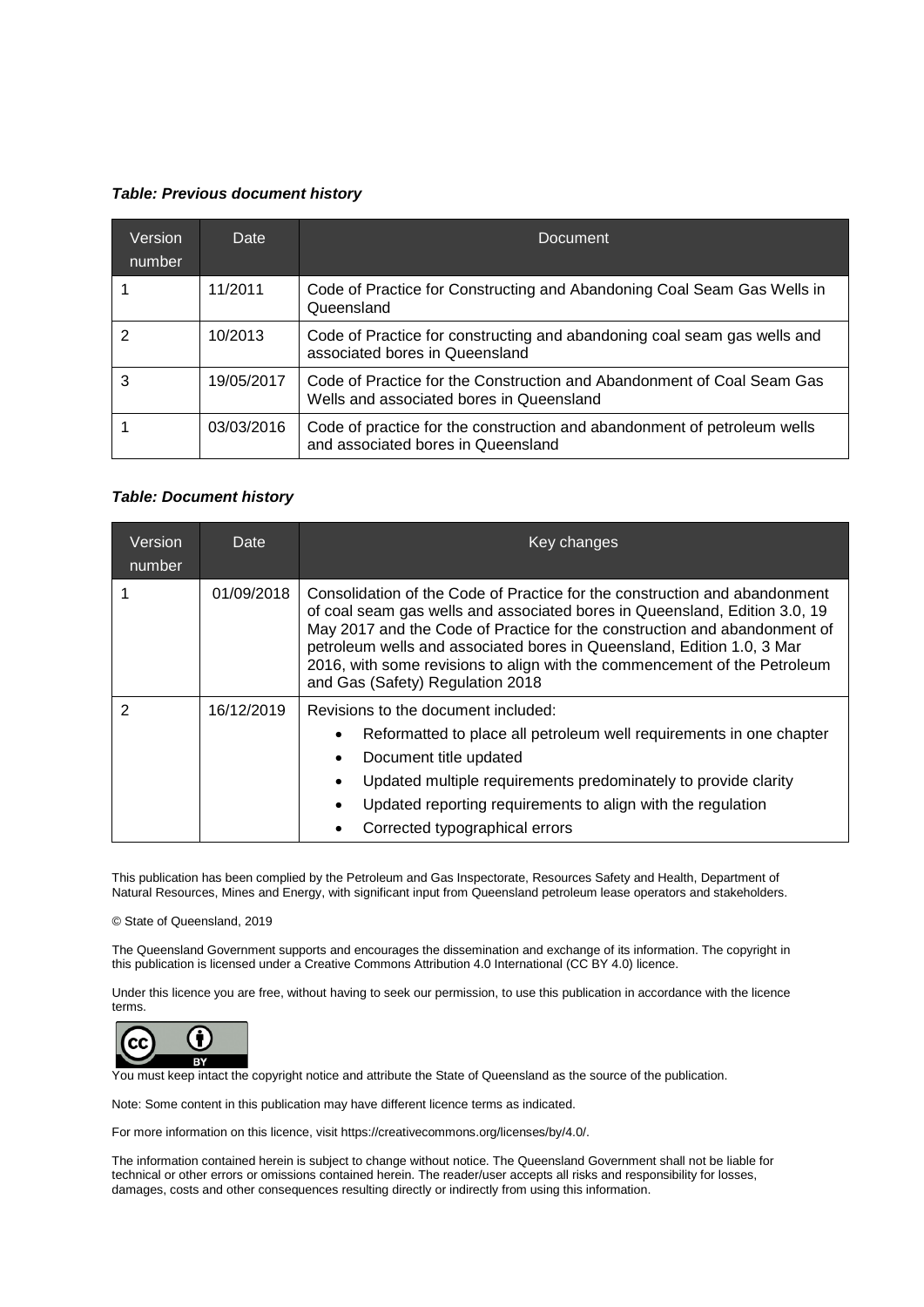# **Table of contents**

| 1            |       |  |
|--------------|-------|--|
| 1.1          |       |  |
|              | 1.1.1 |  |
| 1.2          |       |  |
| 1.3          |       |  |
|              |       |  |
|              |       |  |
|              |       |  |
| 1.4          |       |  |
| $\mathbf{2}$ |       |  |
| 2.1          |       |  |
| 2.2          |       |  |
|              |       |  |
|              |       |  |
|              |       |  |
|              |       |  |
|              |       |  |
|              |       |  |
|              |       |  |
|              |       |  |
|              |       |  |
| 2.3          |       |  |
| 2.4          |       |  |
| 2.5          |       |  |
| 3            |       |  |
| 3.1          |       |  |
|              |       |  |
|              |       |  |
| 3.2          |       |  |
|              |       |  |
|              |       |  |
|              |       |  |
| 3.3          |       |  |
|              |       |  |
|              |       |  |
|              |       |  |
| 3.4          |       |  |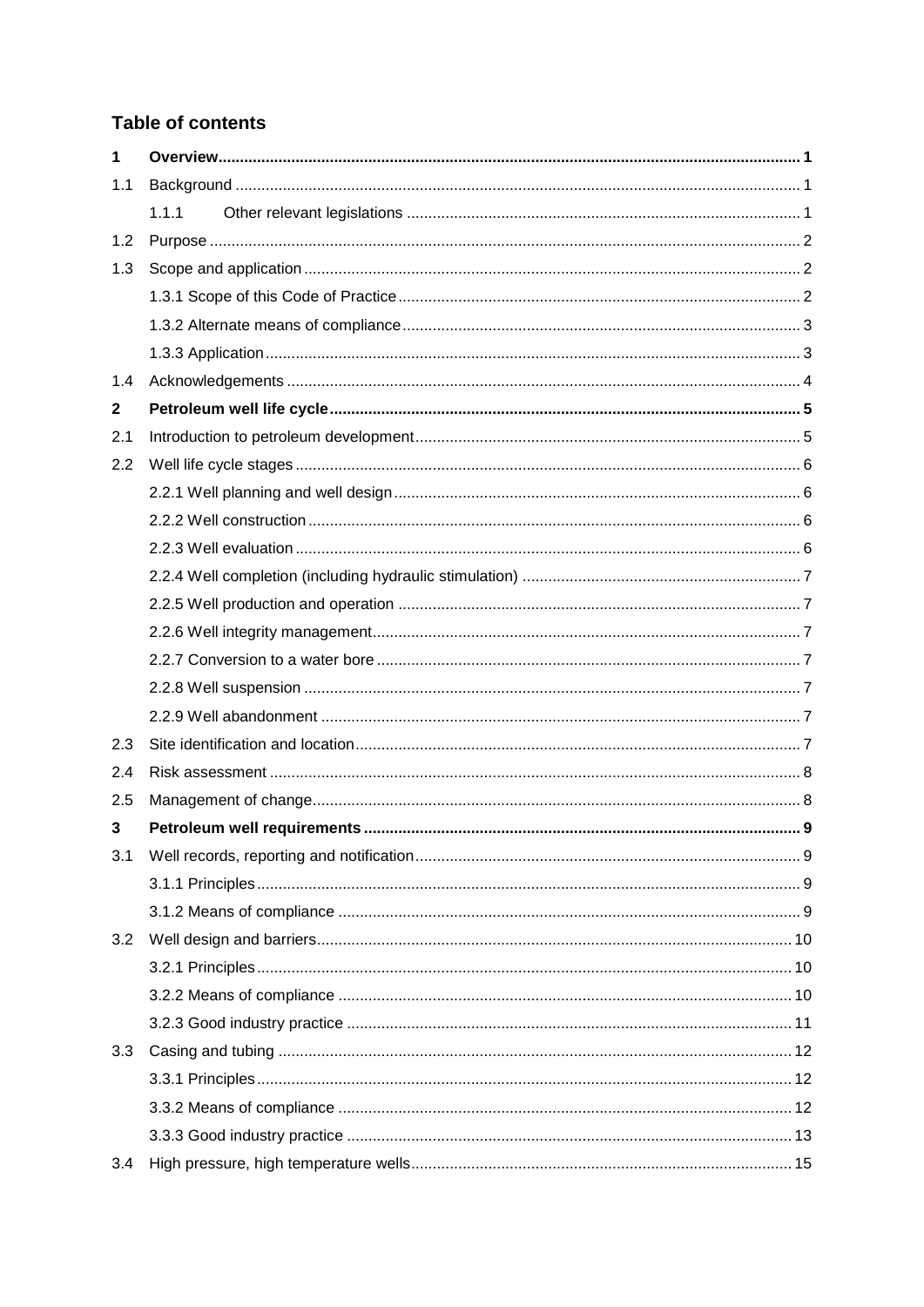| 3.5 |  |
|-----|--|
|     |  |
|     |  |
|     |  |
| 3.6 |  |
|     |  |
|     |  |
|     |  |
| 3.7 |  |
|     |  |
|     |  |
|     |  |
| 3.8 |  |
|     |  |
|     |  |
|     |  |
| 3.9 |  |
|     |  |
|     |  |
|     |  |
|     |  |
|     |  |
|     |  |
|     |  |
|     |  |
|     |  |
|     |  |
|     |  |
|     |  |
|     |  |
|     |  |
|     |  |
|     |  |
|     |  |
|     |  |
|     |  |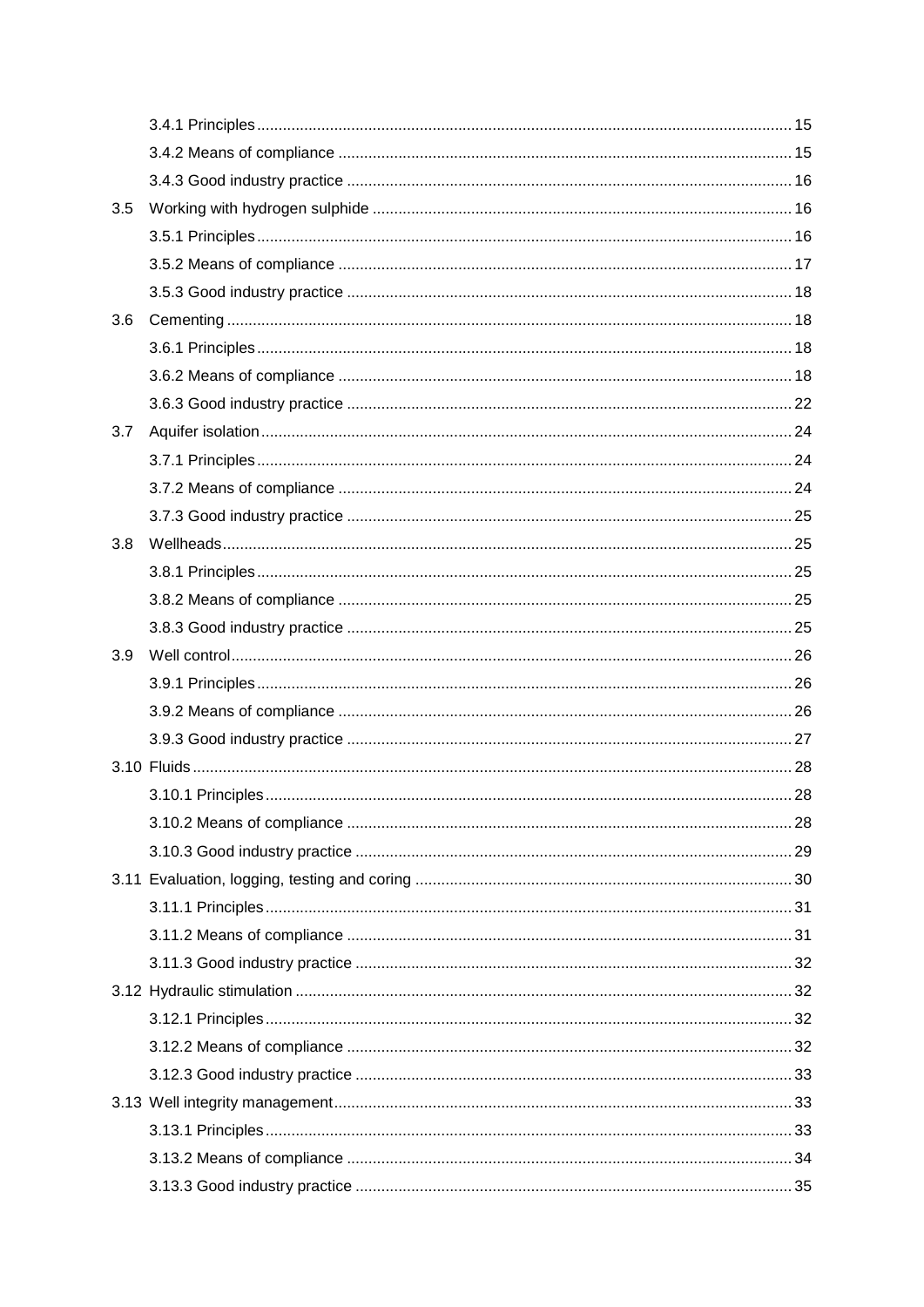| 4   |       |  |
|-----|-------|--|
| 4.1 |       |  |
| 4.2 |       |  |
|     |       |  |
|     |       |  |
| 4.3 |       |  |
|     |       |  |
|     |       |  |
|     |       |  |
| 4.4 |       |  |
|     |       |  |
|     |       |  |
| 4.5 |       |  |
|     | 4.5.1 |  |
|     | 4.5.2 |  |
|     | 4.5.3 |  |
| 4.6 |       |  |
|     | 4.6.1 |  |
|     | 4.6.2 |  |
|     | 4.6.3 |  |
| 4.7 |       |  |
|     | 4.7.1 |  |
|     | 4.7.2 |  |
| 4.8 |       |  |
|     | 4.8.1 |  |
|     | 4.8.2 |  |
| 4.9 |       |  |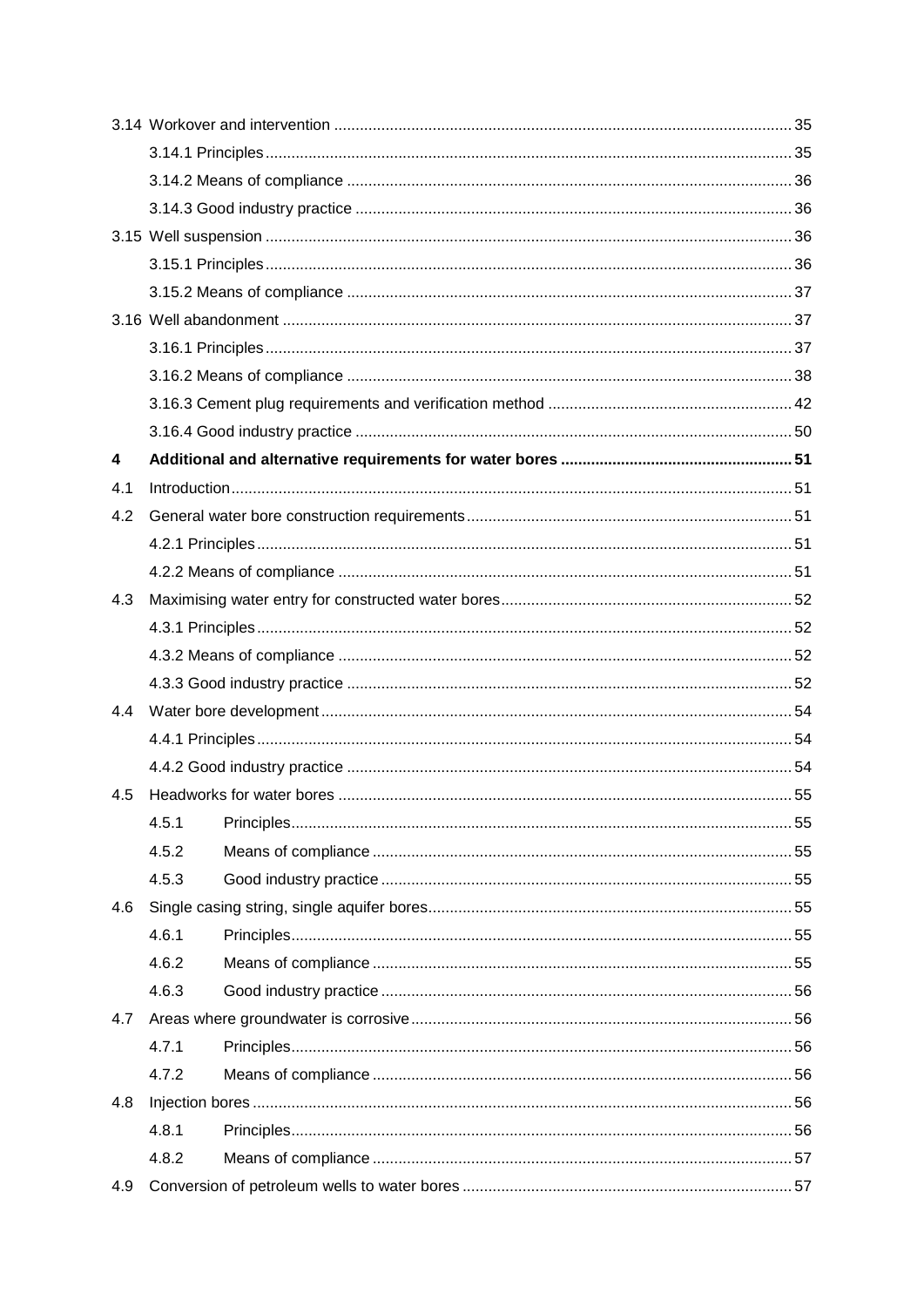| 4.9.2 |  |
|-------|--|
|       |  |
|       |  |
|       |  |
|       |  |
|       |  |

# **Table of figures**

| Figure 3: Open hole/ uncased hole section (no lost circulation and not approved for commingling)  42 |
|------------------------------------------------------------------------------------------------------|
|                                                                                                      |
| Figure 5: Casing shoe or equivalent with open hole/un-cemented liner below  44                       |
| Figure 6: Casing shoe with open hole below (with lost circulation) or casing shoe with uncemented    |
|                                                                                                      |
|                                                                                                      |
|                                                                                                      |
|                                                                                                      |
|                                                                                                      |

# **Table of tables**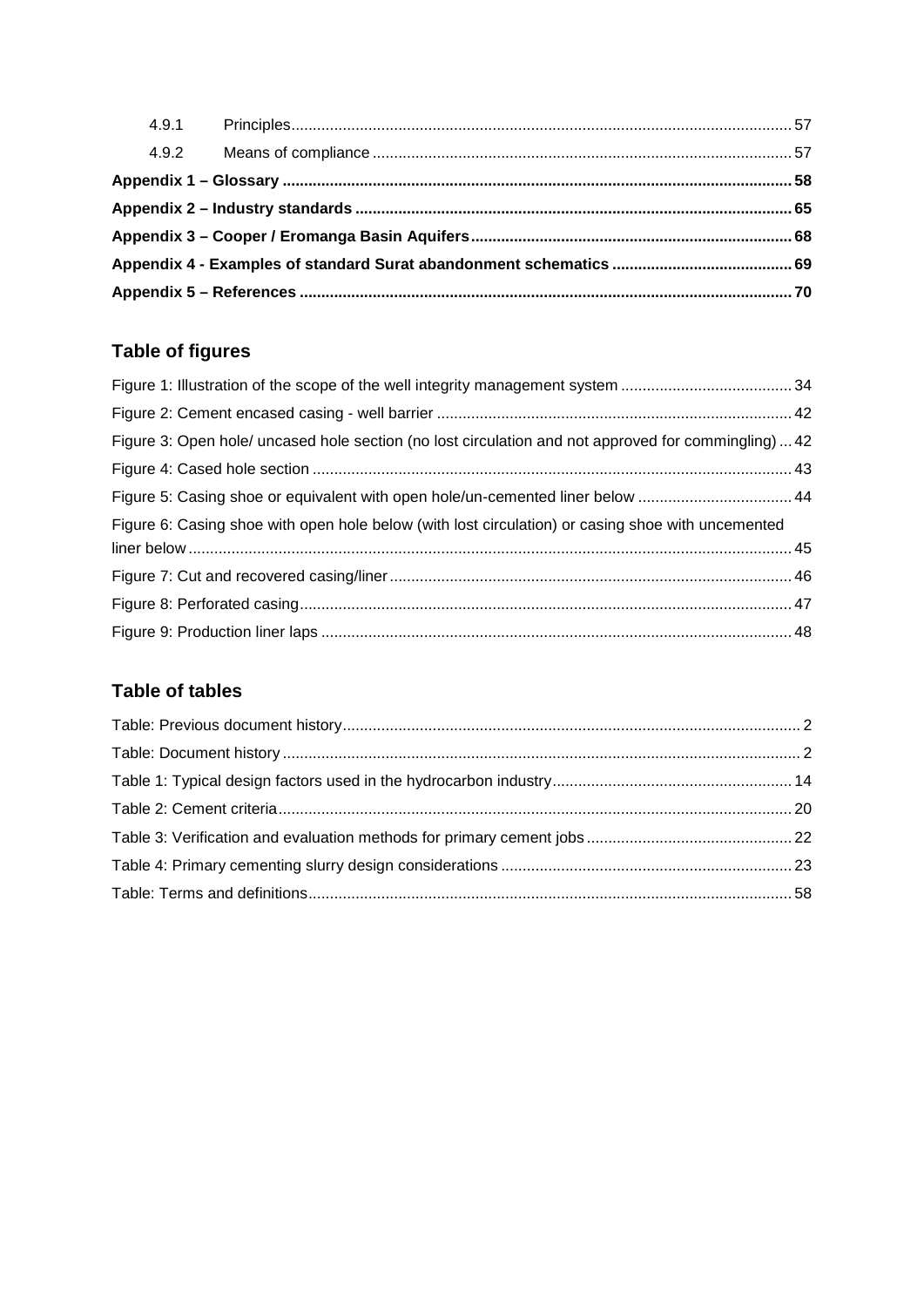# <span id="page-6-0"></span>**1 Overview**

# <span id="page-6-1"></span>**1.1 Background**

In Queensland, petroleum and gas safety is regulated under the *Petroleum and Gas (Production and Safety) Act 2004* (P&G Act) with the main subordinate legislation relating to safety being the Petroleum and Gas (Safety) Regulation 2018 (P&G Safety Regulation). Another subordinate legislation, the Petroleum and Gas (General Provisions) Regulation 2017 (P&G General Provision Regulation), also states relevant requirements. The legislation is administered and enforced by the Petroleum and Gas Inspectorate (the Inspectorate).

Under the legislation, and the definition of petroleum wells in the P&G Act, petroleum tenure applies to both conventional and unconventional resources (e.g. CSG, tight gas sands, shale gas). In practice, the underlying principles of design will be similar for wells drilled for different resource types with some minor technical differences possible. This consolidated Code of Practice for the construction and abandonment of petroleum wells and associated bores in Queensland (the Code) combines the requirements from the former construction and abandonment code for CSG wells and the former construction and abandonment code for conventional and non-CSG unconventional petroleum wells. Accordingly, this Code addresses the requirements for all petroleum wells but also specifies any requirement differences between CSG wells and other (conventional and non-CSG unconventional) petroleum wells. For the purpose of this Code, the terms 'Petroleum well', 'CSG well' and 'other well' are used, and mean the following:

- As per the P&G Act, 'Petroleum well', which includes both "CSG wells" and "Other wells", is a hole in the ground made or being made by drilling, boring or any other means
	- a) to explore for or produce petroleum; or
	- b) to inject petroleum or a prescribed storage gas into a natural underground reservoir; or
	- c) through which petroleum or a prescribed storage gas may be produced.
- 'CSG well' means a petroleum well that is drilled to explore for or produce petroleum in association with coal or oil shale; or in strata associated with coal or oil shale mining.
- 'Other well' means a *petroleum well*, as defined in the P&G Act, other than a "CSG well".

Well integrity is fundamental to ensuring sustainable petroleum production, ensuring risk can be managed to an acceptable level and protecting aquifers during the well life cycle. This Code addresses safety and environmental issues in the construction, operation and abandonment (decommissioning) of petroleum wells and associated bores.

The P&G Safety Regulation establishes that the means of compliance in this Code are to be complied with for the drilling, operating, converting and abandoning of petroleum wells and water bores.

## <span id="page-6-2"></span>**1.1.1 Other relevant legislations**

In Queensland, petroleum activities are also subject to the *Environmental Protection Act 1994*. Under an environmental authority, petroleum tenure holders are generally required to monitor, identify and manage potential risks to the environment.

The *Water Act 2000* (the Water Act) provides a regulatory framework for petroleum tenure holders to monitor, assess and manage the impacts of their underground water rights on water bores, aquifers and springs. Specification for water bores constructed under the Water Act are provided for in the Minimum Construction Requirements for Water Bores in Australia (MCRWBA) and the Minimum Standards for the Construction and Reconditioning of Water Bores that Intersect the Sediments of Artesian Basins in Queensland (MSWBIAB).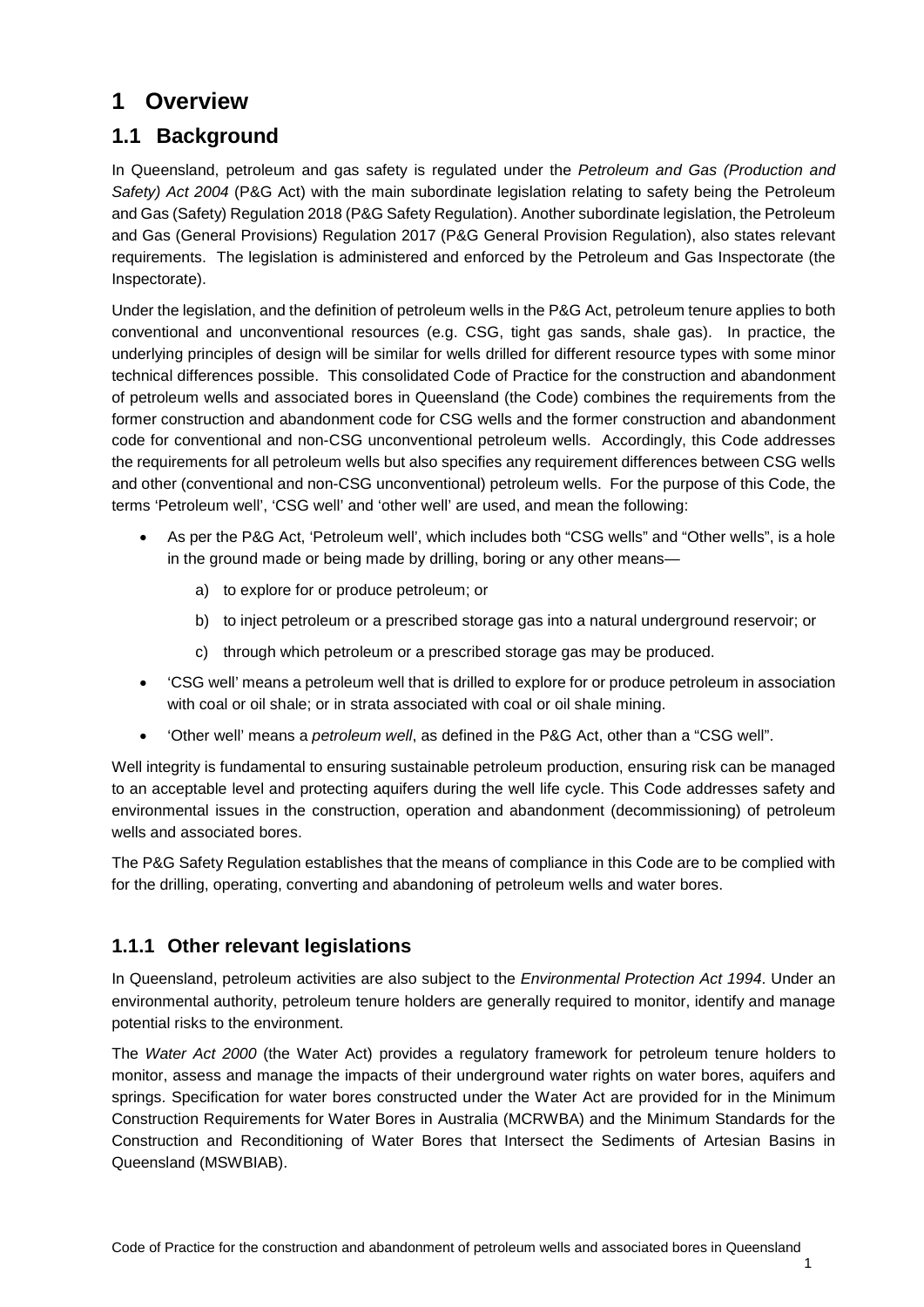## <span id="page-7-0"></span>**1.2 Purpose**

The purpose of this Code is to ensure that all petroleum wells and associated bores are constructed, maintained and abandoned to a minimum acceptable standard resulting in long-term well integrity, containment of petroleum and the protection of groundwater resources. This Code identifies industry standards and good oilfield practice for oil and gas well design.

It provides a way for operators to comply with their obligations under Queensland's petroleum legislation. However, it is not intended to discourage or prevent operators from adopting an alternative means of achieving a level of risk that is equal to or less than the level of risk that would be achieved by complying with this Code.

The design of this Code complements the operator's internal risk assessment processes, operating standards and procedures by outlining a recommended process to ensure that:

- a) the environment and groundwater resources are protected
- b) risk to the public and workers is managed to a level as low as reasonably practicable
- c) regulatory and applicable Australian and international standards/requirements, as well as the operator's standards, are understood and implemented where appropriate
- d) the life of a petroleum well or associated bore is managed effectively through appropriate design and construction techniques and ongoing well integrity monitoring.

# <span id="page-7-1"></span>**1.3 Scope and application**

### <span id="page-7-2"></span>**1.3.1 Scope of this Code of Practice**

This Code applies to petroleum wells and water bores constructed by operators on their tenures for both conventional and unconventional oil and gas exploration and production. It covers conversion of petroleum wells to water bores.

This Code covers all petroleum well types including exploration, appraisal, monitoring, injection, development and production wells. It also covers water bores, including water observation, water supply and water injection bores.

This Code applies to the following well life cycle phases:

- a) well planning and well design
- b) well construction (up to the production wing valve of the well head/Christmas tree) including construction of new water bores by operators
- c) well evaluation
- d) well completion including hydraulic fracture stimulation activities
- e) well production and operation
- f) well integrity management
- g) conversion of petroleum wells to water bores
- h) well suspension
- i) well abandonment

Within those stages, it considers equipment and material selection, risk assessment (both safety and environment), industry practices, monitoring and reporting.

This Code does not: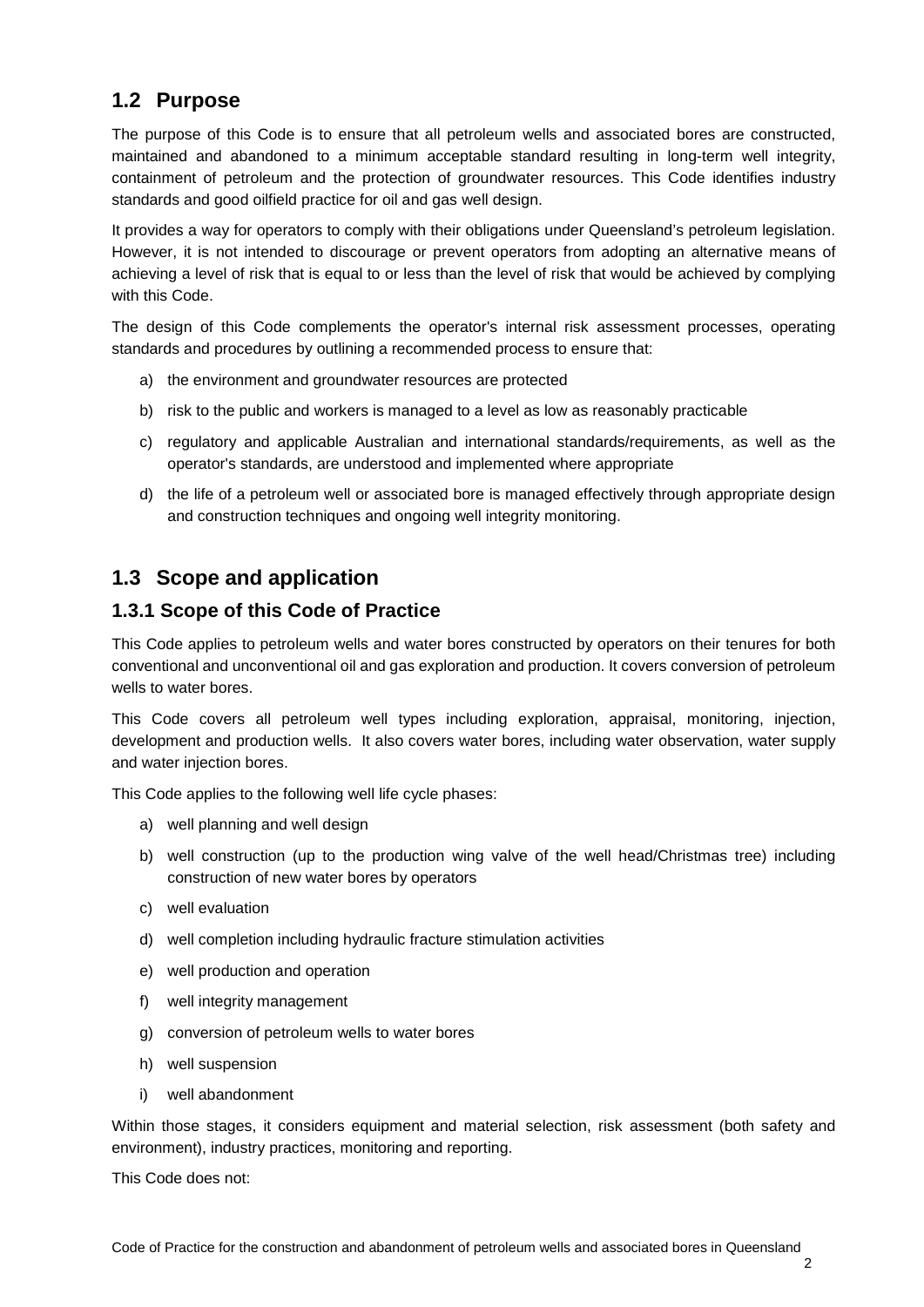- a) address the manufacture or the certification of drilling rigs or associated equipment
- b) refer to any necessary technical training of the various operatives.

#### <span id="page-8-0"></span>**1.3.2 Alternate means of compliance**

This Code addresses industry standards and good oilfield practice for oil and gas well construction, operation, conversion and abandonment, and Australian standards for water bore construction and abandonment.

If an operator proposes an alternate means of compliance to the stated means of compliance in this Code, the proposal is to be submitted to the Chief Inspector, Petroleum and Gas. The way in which to give the notice is by:

- a) Submitting the notice using the online system made available on a Queensland Government website for the purpose; or
- b) Lodging the notice at the office of the Chief Inspector.

Alternate means of compliance is authorised by written approval from the Chief Inspector.

## <span id="page-8-1"></span>**1.3.3 Application**

The contents of this Code falls into the following categories:

- a) Principles: these are the fundamental requirements that **must** be adhered to during the lifecycle of the well or bore.
- b) Means of compliance: these are the requirements that are enforceable by the regulator and **must** be complied with. By adhering to these requirements, the well or bore will meet the Principles.
- c) Good industry practices: these are recommended practices, methods and techniques to assist operators to satisfy the means of compliance. These are not in themselves means of compliance or principles. The terms **should** or **may** are used for good industry practice recommendations.

Where there is a conflict between this Code and the safety requirements or other relevant provisions in the P&G Act, P&G Safety Regulation or P&G General Provisions Regulation, the provisions of the P&G Act, P&G Safety Regulation or P&G General Provisions Regulation (as the case may be) prevail.

Compliance with this Code is directed at the operator, being the entity responsible for management of the safe operations of exploring for and producing petroleum on the land to which a petroleum tenure applies. The operator should ensure that all parties undertaking work covered by this Code (e.g. drilling contractors) also comply with it.

Part 4 of this Code: *Additional and alternative requirements for water bores*, provides design options for drilling a water bore. Where the assessments required under part [4](#page-56-0) of this Code determine there is significant risk associated with drilling a water bore through hydrocarbons, then such a bore must be constructed according to the requirements for petroleum wells as the relevant case may be.

A glossary for specific terms, abbreviations and acronyms used in this Code is provided in Appendix 1 – *Glossary*.

Relevant industry standards, recommended practices, technical reports and industry experience should be considered in the design and implementation of the well construction process. This includes the use of standards and specifications developed by the American Petroleum Institute (API) and the International Organization for Standardization (ISO).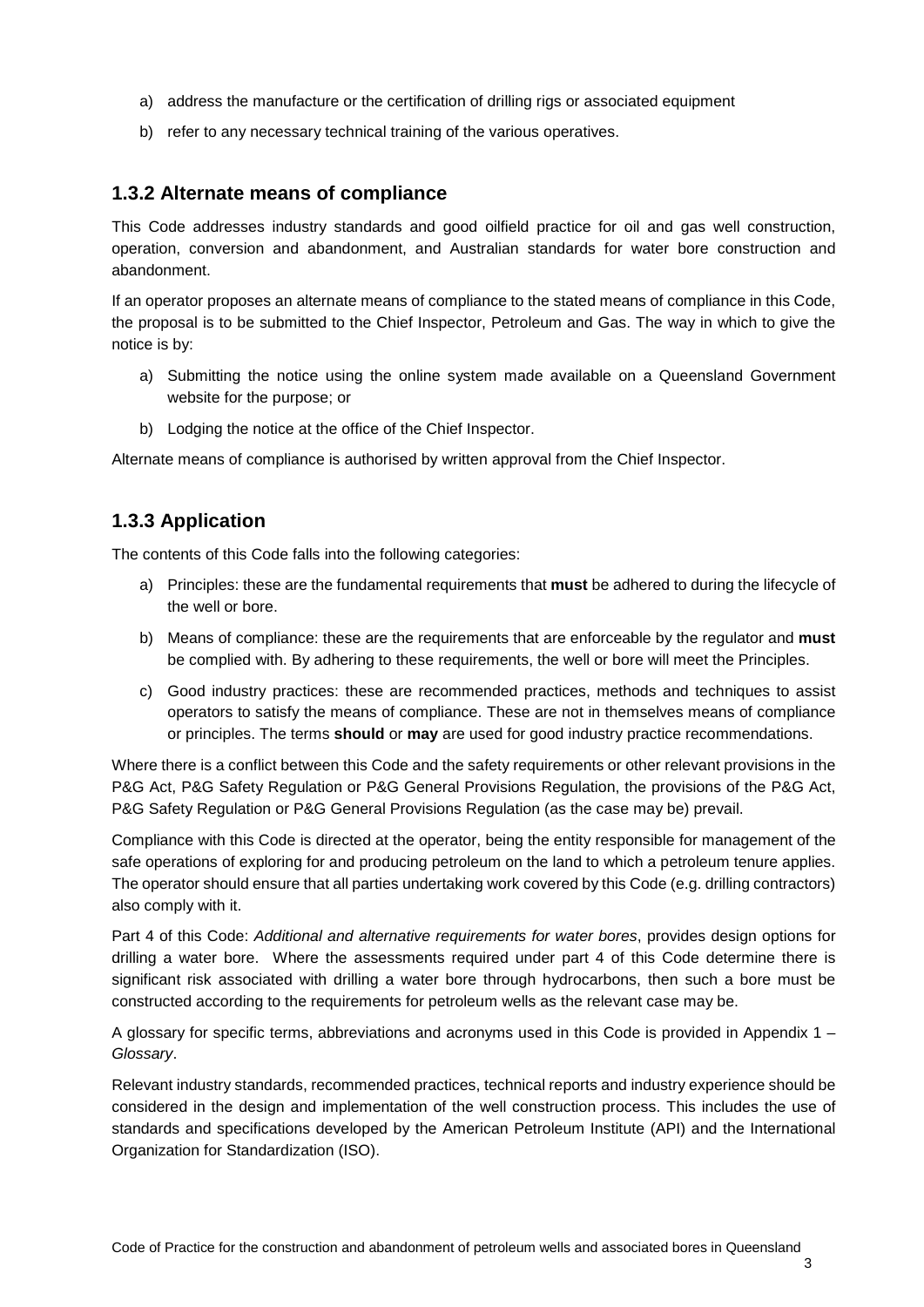A list of relevant industry standards and recommended practices is provided in Appendix 2 – Industry Standards.

It should be noted that wells drilled under previous versions of the Code will be assessed against the version relevant at the time the work was conducted. However such wells should be appropriately risk assessed and flagged in the operator's well integrity management system. Operators are required to abandon wells to the standard current at the time of abandonment. If the configuration of a well drilled under previous revisions of the code prohibits an operator from meeting the current abandonment standard, the operator is required to conduct a risk assessment to confirm that all reasonable attempts are made to meet the requirement and to determine the most reasonable outcome. It is recommended that the Inspectorate be notified if this occurs.

## <span id="page-9-0"></span>**1.4 Acknowledgements**

This Code is managed by the Petroleum and Gas Inspectorate with input from the Queensland petroleum industry, government departments and other relevant stakeholders. Numerous parties have contributed to previous versions of this document as acknowledged within them. Industry and relevant government departments were given the opportunity to provide comment for this revision and the following people or companies either provided feedback or attended the consultation meeting:

| Adrian McKay, DNRME                   | Mark Henderson, DNRME                 |
|---------------------------------------|---------------------------------------|
| Andrew Thompson, Arrow Energy         | Michael Giuliano, Vintage Energy      |
| Carolyn Collins, GasFields Commission | Mike O'Connell, Santos                |
| Don Harris, DNRME                     | Peter Verschoor, GasFields Commission |
| Dylan Stringer, Origin                | Piotr Sapa, DEM                       |
| James Ashton, AGL                     | QGC                                   |
| Janet Mignano, AGL                    | Ray Johnson, UQ                       |
| John Wright, DNRME                    | Steven Flook, DNRME                   |
| Lachlan McKay, Origin                 | Tim Thomas, Arrow Energy              |

Michael Scott, Petroleum and Gas Inspectorate, DNRME

Comments or written recommendations for amendments to this Code should be made to:

Chief Inspector, Petroleum and Gas Inspectorate PO Box 15216, City East Qld 4002 Email: gassafe@dnrme.qld.gov.au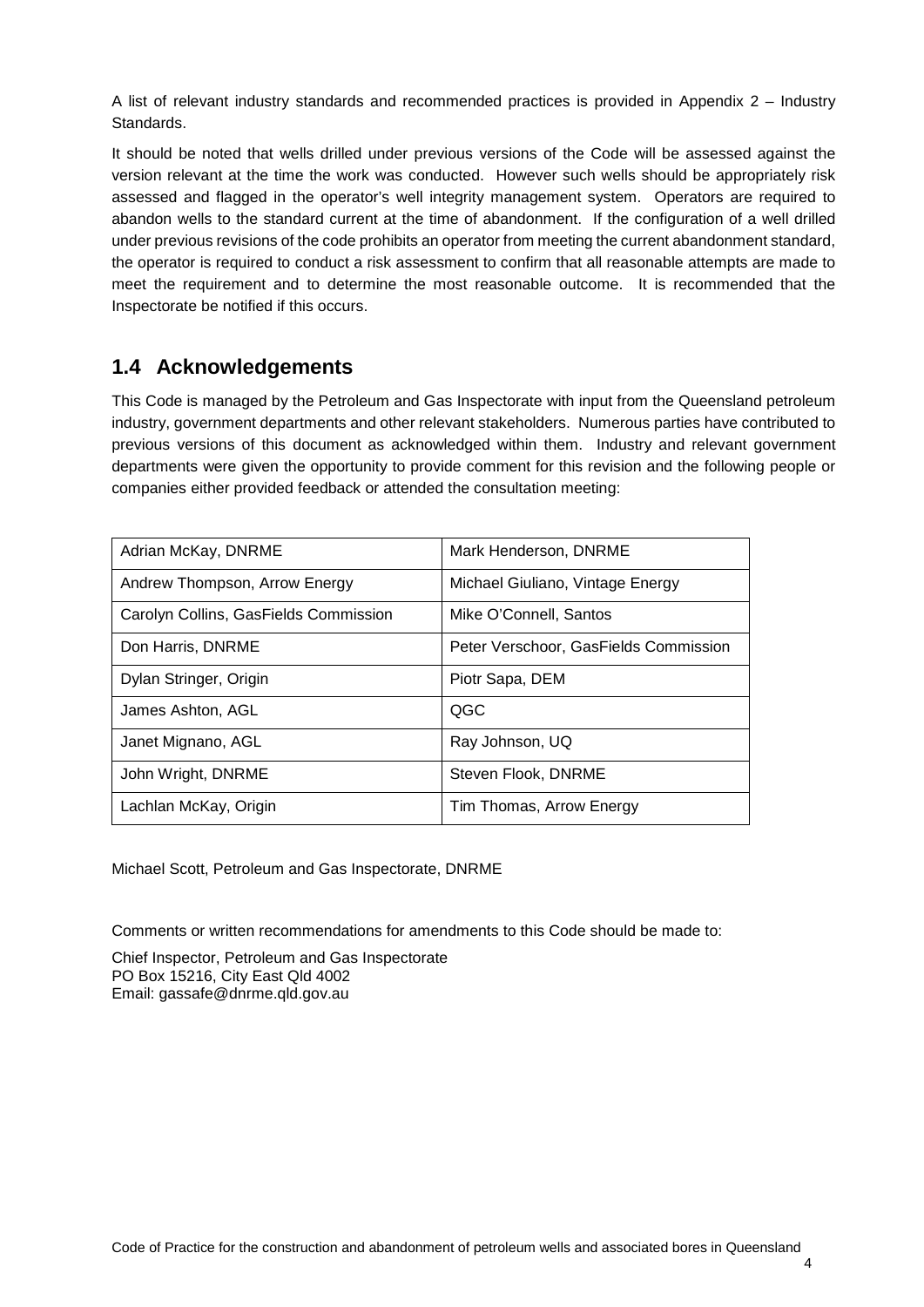# <span id="page-10-0"></span>**2 Petroleum well life cycle**

This Code considers the well life cycle stages of:

- a) well planning and well design
- b) well construction (up to the production wing valve of the well head/ Christmas tree);
- c) well evaluation
- d) well completion including hydraulic fracture stimulation activities
- e) well production and operation
- f) well integrity management
- g) conversion of petroleum wells to water bores.
- h) well suspension
- i) well abandonment

## <span id="page-10-1"></span>**2.1 Introduction to petroleum development**

There are generally two phases to petroleum development—exploration and production. Wells will be drilled under both phases. The stages of a well's life are outlined in the next section.

Exploration drilling is aimed at identifying hydrocarbon bearing reservoirs. This generally involves a small number of wells targeting a large area. If exploration indicates that hydrocarbon is present pilot wells may be drilled as part of an appraisal program to confirm production potential, to further define reservoir properties and to add reserves. A pilot test is essentially a small-scale production trial, with associated infrastructure.

Once an investment decision is made to progress the project, field development will move to development drilling and production phase. Petroleum wells and the associated infrastructure may operate for up to several decades.

Due to the nature of the reservoirs, unconventional resources (CSG, tight gas, shale gas and shale oil) will typically have more wells over a larger area than a conventional resource. While Queensland has petroleum production from both conventional and unconventional reservoirs, CSG wells make up the majority of producing wells. Typically, these wells are spaced at around 600–1500 m apart.

Once a well is no longer required for petroleum operations, it is plugged and abandoned. Abandoning wells involves:

- a) sealing of wells to prevent the intermixing of fluids and pressures between producing formations and aquifers
- b) preventing the escape of fluids to surface
- c) preventing injury and harm to people and the environment

It also includes the process of decommissioning surface infrastructure as described in legislation.

In addition to petroleum wells, a range of activities associated with petroleum production means tenure holders require the following water bores.

- a) Water observation bores to enable impacts of petroleum operations to be quantified.
- b) Water supply bores needed for undertaking their activities and those required for 'make good' purposes.
- c) Injection bores required for the injection of treated associated water or brine.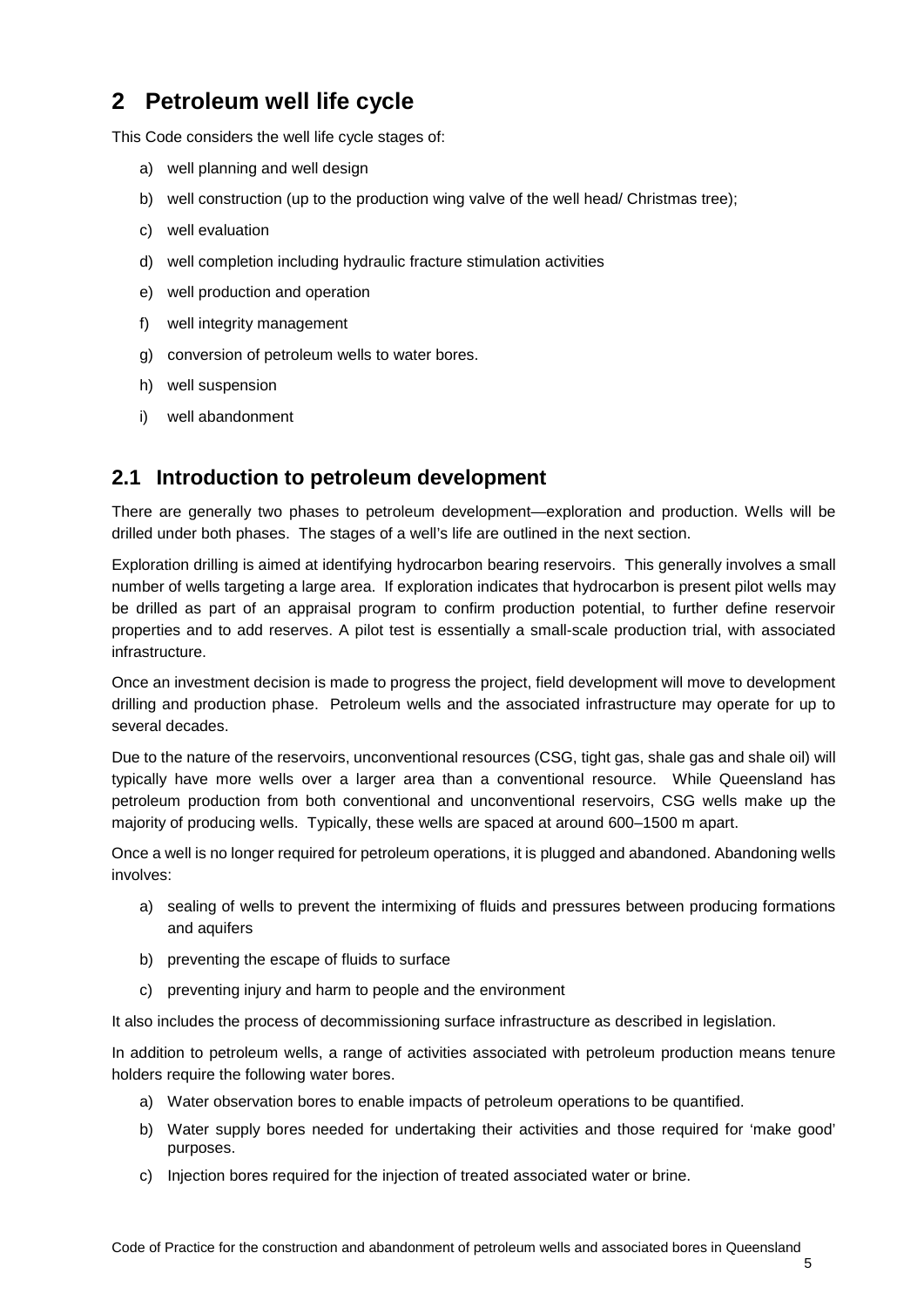d) Water bores converted from a petroleum well for use by a landowner or other stakeholder.

This Code provides standards and guidelines for construction operations for the range of wells and bores needed by petroleum operating companies.

## <span id="page-11-0"></span>**2.2 Well life cycle stages**

This section is a guideline which outlines the generic stages of a well life. While it makes mention of approvals, the relevant legislation should be consulted to ensure all appropriate approvals are in place.

During the normal course of any drilling or completion/workover program there will be various company and contractor personnel who will need to travel to the drill site. These people are required for:

- a) site checks and surveying
- b) earthworks (e.g. for access to site and to clear the drill pad area)
- c) rig (drill or workover) and support vehicles
- d) water carting
- e) specialist testing service providers
- f) well site supervision and geological personnel
- g) deliveries such as cement, casing or tubing
- h) support vehicles/services.

#### <span id="page-11-1"></span>**2.2.1 Well planning and well design**

- a) Site identification and location
- b) Completion of environmental controls, monitoring and sampling required to fulfil the regulatory requirements
- c) Well construction design
- d) Rig requirements and identification of appropriate equipment
- e) Identification of a water source for drilling fluid(s)
- f) Approval to drill/construct a well
- g) Notification to hydraulically stimulate a well (if required).
- h) Work program issued for well construction

### <span id="page-11-2"></span>**2.2.2 Well construction**

- a) Site (or lease) preparation in accordance with regulatory approvals and consent conditions
- b) Well drilling operations
- c) Formation evaluation e.g. logging, coring and testing
- d) Running and cementing of casing

#### <span id="page-11-3"></span>**2.2.3 Well evaluation**

a) Review and analysis of data gathered during drilling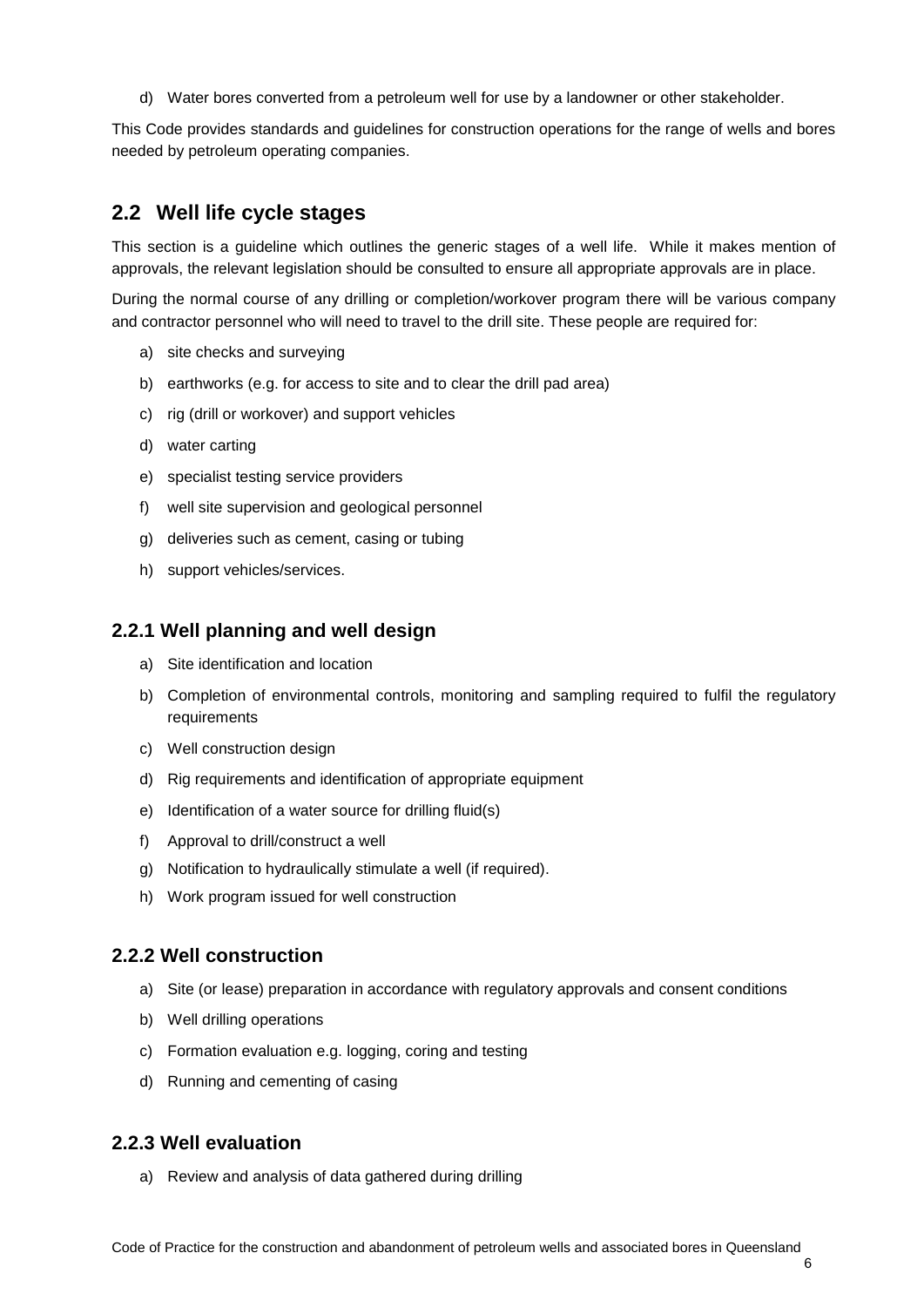## <span id="page-12-0"></span>**2.2.4 Well completion (including hydraulic stimulation)**

- a) Well program issued for work
- b) Hydraulic stimulation operations (if required)
- c) Well completion operations including production tubing and down hole equipment installed

### <span id="page-12-1"></span>**2.2.5 Well production and operation**

- a) Ongoing production testing, sampling and monitoring as required
- b) Workover/intervention activities*.*
	- *i. Planning*
	- *ii. Well program issued for work*
	- *iii. Well workover operations including modification or replacement of down hole completion equipment and/or production tubing*

### <span id="page-12-2"></span>**2.2.6 Well integrity management**

a) Monitoring and maintenance of the well integrity during the operation phase to ensure integrity

### <span id="page-12-3"></span>**2.2.7 Conversion to a water bore**

a) Petroleum wells may occasionally be converted to water supply or water observation bores as necessary.

### <span id="page-12-4"></span>**2.2.8 Well suspension**

- a) Approval to suspend
- b) Well suspension or abandonment operations at the wellsite
- c) Site rehabilitation activities.

### <span id="page-12-5"></span>**2.2.9 Well abandonment**

- a) Well program issued for work
- b) Well abandonment operations undertaken on site
- c) Post-abandonment monitoring undertaken

# <span id="page-12-6"></span>**2.3 Site identification and location**

All wells and water bores are first planned in a desktop process to identify potential or suitable sites within known constraints such as tenement boundaries, topographic constraints and environmental restrictions.

Potential exploration well sites additionally have a desktop review undertaken to identify locations which may best define the geology of an area or project. In some cases this may be based on earlier seismic surveys.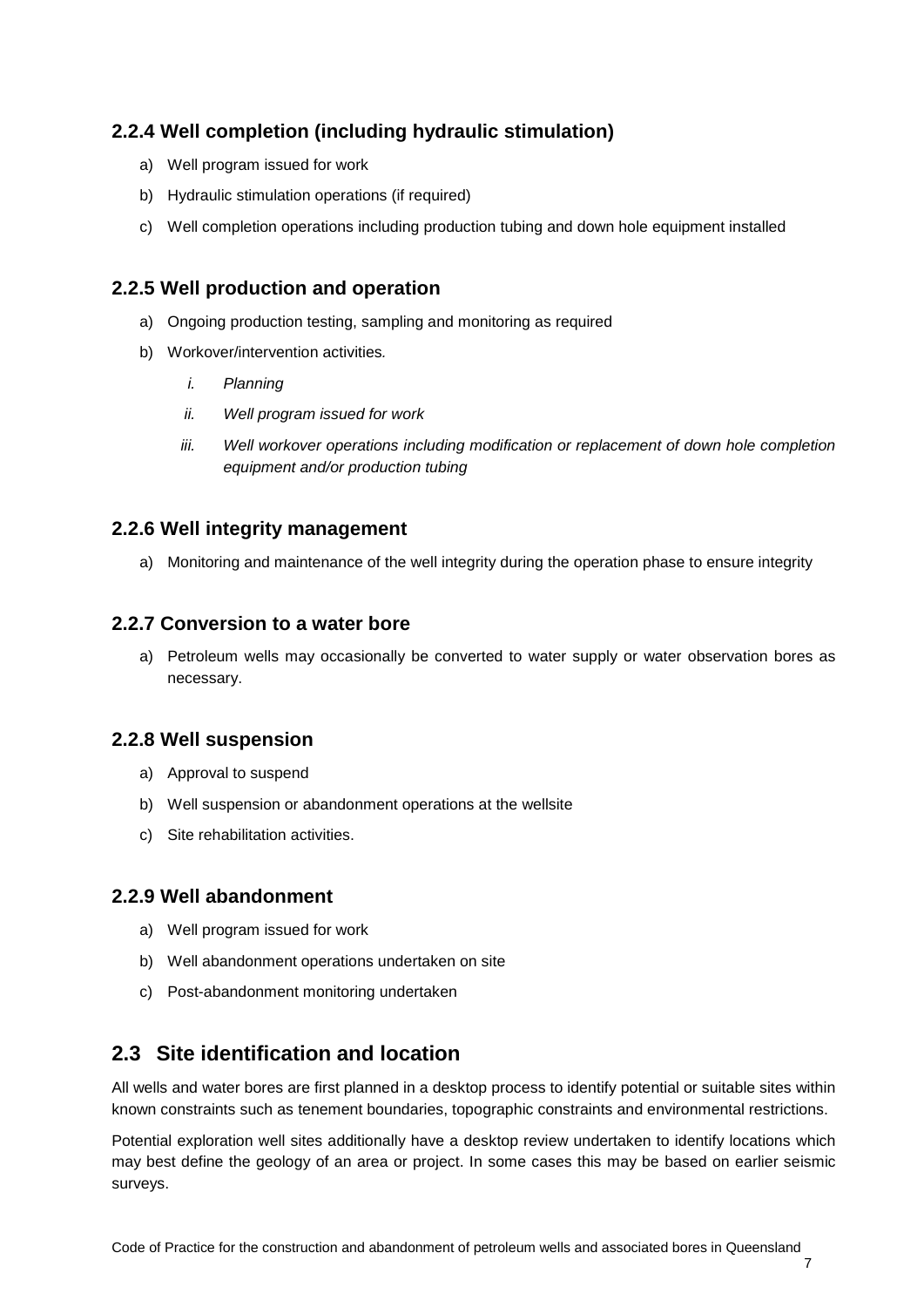After the desktop assessment it is essential to then 'ground-truth' the proposed site, and at this stage it is critical that consultation with the relevant stakeholders, including landholders, takes place to choose the most appropriate site and consider all other constraints (e.g. access routes, environmental constraints, cultural heritage and landowner constraints). Operators are required to attempt to reach an agreement with landholders when well sites are located on private land.

In most cases there is reasonable flexibility in locating proposed wells to avoid particular sites. As a general rule there is more flexibility to move exploration wells than to move production wells. Well sites can usually be identified that present the least impact to the environment and existing land use.

Petroleum companies are required by law to conduct various checks on any site where works are proposed.

These checks are a combination of office or field-based, and may include:

- a) environmental checks (e.g. distance from specific flora and fauna communities)
- b) cultural heritage inspections (particularly with regard to indigenous cultural heritage)
- c) topography restrictions and issues (avoiding water courses, ravines, steep cliff faces)
- d) land use restrictions (including consultation with landholders)
- e) other stakeholder liaison.

## <span id="page-13-0"></span>**2.4 Risk assessment**

Operators must carry out a risk assessment to identify the risks that may occur during well or bore construction, operation and abandonment. Risks to be managed must include, as a minimum, site access and preparation, well integrity, groundwater protection and safety of personnel and the community.

Once agreement is reached on the location of a well, the primary considerations in preparing a drill site are safety and the environment.

For safety of both site personnel and landholders, well sites should be sized and prepared appropriately and may also be fenced for safety and to provide a barrier to exclude livestock and large wildlife.

The environmental procedures used in preparing the site may include the stockpiling of topsoil which is kept separate for rehabilitation, and minimising the footprint where possible.

Sufficient storage for wellsite activities needs to be provided. Tanks or ground pits (or sumps) may be used to hold drilling or waste water. Sumps may be lined with heavy grade plastic if required.

Generally it may be necessary to dig a cellar, which is approximately two metre square and two metre deep, to house the blowout preventer (BOP) and the lower section of the wellhead. The BOP is safetyspecific equipment which allows the well to be sealed at surface in case of unplanned flow from the well, or a build-up of pressure within the well. This serves to minimise the risk of release of any well fluids to the environment.

# <span id="page-13-1"></span>**2.5 Management of change**

Operators must have a management of change (MOC) process covering wells throughout the full life cycle from initial design to final abandonment.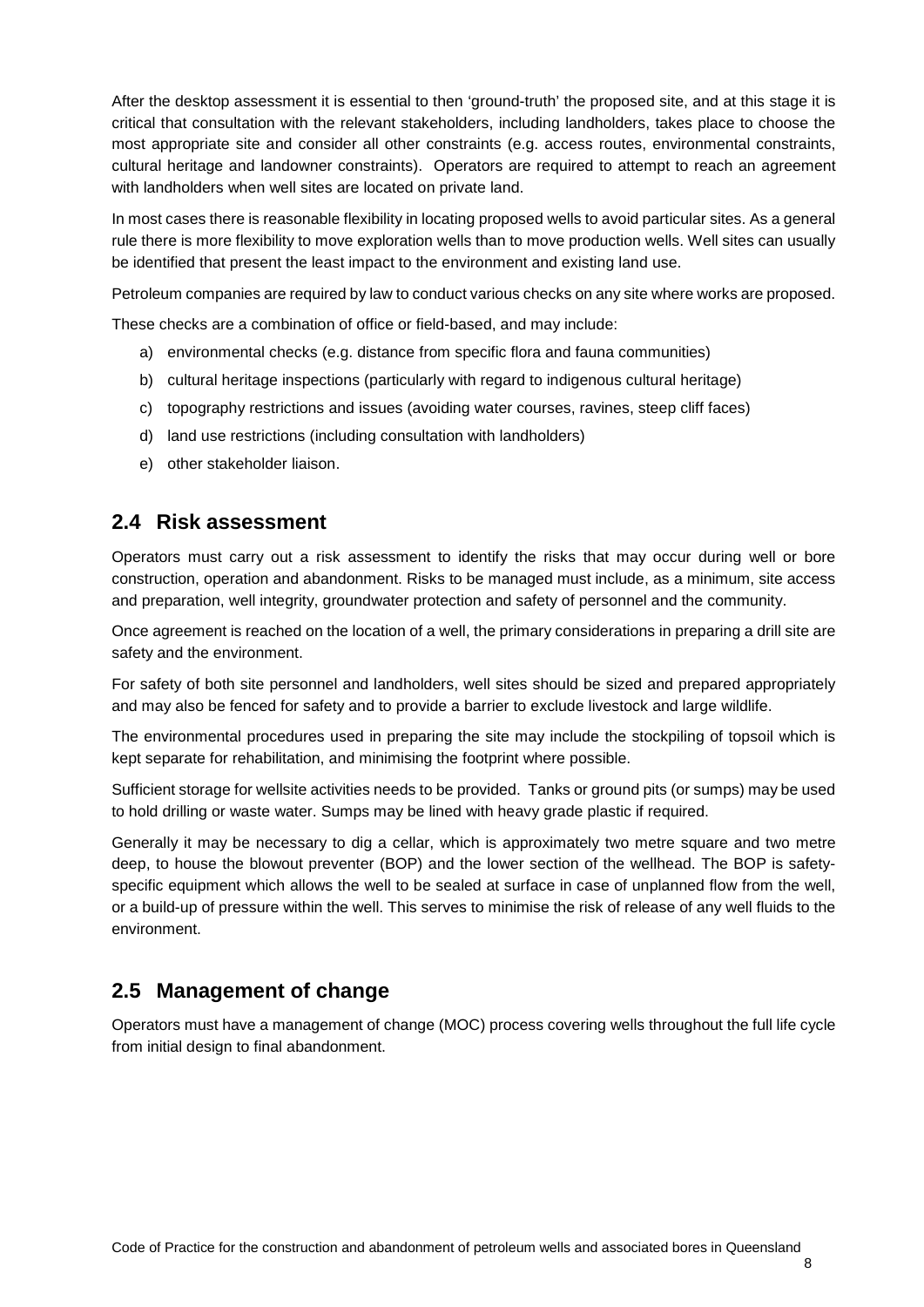# <span id="page-14-0"></span>**3 Petroleum well requirements**

This section outlines requirements for construction of petroleum wells, and water bores in identified high risk areas as determined in Part [4](#page-56-0) of this Code.

Requirements are relevant to all petroleum wells unless otherwise noted in a specific well type section.

# <span id="page-14-1"></span>**3.1 Well records, reporting and notification**

## <span id="page-14-2"></span>**3.1.1 Principles**

Accurate information, on the entire well life cycle including design, construction, drilling, evaluation, operation, workover, and abandonment, needs to be recorded for future reference. Construction of a water bore has additional requirements under the P&G Act relating to information that must be provided to the Water Act regulator, as well as information outlined under Section [4](#page-56-0) of this Code.

## <span id="page-14-3"></span>**3.1.2 Means of compliance**

Under the P&G Act a number of mandatory well reporting requirements are stipulated. It is the responsibility of the operator to ensure that these reporting requirements are met. All appropriate documentation which demonstrates compliance with this Code must be completed and submitted with well and bore reports. This includes but is not limited to cementing reports, including all materials and compressive strength vs. time graphs, cement pump charts and pressure records, logging reports including well deviation details and details of centraliser placing.

In addition to the records which are required to be submitted, operators must keep adequate records to verify conformity to the well design and during the construction process. A record of all work undertaken on a well must be maintained for each well's entire life through to abandoning. Such records will include:

- a) engineering design basis
- b) kick tolerance/well control design assumptions
- c) BOP pressure testing requirements, and actual test records
- d) laboratory test results for cement slurries
- e) casing tallies for all casing strings run including lengths, weights, grades, inside diameter, outside diameter, setting depth
- f) cementing records for each casing string in each well
- g) casing pressure tests
- h) leak off test and/or formation integrity test reports
- i) wireline logs
- j) final direction survey
- k) core description reports
- l) records of all equipment used
- m) records of mud chemicals, treatment and workover chemicals used during all well procedures (name, type and volume of each chemical used should be recorded)
- n) records of drilling and cementing problems encountered during the well
- o) risk assessments
- p) well drilling and completion programs including casing running and cementing procedures
- q) daily rig reports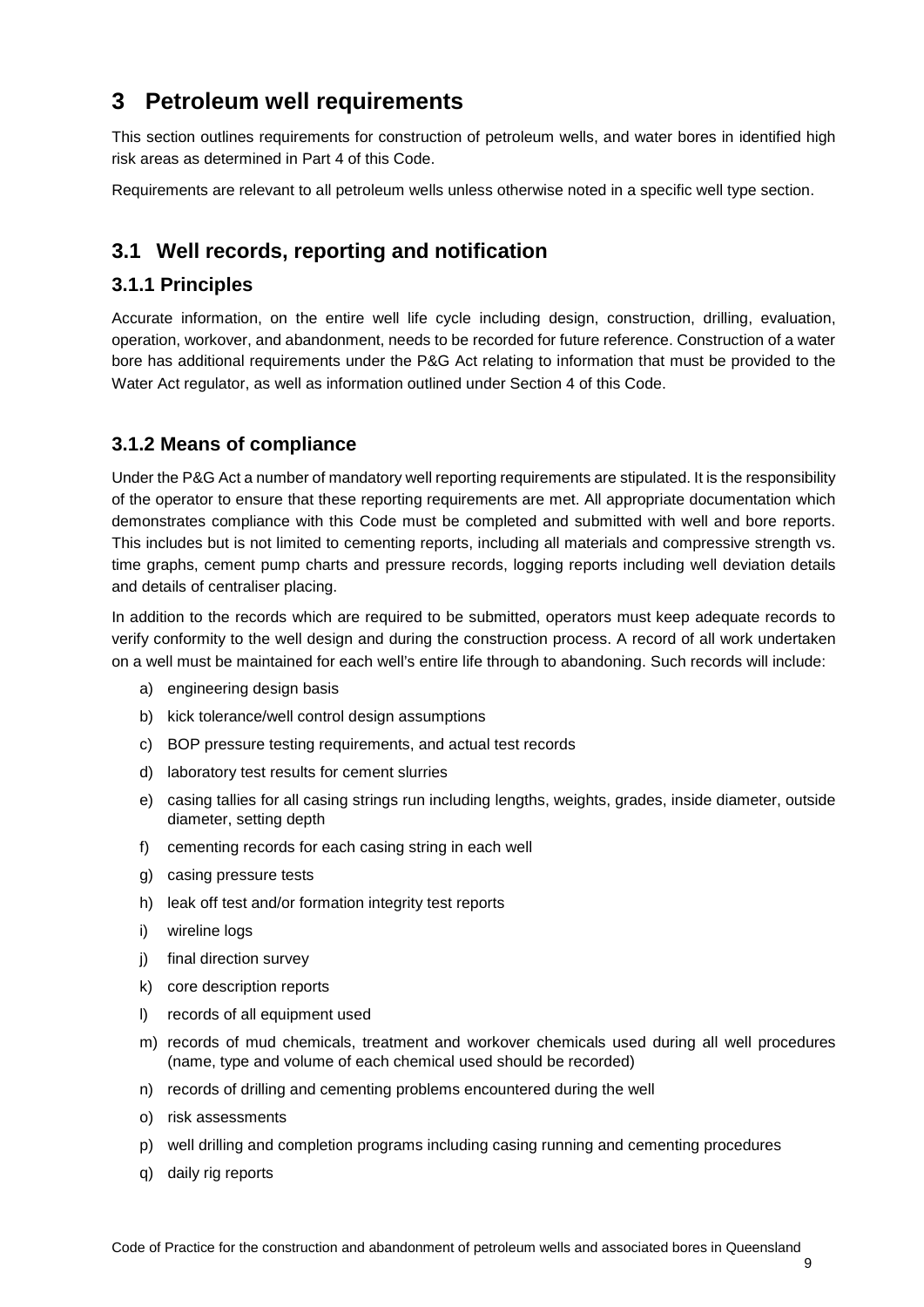- r) daily geological reports
- s) service company reports
- t) down hole and well head diagrams
- u) hydraulic fracturing records including fluids and chemicals used
- v) workover/intervention records and reports
- w) well integrity records
- x) abandonment records

# <span id="page-15-0"></span>**3.2 Well design and barriers**

### <span id="page-15-1"></span>**3.2.1 Principles**

The operator is responsible for ensuring that a suitable well design, construction and integrity assurance process is in place, maintaining necessary well documentation and undertaking regular audits of the process for all wells.

All wells must be designed and constructed to ensure the safe and environmentally sound production of fluids by:

- a) well objectives being met
- b) preventing any cross-flow contamination between hydrocarbon bearing formations and aquifers
- c) ensuring that fluids are contained within the well and associated pipework and equipment without leakage. Failure of one barrier must not lead to an uncontrolled release of formation fluids (blowout). It is noted that CSG wells typically have a single barrier between surface and a hydrocarbon bearing zone for portions of its life due to its producing arrangement. Operators must have appropriate processes in place to address this.
- d) ensuring zonal isolation between differently pressured permeable formations (e.g. aquifers and hydrocarbon bearing zones) is achieved<sup>[1](#page-15-3)</sup>
- e) prevent/avoid the introduction of substances that may cause environmental harm
- f) testing and acceptance requirements are satisfied
- g) wells can be monitored and maintained to contain and control wellbore fluids, provide structural support and otherwise retain well integrity throughout all reasonably anticipated construction, testing, production, injection, intervention, workover, suspension and abandonment load conditions – as may occur during the specified design life of the well.
- h) The completion needs to be designed to operate within the maximum expected pressures and load conditions until final abandonment.

# <span id="page-15-2"></span>**3.2.2 Means of compliance**

The design basis for wells are:

a) consider casing setting depths that take into account aquifer and production zone locations, and the requirements for well control

<span id="page-15-3"></span><sup>1</sup> Note: Some formations such as the Walloons Coal Measures, Bandanna Formation or Moranbah Coal Measures are considered as a single entity and do not require zonal isolation within the formation. The regulator should be consulted about other formations.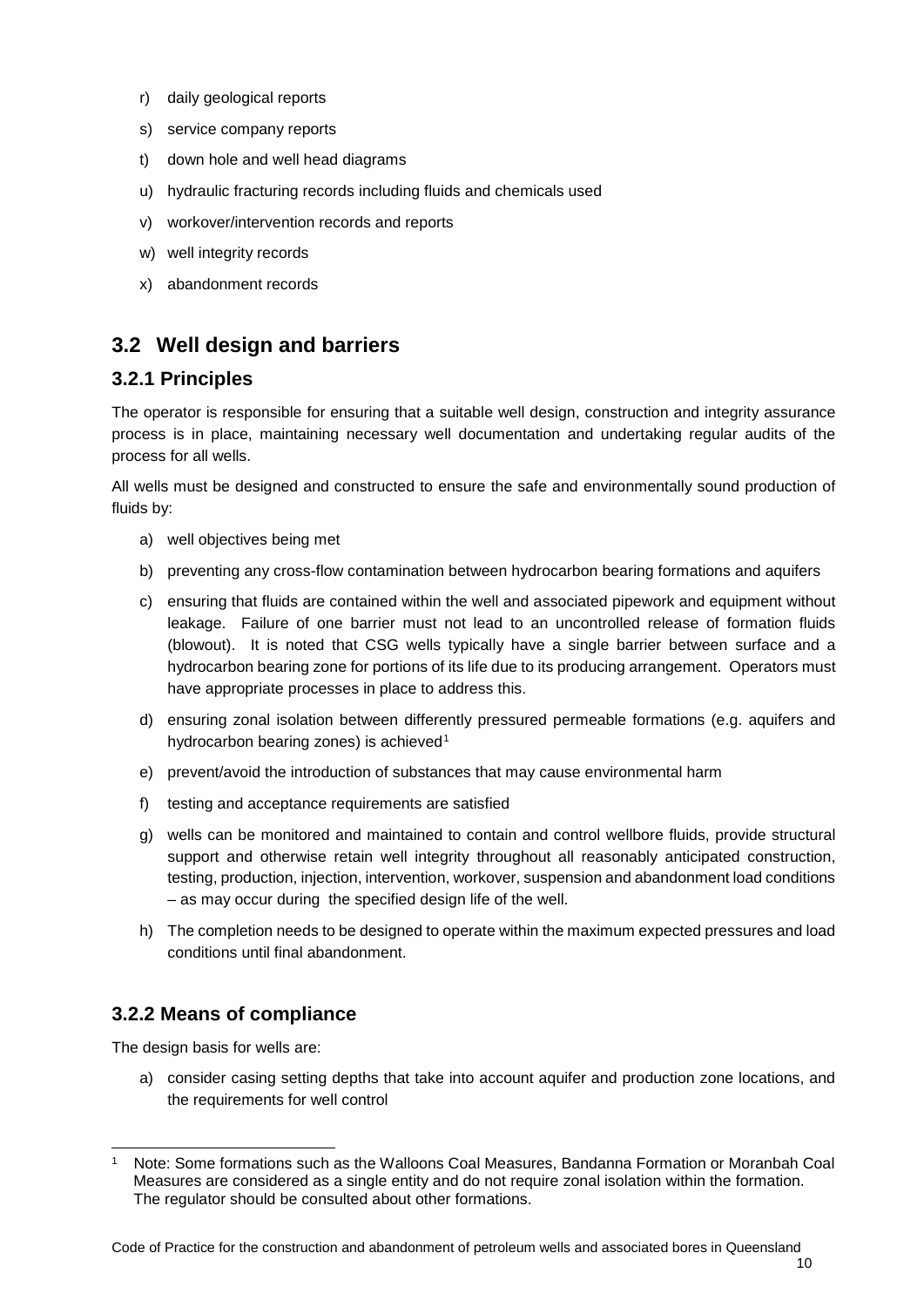- b) provide for installation of pressure control equipment (PCE) based on risk assessment, e.g. BOP equipment to API Standard 53
- c) use appropriate casing weight and grade with appropriate casing running procedures. This includes consideration for casing corrosion risk and connection suitability.
- d) use appropriate well design and construction materials
- e) use appropriate casing centralisation
- f) use engineered cement slurries with both appropriate and effective cement placement techniques
- g) ensure all fluids produced from the well travel directly from the production zone to the surface without cross contamination
- h) ensure they are constructed, maintained and abandoned in such a manner that it can be demonstrated there are two verified well barriers between a hydrocarbon bearing or abnormally pressured formation and the surface.

Exception from two verified barriers as stated in point (h) above and section 3.16.2 is permissible in the following scenarios:

- i. when it has been demonstrated, via risk assessment, that there is no natural lift mechanism for hydrocarbons or water to flow to the surface; or
- ii. during top hole or surface hole drilling where shallow fluid risk has been assessed as being negligible; or
- iii. during diverter drilling; or
- iv. during planned underbalanced and managed pressure drilling where surface equipment design limits are not exceeded; or
- v. between surface and the hydrocarbon bearing zone for a CSG well during its producing phase. Operators must have appropriate processes in place to address this; or
- vi. during well abandonment when two overlying formations need to be isolated from one another and two barriers are not feasible, then a continuous cement plug extending a minimum 30m above to 30m below the interface must be placed instead; or
- vii. in other circumstances during well life cycle activities when a risk assessment has been completed as per the operator's risk management process.

### <span id="page-16-0"></span>**3.2.3 Good industry practice**

- a) Review offset well information to assist in the design process for new wells.
- b) Include nearby water bores in the record keeping and data-set as part of the offset review.
- c) Consider offset data that details any evidence of tubular corrosion. If corrosion has been observed, operators will need to conduct a risk assessment and take action to ensure well integrity.
- d) Note formation horizons or zones, from which water bores produce, during the offset well review to assist the placement of casing strings.
- e) Use sustainable construction practices and operating procedures e.g. to conserve water usage and minimise waste.
- f) All well designs and construction procedures should include contingency planning to mitigate the effects of failures in the event of unplanned process upsets or events during construction.
- g) Select casing hardware, including liner hangers, float equipment, centralizers, cement baskets, wiper plugs (top and bottom), stage tools and external casing packers, as appropriate as part of the well design to ensure zonal isolation.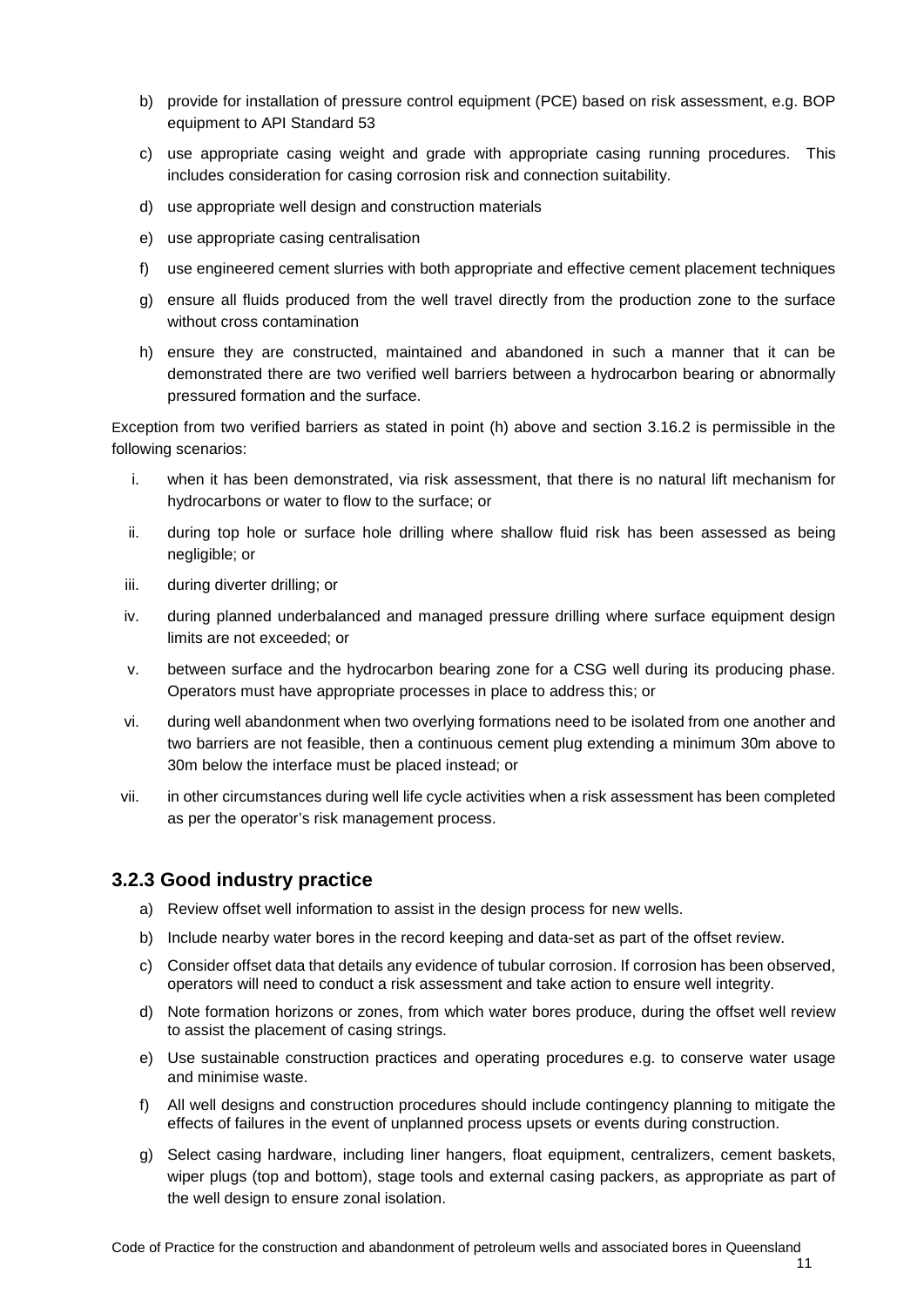- h) Review information on geological strata and formations, and fluids within them, that the well may intersect and any hazards which such strata and formations may contain.
- i) Schematic drawings of well barrier arrangements should be prepared for the well or group of wells of similar well design and architecture.
- j) A barrier should only be considered verified when there is physical evidence (e.g. leak testing by application of differential pressure, cement integrity test for cement around casing shoe, function testing) that the barrier has been placed in its desired location and will perform its required function.
- k) The test pressures for verifying well barriers should be applied in the direction of flow towards the external environment. If this is not possible or introduces additional risk, the test pressure can be applied against the direction of flow towards the external environment, provided the well barrier is designed to seal in both flow directions.
- l) A barrier placement and verification procedure should be developed to identify satisfactory establishment of barriers at each relevant stage of well operations during well construction.
- m) Borehole stability analysis should be considered for all deviated wells >40 degree inclination and for wells in areas known to be prone to well bore instability issues or tectonic activity.

# <span id="page-17-0"></span>**3.3 Casing and tubing**

## <span id="page-17-1"></span>**3.3.1 Principles**

Casing and tubing must be designed to withstand the various compressive, tensile and bending forces that are exerted while running-in the hole, as well as the collapse and burst pressures that it may experience during different phases of the well's life e.g. cementing, pressure testing, stimulation and production cycles. Casing strings must be designed to facilitate installation of pressure control equipment.

As well as providing a mechanism of extracting gas from the production zones, casing and tubing acts to protect other resources such as groundwater.

The casing programme must be configured to accommodate all identified sub-surface hazards and to minimise risk either from cross-flow between formations or the uncontrolled release of well bore fluids to surface, throughout the life of the well.

Casing setting depths must be selected to provide an adequate safety margin between the formation fracture pressure and anticipated pressures during well control and casing cementation operations.

## <span id="page-17-2"></span>**3.3.2 Means of compliance**

- a) All casing in pressure containing applications<sup>[2](#page-17-3)</sup>, casing connections, wellheads and valves used in wells must be designed to withstand the loads, pressures and temperatures that may act on them throughout the entire well life cycle. This includes casing running and cementing, any treatment pressures (e.g. hydraulic fracturing), production pressures, potential well control situations, any potential corrosive conditions (H2S, CO2, etc.), and other factors pertinent to local experience and operational conditions.
- b) Casing and tubing stress analysis must be carried out on all reasonably foreseeable load scenarios that may be imposed on the well. Casing design must consider both uniaxial and triaxial analysis.
- c) In all wells, a conductor pipe does not need to meet the requirements under (a), (b) and (c) above.

<span id="page-17-3"></span><sup>&</sup>lt;sup>2</sup> Note: 'Pressure containing applications' include all applications where the integrity of the casing is required to maintain well control.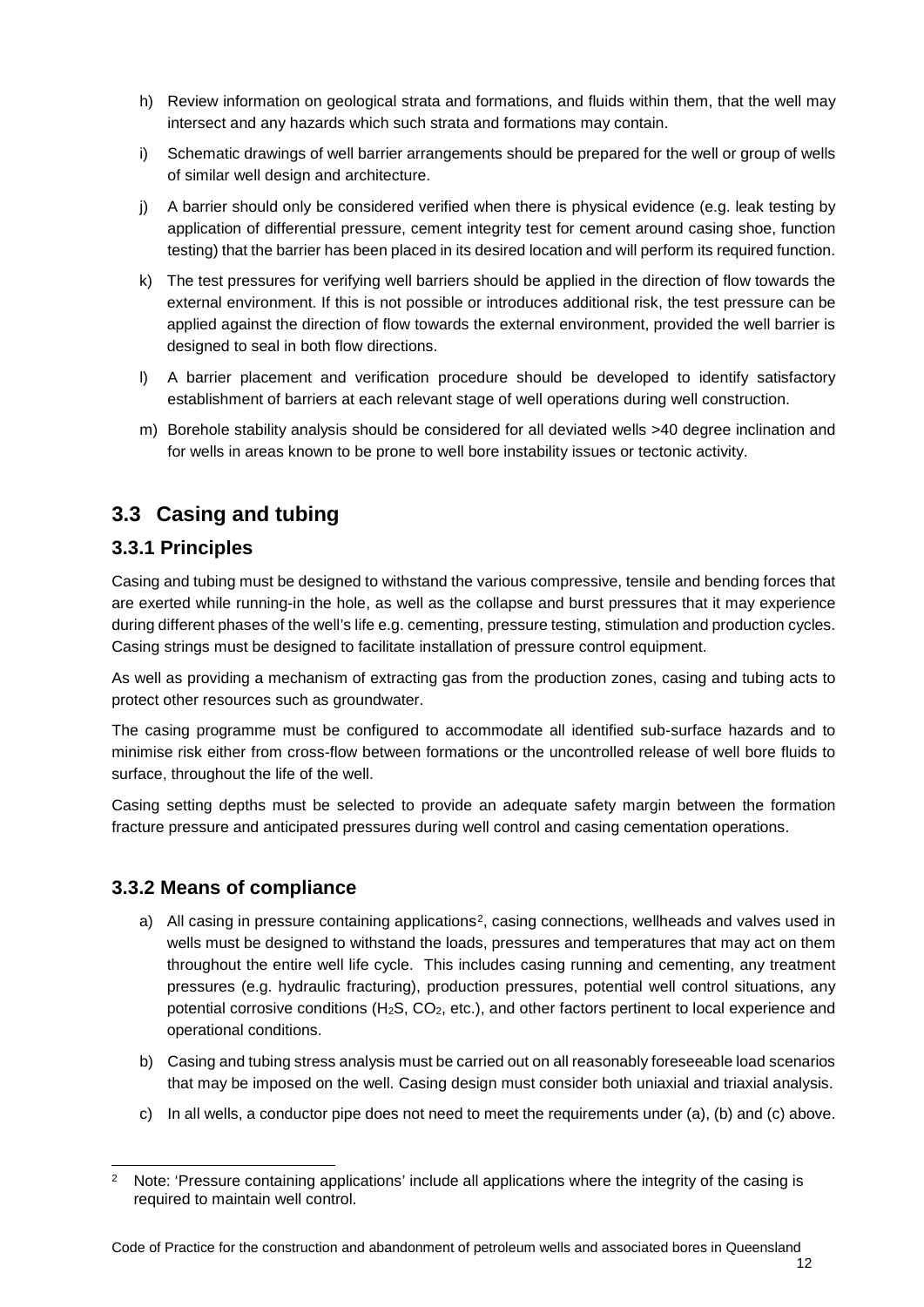- d) Methods of preventing external corrosion that impact well integrity must be considered and implemented where appropriate.
- e) Barriers must be installed to prevent surface pollutants from entering the well, and prevent wellbore fluids and gas from escaping to the surface environment.
- f) When designing casing strings and casing connections for wells, operators must design each well, or similar wells, and the casing string using appropriate design safety factors. A generic worst case design and stress analysis may be adopted to cover multiple wells in a field development targeting the same/similar reservoir.

*For example, typical design safety factors used in the hydrocarbon industry at large are 1.1 for burst, 1.0 for collapse, 1.3 for static tension and 1.25 for tri-axial analysis. The design safety factors used by an operator need to be appropriate for the anticipated well life, service conditions and local experience.*

- g) All steel casing and tubing must be manufactured to the latest edition of ISO 11960. The rated capacity of the pipe body and connections must be obtained from the latest edition of ISO 11960 or the manufacturer's technical specifications. Any material other than steel used for casing and tubing must have appropriate manufacturing specifications and verifiable properties.
- h) To verify casing integrity during the well construction process, casing must be pressure tested prior to drilling out for the next hole section (in the case of surface or intermediate casing), and prior to completion operations commencing (in the case of production casing). The test pressure must be greater than the maximum anticipated formation pressure that could occur at surface, but must not exceed the burst pressure rating of the casing with the design safety factor applied.
- i) Minimum casing setting depth must be sufficient to meet the isolation requirements of groundwater aquifers and provide an acceptable kick tolerance for the next hole-section to be drilled. The kick tolerance criteria must be selected by the operator and will be dependent upon knowledge of the local pore pressure and fracture gradient profiles, and of the likely kick conditions in the well.
- j) Steel casing connections must be made up to ensure an aligned, round, secure, and leak proof joint.
- k) The yield stress of the Oil Country Tubing Goods (OCTG) must be de-rated for temperature.
- l) Welded connections are not permitted on any type of well. Seamless and electric-welded pipe is permitted provided it is manufactured in compliance with ISO 11960.
- m) If a petroleum well is converted to a water supply bore the surface casing must be adequately set.

### <span id="page-18-0"></span>**3.3.3 Good industry practice**

- a) Casing and tubing design should be carried out with the aid of industry recognised software, to confirm that temperature effects and flow back induced compression forces in particular are adequately assessed in the casing and tubing design.
- b) Typical casing string and connection safety design factors that are to be used are as per Table 1.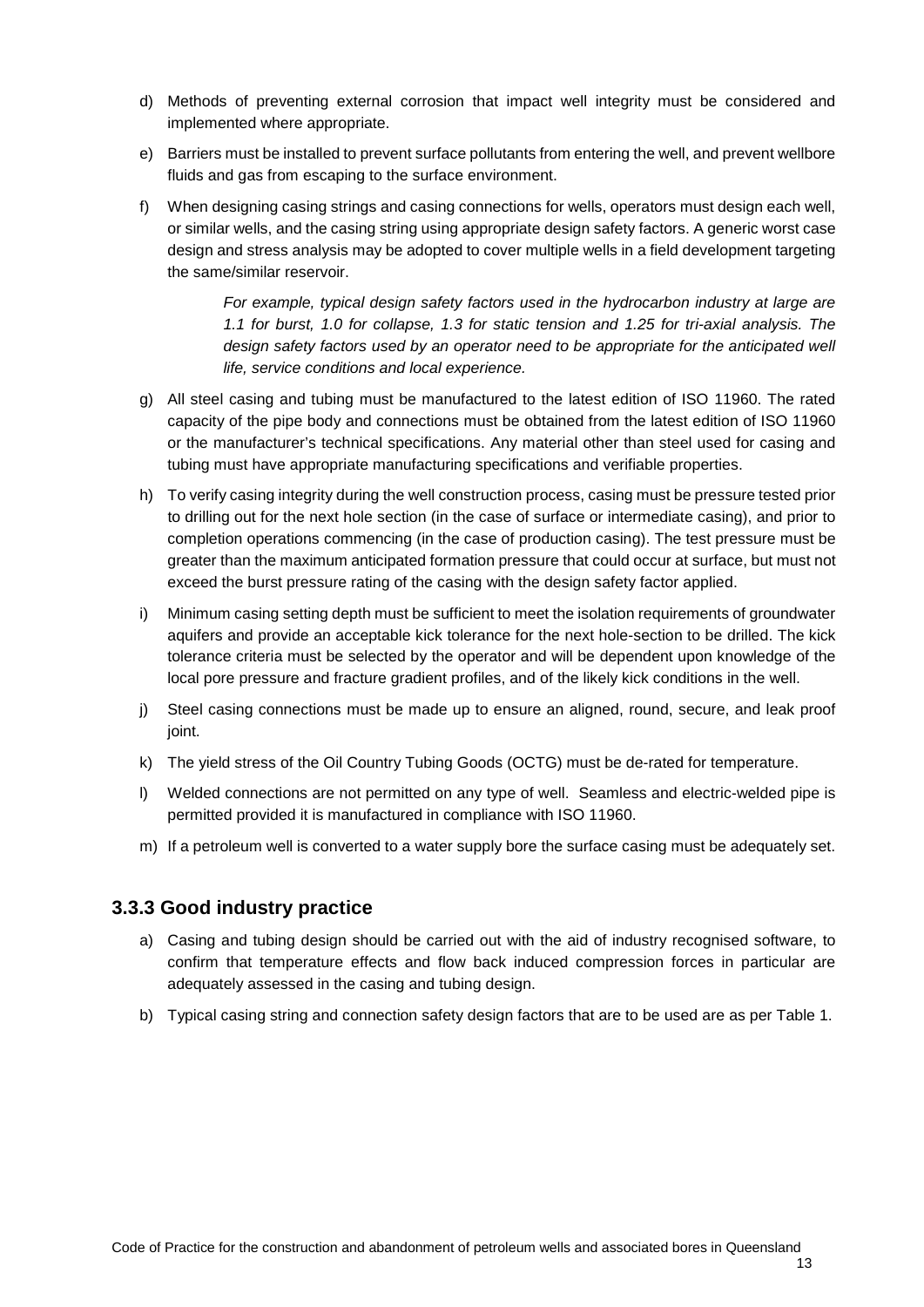| Pipe body       | Design factor | Connection     | Design factor |
|-----------------|---------------|----------------|---------------|
| <b>Triaxial</b> | 1.25          | Burst/Leak     | 1.10          |
| <b>Burst</b>    | 1.10          | Axial tension  | 1.30          |
| Collapse        | 1.00          | Axial collapse | 1.30          |
| Axial tension   | 1.30          | N/A            | N/A           |
| Axial collapse  | 1.30          | N/A            | N/A           |

<span id="page-19-0"></span>*Table 1: Typical design factors used in the hydrocarbon industry* 

c) For casing run in wells, pipe body and connections should have verifiable properties (i.e. in terms of burst, collapse and tensile strengths).

*Note: casing manufactured to API specifications by definition must meet strict requirements for compression, tension, collapse and burst resistance, as well as quality and consistency.*

- d) When making up a casing connection it is important that the recommended torque be applied. Too much torque may over-stress the connection and may result in failure of the connection. Too little torque may result in leaks at the connection.
- e) The correct use of casing dope, appropriate temperature application, and its impact on torque make-up should be incorporated into casing running procedures.
- f) Operators should consider the potential impact of high casing pressure on cement bond quality when determining pressures for any casing tests carried out before cement has properly set.
- g) Operators, their drilling contractors and their well site supervisors should review and ensure compliance with the work program to run, install and test all casing strings during well construction.
- h) Long term monitoring and recording of the casing condition should be undertaken.
- i) Pressure tests to verify casing integrity should:
	- i. Be greater than the maximum anticipated surface pressure if the well is voided to reservoir fluid, allowing for possible leak off at the previous casing shoe.
	- ii. Be equal to the maximum annulus pressure utilised for pressure testing of completion strings/tools for the particular string and maximum surface treatment pressures for hydraulic fracture stimulation.
	- iii. Not exceed the casing design factor for the pressure test load.
	- iv. Not exceed the rated capacity of the weakest component of the casing string.
	- v. Not exceed the rated burst capacity of the casing with a safety factor applied. A typical safety factor is 70 to 80% of rated burst capacity to verify well integrity during the well construction process.
- j) Casing connection qualification testing should be to ISO 13679 based on the intended service.
- k) Compression rating of connections should be applied to casing and tubing design as per the manufacturer's recommended values.
- l) Where appropriate, suitable allowance should be made for life cycle casing wear, erosion and corrosion. Casing wear should be monitored closely in high angle wells during well construction, as well as during the well life cycle.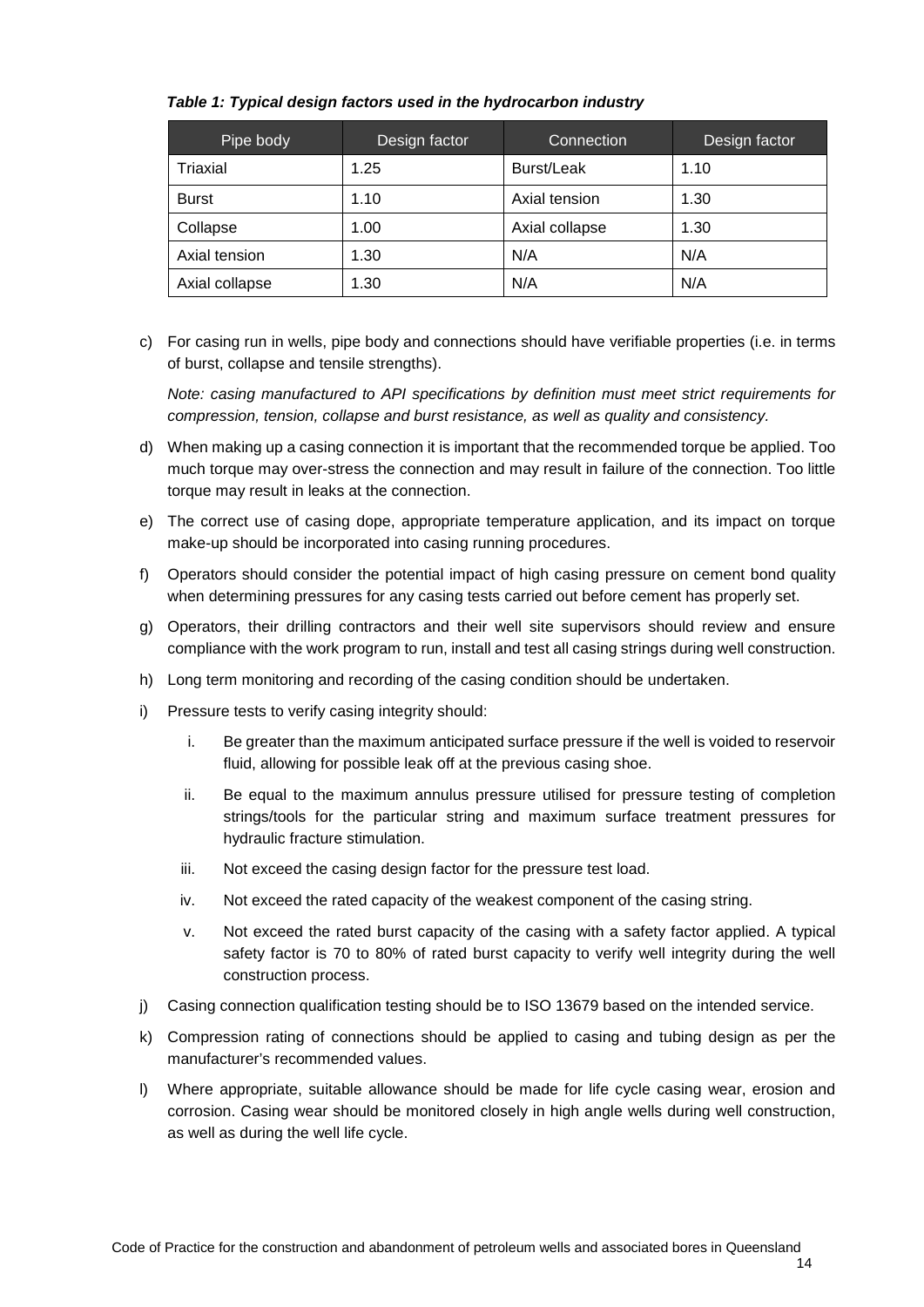m) Consideration for use of metal-to-metal seal thread connections should be given to production casing and tubing strings for wells designed for gas lift, and non-CSG gas wells that cross hydrocarbon bearing or over pressured water zones.

# <span id="page-20-0"></span>**3.4 High pressure, high temperature wells**

## <span id="page-20-1"></span>**3.4.1 Principles**

For High Pressure, High Temperature (HPHT) wells, a greater awareness of maximum anticipated surface pressures, circulating temperatures, and well pressure control equipment capabilities and readiness must be adhered to.

High temperature is defined as an undisturbed bottom hole static temperature greater than 149 °C (300 °F). High pressure is defined as either the maximum pore pressure of any porous formation that exceeds a hydrostatic gradient of 18 kPa/m (0.8 psi/ft) or needing deployment of pressure control equipment with a rated working pressure in excess of 69 MPa (10,000 psi).

The key principles for HPHT petroleum well design involve:

- a) accurate determination of pressure, temperature, and reservoir fluid characteristics
- b) modelling to predict temperatures and pressures during well construction and the well life cycle phases
- c) identify fit for purpose rig requirements and drill string, downhole tools, well pressure control equipment
- d) establishment of specific procedures for drilling, tripping and well control to address high temperature/pressure zones in well
- e) contingency planning for well control.

A well may be only high temperature, only high pressure or both high pressure and high temperature. The relevant aspects for a well should be taken into account in its design and construction.

## <span id="page-20-2"></span>**3.4.2 Means of compliance**

- a) For HPHT wells, a pore pressure and fracture gradient (PPFG) plot must be developed and included in all well programs.
- b) A risk assessment must be carried out on HPHT wells by the operator to understand level of pore pressure and fracture gradient (PPFG) monitoring and connection fingerprinting required while drilling. Consideration should be given to real time pore pressure prediction while drilling.
- c) Wells must be designed and operated to prevent the possibility of a temperature rise causing trapped fluid, generating a pressure in excess of the equipment rating.
- d) Industry recognised software must be used for casing design in HPHT wells. This is to confirm that temperature effects and resultant compression forces in particular are adequately assessed in the casing and tubing design.
- e) For high temperature wells the impact of temperature on fluid properties, affecting its ability to perform as a well barrier must be reviewed.
- f) Rig selection and capability for HPHT operations must satisfy the well construction requirements.
- g) Advanced well control response and equipment must be considered as part of the well design for tertiary well control response.
- h) Specific training for HPHT well control response must be as per the P&G Act and Regulations.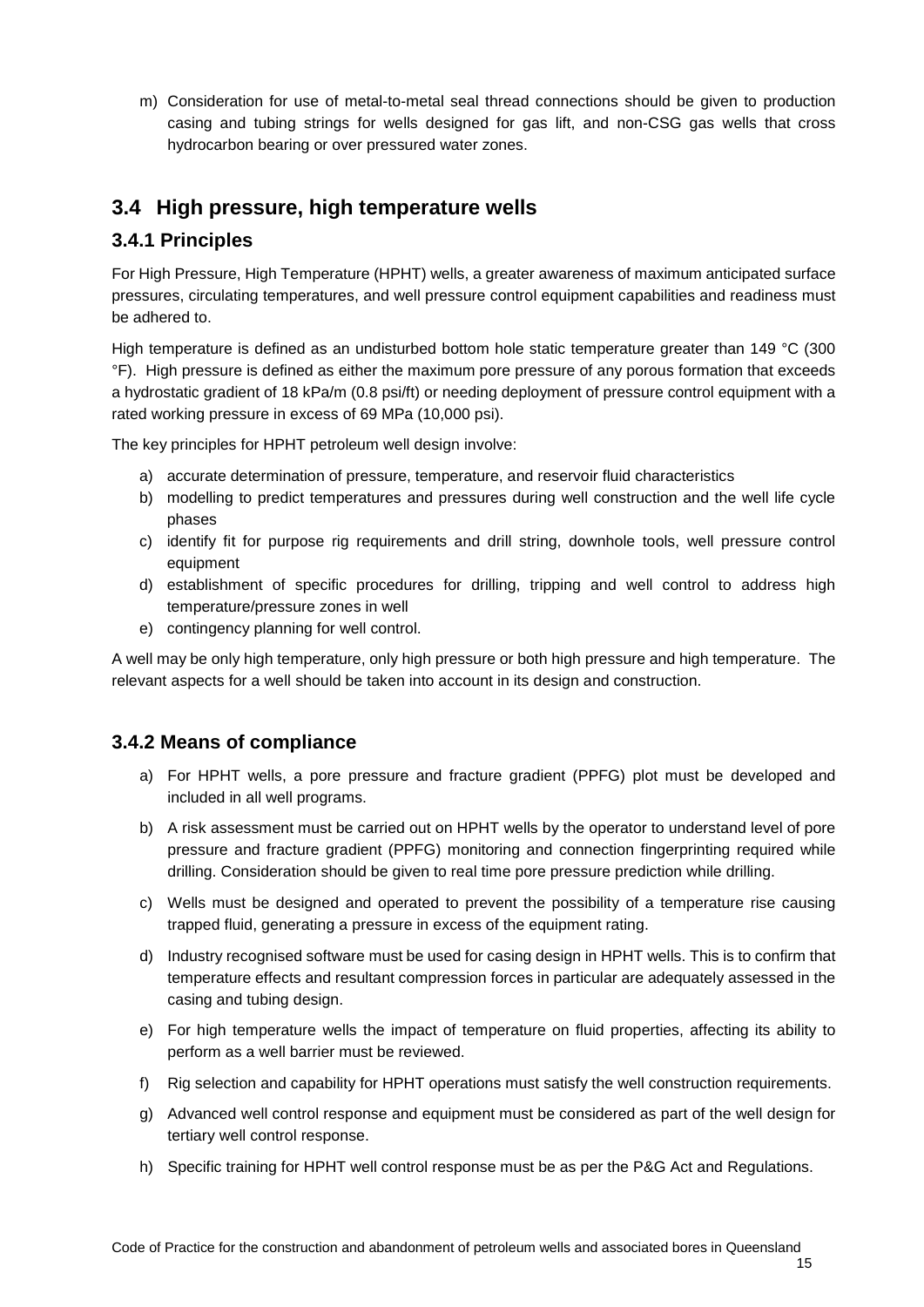### <span id="page-21-0"></span>**3.4.3 Good industry practice**

- a) In areas where Pore Pressure Fracture Gradient (PPFG) cannot be determined accurately through the review of offset data, pore pressure prediction studies based on seismic data and/or other specialist techniques may be used.
- b) In high temperature wells, the wellbore temperature can vary significantly between a static (geothermal) condition and the dynamic, or circulating, condition of the mud system. Temperatures measured while drilling and logging should be taken into account to help optimise mud properties, cementing fluid properties and design.
- c) When drilling with a weighted fluid, the density in/out of the well should be checked at an appropriate frequency to confirm the correct weight is being maintained to control the well. On HPHT wells the fluid should be weighed at a higher frequency than other wells, as determined by the operator. Modelling of the equivalent static density and equivalent circulating densities should be conducted where accurate control of mud weight is required (e.g. small overbalance scenarios).
- d) Bottom hole assembly (BHA) components should be rated for the anticipated temperature and pressure in the appropriate hole section(s):
	- i. Consideration should be given to use of both a drilling float valve and a drop in dart sub in the drill string. Consideration should be given to two drop in dart subs in tapered drill strings. Drilling float valves may be ported following a risk assessment.
	- ii. Consideration should be given to using a drilling stand to facilitate installation of a kill assembly for high pressure pumping that may be needed during a well killing operation when drilling in abnormally pressured hydrocarbon bearing zones with potential to flow.
- e) Consideration should be given to the working temperature rating for well pressure control equipment, which should meet the maximum anticipated continuous exposure temperature for rubber/elastomer components and high pressure hoses. Critical spares should include components exposed to high temperatures while drilling.

# <span id="page-21-1"></span>**3.5 Working with hydrogen sulphide**

Hydrogen sulphide (H2S) is classed as a hazardous substance and a dangerous good. H2S is a colourless, highly flammable gas (explosive range 4.5 - 45% gas in air) with a rotten egg odour at low concentrations and burns in air with a blue flame. H2S has no odour above 200 ppm due to olfactory fatigue and then gives little warning of exposure. It is denser than air and can have a prolonged presence in poorly ventilated spaces, at ground level or in confined spaces. The gas is highly toxic if exposure is prolonged, even at low concentrations. Lethal H2S toxicity following inhalation of 600 – 2000 ppm in air, paralyses the respiratory centre and causes breathing to stop.

H2S is sometimes found in fluids encountered in oil and gas production and gas processing operations. To prevent H2S entering the wellbore, it is recommended to drill a formation with H2S with over-balanced drilling fluid. However, some H2S would still be present in the drilled gas. In addition, Sulphur Dioxide (SO2) may be present; SO2 is a toxic product of combustion of H2S and is normally heavier than air.

## <span id="page-21-2"></span>**3.5.1 Principles**

The means of compliance and good industry practices cover any well location where  $H_2S$  is expected to exceed 10 ppm (by volume) in the breathing zone.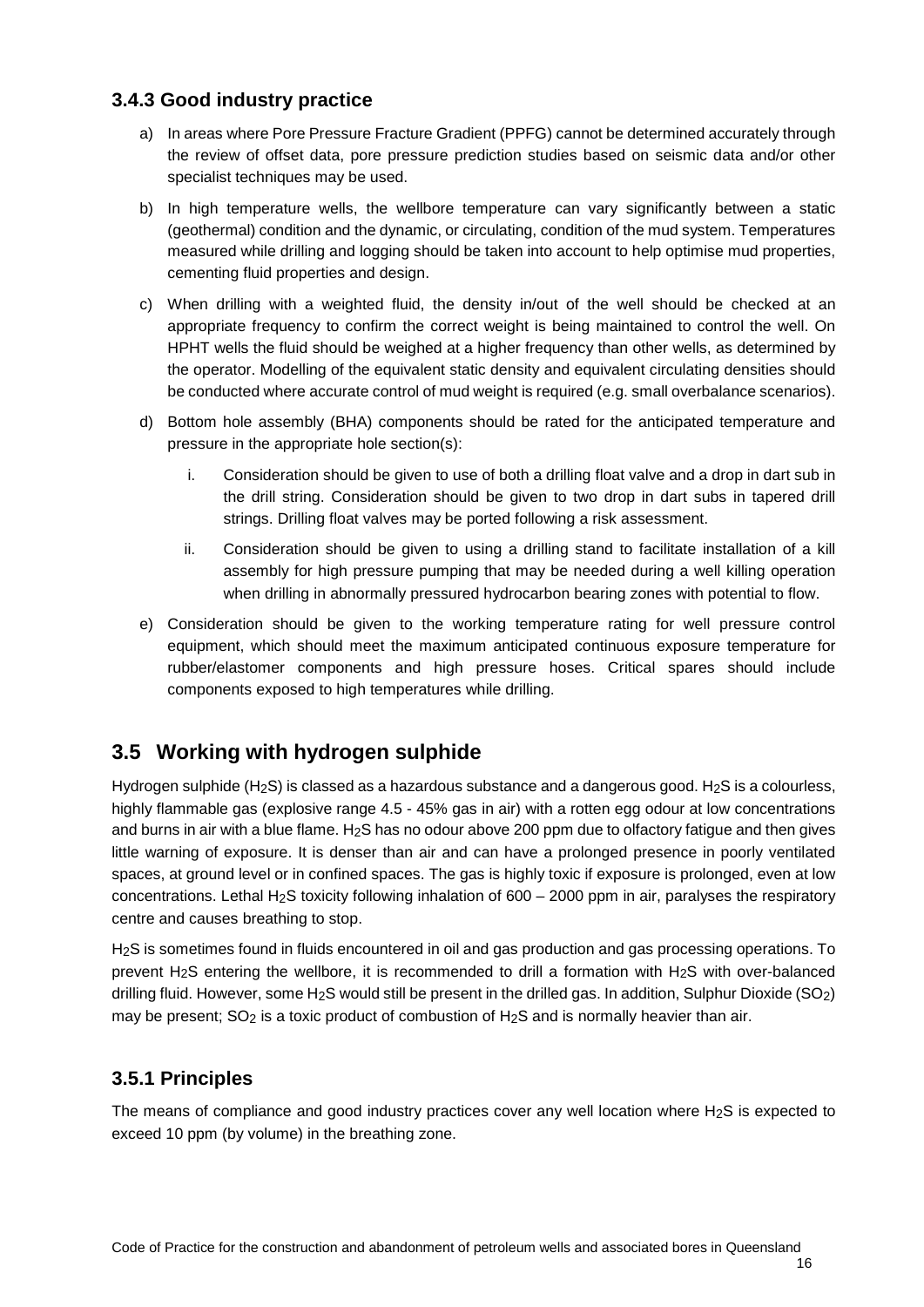Detailed information including the effects of exposure to H2S and associated first-aid response can be found in the Material Safety Data Sheet (MSDS) for H<sub>2</sub>S<sup>[3](#page-22-1)</sup> and API RP49, Recommended Practices For Safe Drilling of Wells Containing H2S.

### <span id="page-22-0"></span>**3.5.2 Means of compliance**

- a) On exploration or appraisal wells, or where there has been regional evidence of H<sub>2</sub>S, a review of reservoir and offset well data must be carried out for a well, or campaign of wells in the same reservoir, to determine the probability and concentration levels of H2S.
- b) As hydrogen sulphide is classed as a hazardous substance a risk assessment must be conducted and recorded for all work activities where personnel may be exposed to the substance.
- c) Prior to operations in an H<sub>2</sub>S environment, an H<sub>2</sub>S management plan must be developed. Refer to API RP49, Recommended Practices For Safe Drilling Of Wells Containing H<sub>2</sub>S. A H<sub>2</sub>S management plan and any relevant emergency response plan must consider landholders and community members.
- d) The operator must advise the drilling contractor and service companies involved in well site operations of predicted H2S levels and temperatures.
- e) A flare system must be provided to safely collect and burn H2S gas during well control or well test operations. Flare lines must be located as far away from the well as reasonably practical.
- f) For operations where H<sub>2</sub>S is predicted, continuous H<sub>2</sub>S monitoring equipment must be installed, which is capable of continuously measuring and displaying the concentration of  $H_2S$  in ambient air. H2S gas detectors must be available for personnel working in a known high risk zone when H2S is present or predicted in any quantity. H<sub>2</sub>S alarm setting of 5 ppm must be used for personal, portable and fixed detectors.
- g) Personnel protection must be provided if the work area concentration of hydrogen sulphide is expected to exceed or is found to exceed 10 ppm 8-hour time weighted average (TWA) or 15 ppm as a short term exposure level (STEL) averaged over 15 minutes. Personnel safety provisions do not apply when the atmospheric concentration of hydrogen sulphide could not exceed 10 ppm (by volume) in the breathing zone.
- h) For H2S operations, equipment and materials must be selected on the basis of resistance to sulphide stress cracking (SSC) and corrosion where the partial pressure of H2S gas exceeds 0.05psi, or 10psia (psi in air) in sour crude systems. Refer to NACE Standard MR0175/ ISO 15156 for recommendations for selection of equipment and materials for sour conditions.
- i) Elastomers, packing and other non-ferrous parts exposed to  $H_2S$  must be resistant at the maximum anticipated temperature of exposure.
- i) A drilling fluid program must cater for the use of an H<sub>2</sub>S scavenger to remove any H<sub>2</sub>S from the drilling fluid.
- k) When coring operations are conducted in possible H2S bearing zones, the wearing of breathing equipment and testing for H2S using hand held sensors must be used for the final 10 stands, and must continue while retrieving the inner core barrels, opening the core barrels and examining the cores. Prior to transportation, cores must be sealed and marked to indicate the presence of H2S.
- l) If H2S in the gas phase is predicted during well test operations, H2S concentration must be monitored at first hydrocarbons to surface and at regular intervals throughout the test.

<span id="page-22-1"></span><sup>3</sup> National Pollutant Inventory: Hydrogen Sulphide:<http://www.npi.gov.au/resource/hydrogen-sulfide>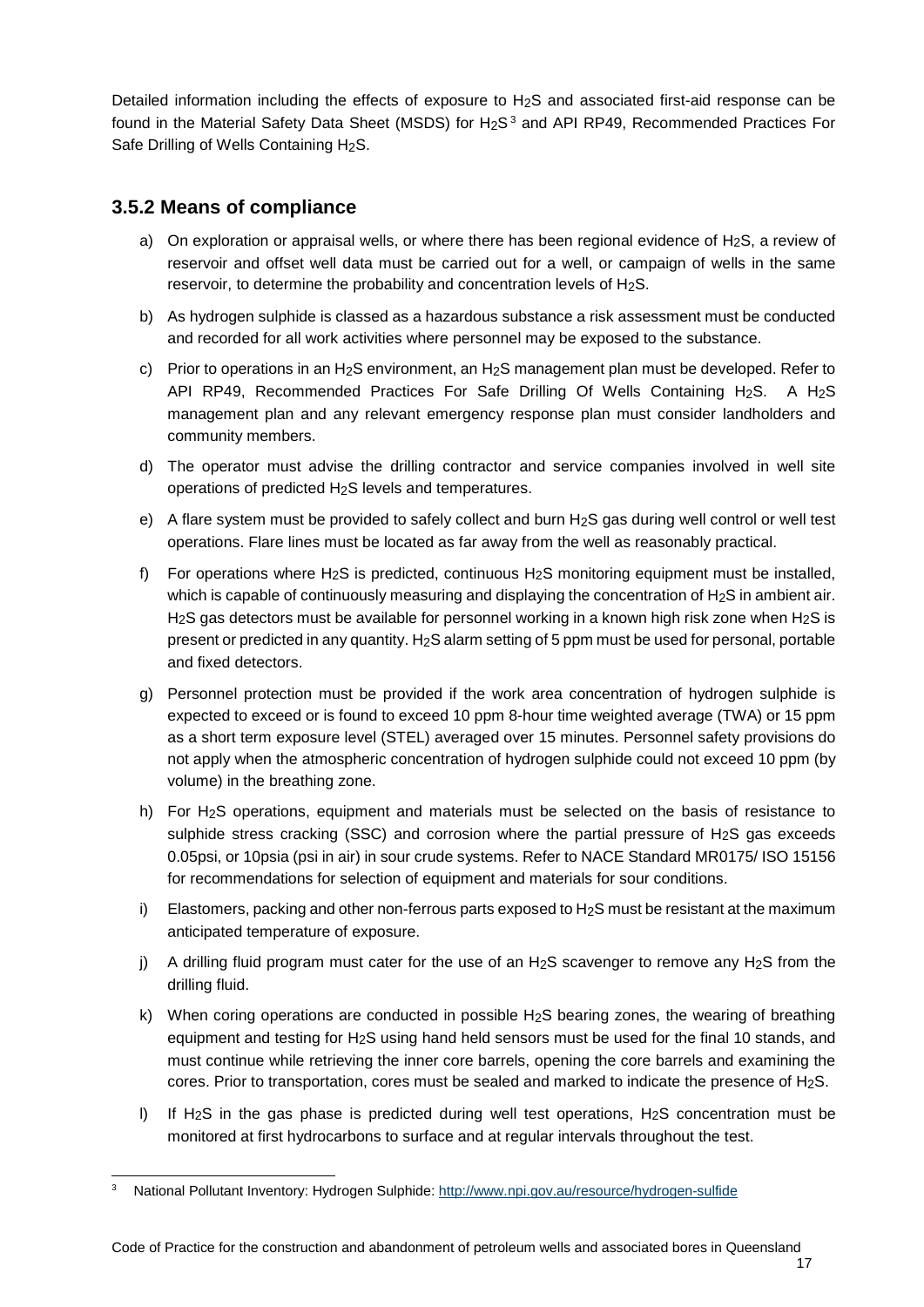m) If H2S levels exceed original design assumptions or cannot be controlled by the resources available on the rig, then the well must be shut-in. The well must remain shut in until such a time as the level of H2S readiness is increased such that operations can continue safely.

## <span id="page-23-0"></span>**3.5.3 Good industry practice**

- a) H<sub>2</sub>S sensors that activate and provide audible and visual alarms when sensing 5 ppm of H<sub>2</sub>S in the atmosphere should be installed and be confirmed functioning.
- b) All fixed and portable detectors should be function tested weekly in accordance with manufacturer's specifications.
- c) H2S is detected in muds using methods such as the Garrett Gas Train (GGT) method or the Hach test. The GGT will give a quantitative result and is more accurate. Tests provide useful information to help decide scavenger treatment levels. Removal of the hydrogen sulphide or its resulting sulphide anion from drilling mud requires its precipitation as an insoluble salt. The addition of zinc carbonate (ZnCO<sub>3</sub>) to drilling mud will form insoluble zinc sulphide.
- d) Prior to penetrating known or predicted H<sub>2</sub>S zones, all rig H<sub>2</sub>S detectors should be confirmed to be functioning correctly and tested. Mud should be confirmed to be within specification, especially with respect to pH for water based muds, Pom alkalinity >2 for non-aqueous muds. Testing frequency for H2S should be confirmed by the operator.
- e) Flaring and well testing should take place only when the wind strength and direction is sufficiently favourable to carry all released gas from the gas flare, oil burner, or otherwise, away from the installation.
- f) Sampling for  $H_2S$  should be conducted where safe and practical, and data used for optimisation of future well designs and surface facilities.

# <span id="page-23-1"></span>**3.6 Cementing**

### <span id="page-23-2"></span>**3.6.1 Principles**

Petroleum wells need to be cemented to:

- a) prevent migration paths and isolate the targeted zone from other formations
- b) protect groundwater resources from contamination
- c) maintain aquifer pressures and quality
- d) obtain and maintain well integrity
- e) protect the casing from corrosion. Corrosion rates of steel with an adequate cement coating are sufficiently low that cement encapsulation of steel is accepted as a permanent barrier.
- f) Provide axial support for the casing string to permit further drilling and to provide an anchor for BOP equipment
- g) Reduce possibilities of casing buckling and/or collapse, particularly in situations where abnormal formation stresses occur
- h) Seal off to the casing shoe, or equivalent, in order to control pressure.

#### <span id="page-23-3"></span>**3.6.2 Means of compliance**

a) To prevent interconnection between zones of differing pressure and water quality: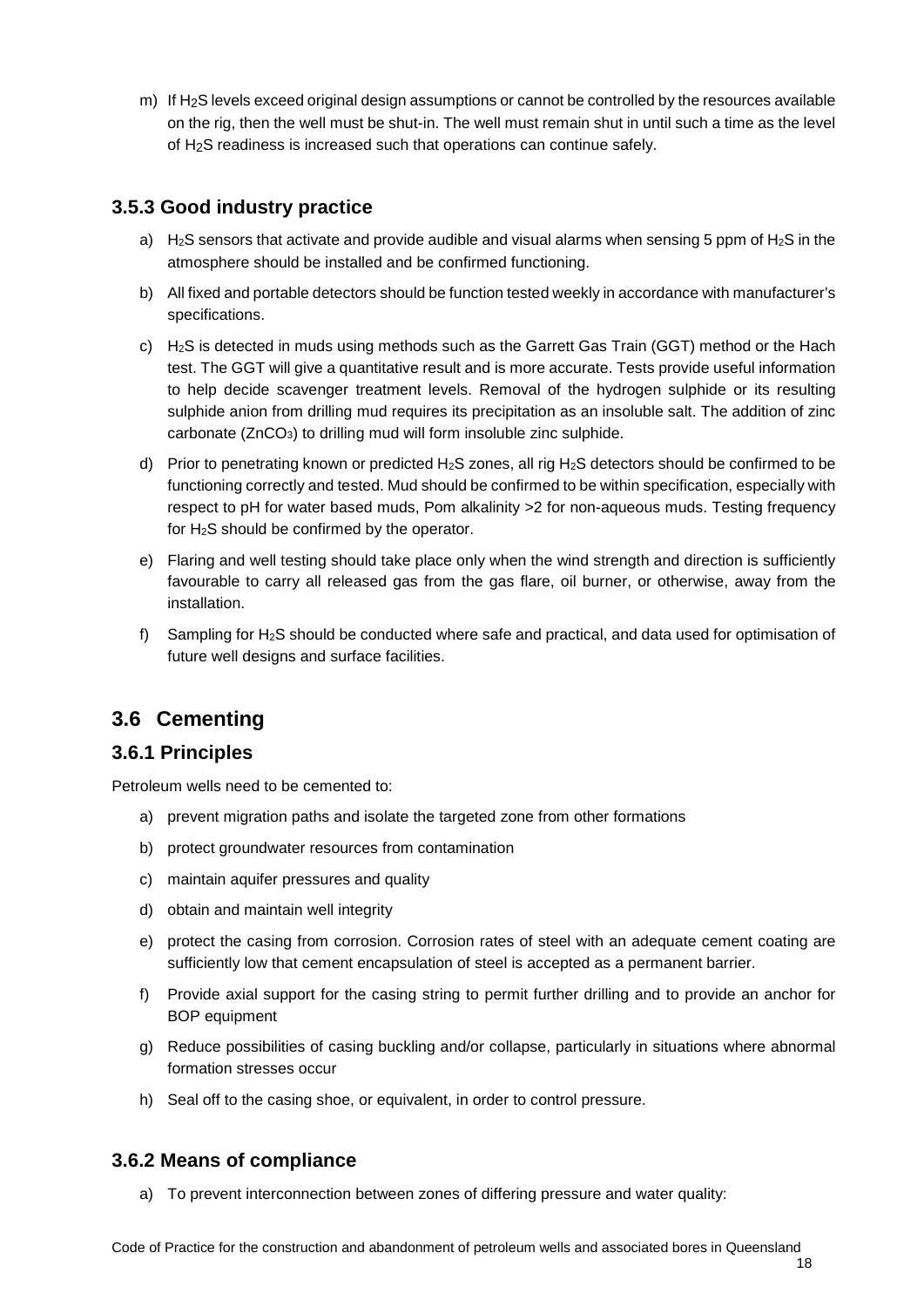- i. All surface casing must be cemented from shoe to surface.
- ii. For cementing production and intermediate casing, operators must design to ensure cement is either brought to surface or designed to an appropriate safety overlap distance of at least 50 m back inside the previous casing shoe. However, where operators choose not to bring cement to surface, they must consider that after abandonment, two adjacent cement barriers across all aquifers will be required as per the relevant section of this Code.
- iii. Testing pressures must take into account collapse pressure of the inner casing string and fracture gradient at the outer casing shoe.
- b) Cement constituents and properties must be suitable for the intended conditions of use and used in compliance with the relevant material safety data sheets (MSDS) requirements.<sup>[4](#page-24-0)</sup>
- c) Wait on cement setting time prior to:
	- i. Slacking off or removing blowout preventers (BOPs) must be based on the cement achieving a minimum of 100 psi (0.7 MPa) compressive strength at the temperature of any potential flow zone in the annulus just cemented. Alternatively, operators may use a mechanical barrier that is compliant with API 65 – Part 2 and tested to verify a pressure seal prior to removing BOPs.
	- ii. Pressure testing of casing (unless conducting a green cement pressure test on bump) or drilling out the shoe track for a subsequent hole section – must, as a minimum, have achieved a minimum compressive strength of 500 psi (3.5 MPa) based on the laboratory testing time for cement surrounding the casing shoe.
- d) Appropriate cement laboratory testing procedures must be carried out (as per ISO 10426-2, API RP 10B-2 - Recommended Practice for Testing Well Cements) on representative samples of the mix water, cement and additives to confirm the resulting cement slurry meets the requirements of the well design (refer Table 2).
	- i. In the case where a number of similar wells are drilled or abandoned in an area with similar well properties (depths, temperatures, and well design), constant cement materials and mix water properties, then a representative lab test may suffice.
	- ii. The testing, as a minimum, must include slurry density, rheology, thickening time, free water, fluid loss (if required), fluid compatibility (cement, source/mix water, drilling mud, spacers used), mechanical properties and compressive strength development with time.

<span id="page-24-0"></span><sup>4</sup> Note: API RPs 10A, 10B, 10D and 65-2, Guidance Document HF-1 and Technical Reports 10TR are the recommended benchmarks for cementing wells.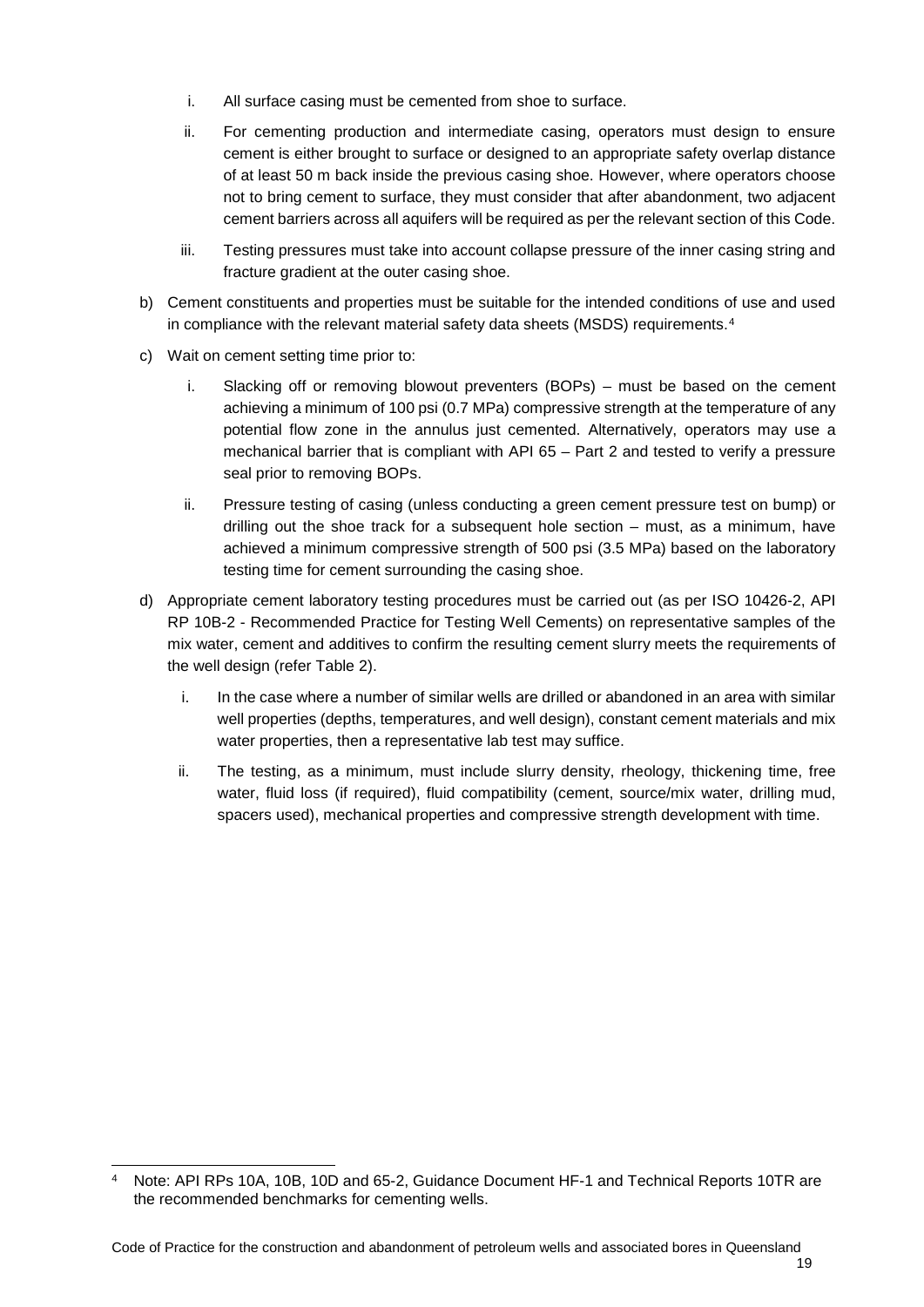#### <span id="page-25-0"></span>*Table 2: Cement criteria*

| Property                       | Primary cement criteria                                                                                                                                                                   |  |  |
|--------------------------------|-------------------------------------------------------------------------------------------------------------------------------------------------------------------------------------------|--|--|
| Density                        | Designed to maintain well control, prevent gas channelling and achieve<br>$\bullet$<br>the required compressive strength yet avoid losses during cement<br>placement.                     |  |  |
| Planned Top of<br>Cement (TOC) | • Top of cement to comply with barrier requirements set out in the<br>relevant section of this Code.                                                                                      |  |  |
|                                | On high temperature wells TOC must be designed to mitigate against<br>$\bullet$<br>wellhead growth due to temperature during flow back and production                                     |  |  |
|                                | Surface casing TOC must be designed to surface.<br>$\bullet$                                                                                                                              |  |  |
|                                | The TOC for intermediate and production casing strings must be placed<br>$\bullet$<br>at least 100 ft. (30 m) measured depth above the top most permeable<br>hydrocarbon zone or aquifer. |  |  |
|                                | • The required compressive strength slurry for fracture stimulation must<br>be placed up to at least 500ft (150m) measured depth above any zone<br>to be hydraulically fractured.         |  |  |
|                                | Cement to surface must be planned for any future water bore<br>$\bullet$<br>conversion to comply with the Water Act 2000.                                                                 |  |  |

- e) Free water content of the cement must be specified as less than 2% using the free water test outlined in API RP 10B-2. Based off this requirement being met calcium chloride or other chloridebased accelerants can be used.
- f) Operators must ensure all zones (both hydrocarbon and groundwater aquifers) are isolated with cement with a minimum ultimate compressive strength of 500 psi (3.5 MPa).
- g) Operators must determine and document in their well procedures a minimum required ultimate compressive strength for cement slurries to be used across zones which may be hydraulically fracture stimulated.

*For example, requirements for ultimate compressive strength of 1400 psi (10 MPa) to 2000 psi (14 MPa) are often used in the hydrocarbon industry for cement across zones requiring fracture stimulation treatment.*

h) Operators must ensure that the appropriate cement slurry for fracture stimulation be placed at least 150 m above the shallowest target reservoir to be hydraulically fractured. For wells with the top target reservoir shallower than 150 m the appropriate cement slurry for fracture stimulation must be placed to surface.

Refer: API Guidance Document HF-1

- i) During all cement jobs where the casing to be cemented is installed to the surface, cement returns to surface must be continuously monitored and recorded to confirm the effectiveness of the cement placement. Pressures during the cement job and in particular immediately prior to plug bump must be similarly recorded as a potential indicator of height of cement column and downhole problems.
- j) Casing centralisation simulation must be undertaken for the casing centralisation plan to achieve a minimum of 70% standoff across the total cementing depth.
	- i. 70% standoff is equal to 23mm for 9-5/8" casing in 12-1/4" hole; 13mm for 7" casing in 8-1/2" hole; 21mm for 5-1/2" casing in 7-7/8" hole
- k) Centralisation calculations for a vertical well must include a deviation of three degrees from vertical at casing depth, unless otherwise proven. Where the actual deviation exceeds three degrees, the actual deviation data must be used. Refer to API 10D-2.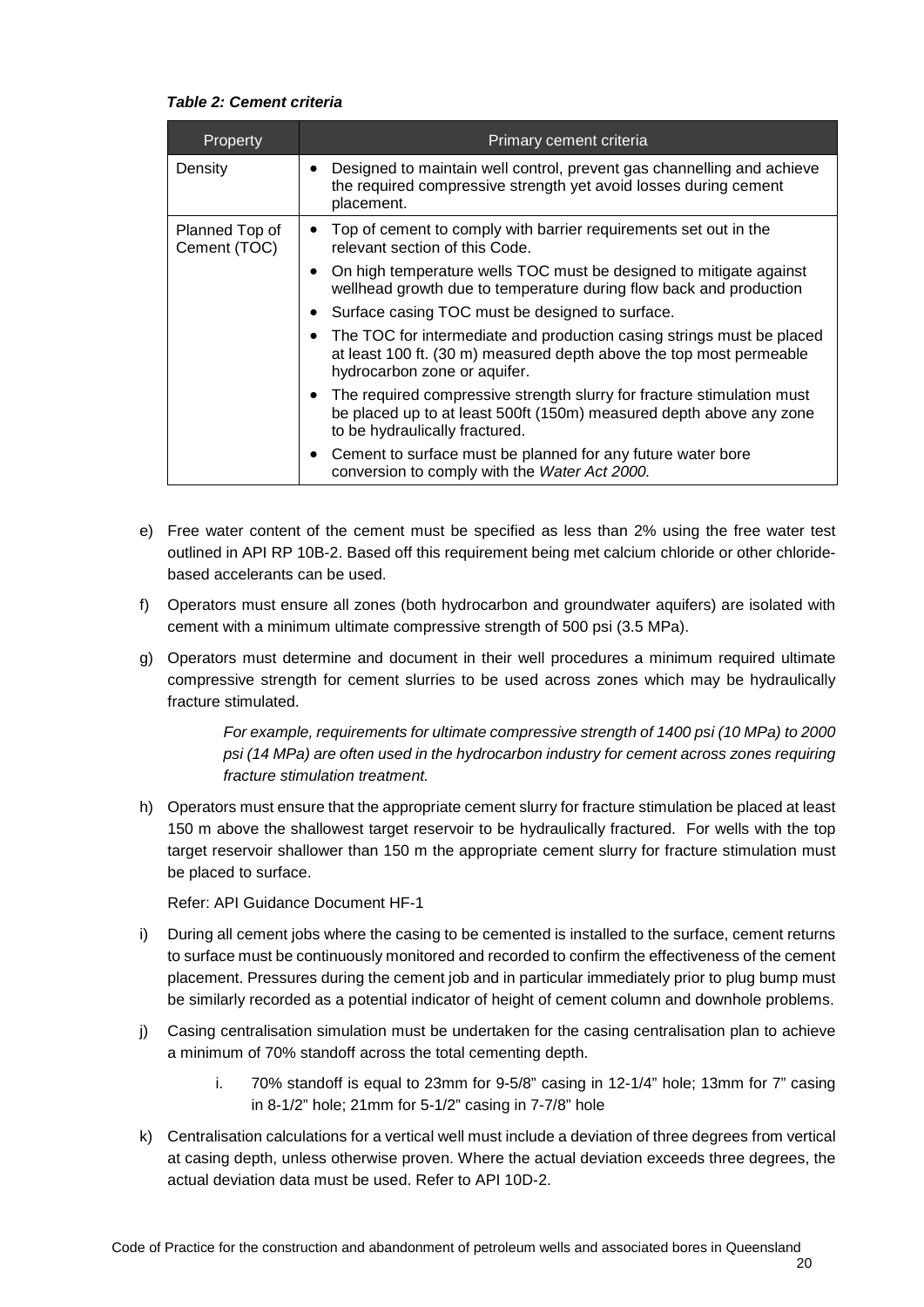- l) Operators must review centraliser selection and application in the *API Technical Report 10TR4 Selection of Centralisers for Primary Cementing Operations.*
- m) It is mandatory that an appropriate wiper plug assembly be used for production casing to enable plug bump and pressure test of the casing before cement cures.
- n) The operator must have a verification procedure for primary cement jobs.
- o) If surface casing is set shallower than 60 m true vertical depth, the next casing string (intermediate or production casing) must be cemented to surface.
- p) The operator must provide notice to the Chief Inspector if:
	- i. The operator cannot verify that achievement of primary cementing objectives can be reliably demonstrated by utilising at least three of the verification methods described in Table 3; or
	- ii. The operator cannot reliably demonstrate achievement of the primary cementing objectives once final pressure tests and/or wire-line evaluation are complete; or
	- iii. The operator is unsuccessful in the initial attempt of a remediation of a primary cement job.

The way in which to give the notice is by:

- Submitting the notice using the online system made available on a Queensland Government website for the purpose; or
- Lodging the notice at the office of the Chief Inspector.

Notice must be submitted as soon as reasonably practical (but no later than 5 business days) after the initial problem arises.

Specific well type requirements – CSG wells

- q) To prevent interconnection between zones of differing pressure and water quality:
	- i. Where cement is not returned to surface, wire-line logging or pressure testing must be performed and recorded, to verify isolation of the casing / casing annulus has occurred, after the cement has reached a compressive strength of 500 psi at surface conditions.
	- ii. Production casing cement must be designed so that the base of the cement is no more than 30 m TVD above the predicted depth of the shallowest production zone.

Specific well type requirements – Other wells

- r) To prevent interconnection between zones of differing pressure and water quality:
	- i. Where cement is not returned to surface, wire-line logging or pressure testing must be performed and recorded, to verify isolation of the casing / casing annulus has occurred, after the cement has reached a compressive strength of 500 psi at surface conditions. In wells in which it will take greater than 36 hours to reach a compressive strength of 500 psi at surface conditions, than 36 hours wait time can be used.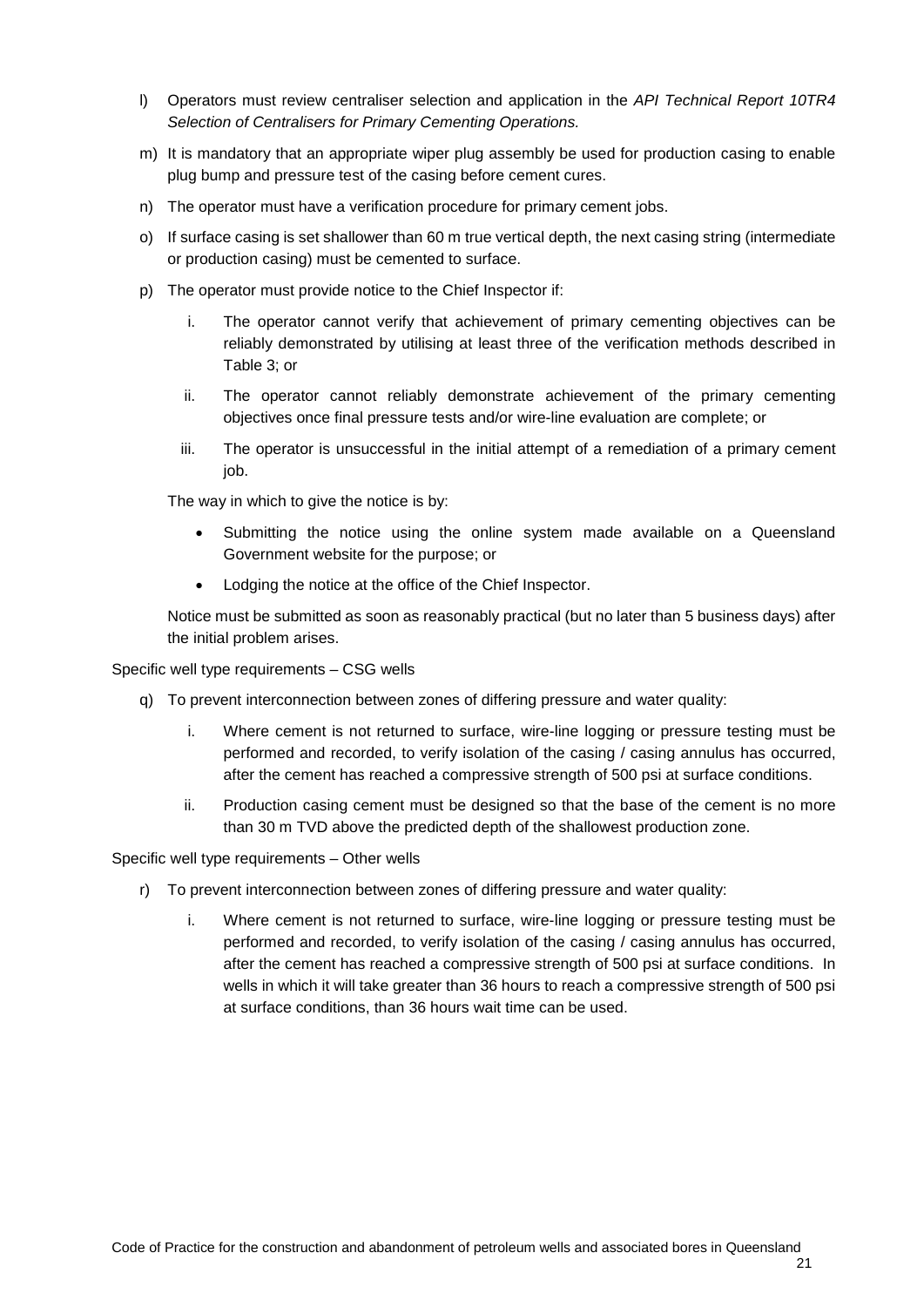<span id="page-27-1"></span>

| Table 3: Verification and evaluation methods for primary cement jobs |  |  |
|----------------------------------------------------------------------|--|--|
|----------------------------------------------------------------------|--|--|

| Completion<br><b>Type</b>                                              | <b>Verification Criteria</b>                                                                                                                                                                                                                                                                                                                                                                                                                                                                                                                                                                                                                                                                                                                                                                                                                                                                                                                                                                                                                                                                                           | Contingency                                                                                                                                                                                                                                                                                                           |
|------------------------------------------------------------------------|------------------------------------------------------------------------------------------------------------------------------------------------------------------------------------------------------------------------------------------------------------------------------------------------------------------------------------------------------------------------------------------------------------------------------------------------------------------------------------------------------------------------------------------------------------------------------------------------------------------------------------------------------------------------------------------------------------------------------------------------------------------------------------------------------------------------------------------------------------------------------------------------------------------------------------------------------------------------------------------------------------------------------------------------------------------------------------------------------------------------|-----------------------------------------------------------------------------------------------------------------------------------------------------------------------------------------------------------------------------------------------------------------------------------------------------------------------|
| Requirements<br>which cover<br>both casing<br>and liner<br>completions | Slurry mixed and placed in accordance with<br>$\bullet$<br>contractor approved cementation procedures<br>and the cement job pressure charts show<br>pressure rise during cement displacement in<br>line with expectations.<br>Shoe track volume not over displaced when<br>$\bullet$<br>displacing cement slurry.<br>Downhole losses not greater than the excess<br>pumped within the cement procedure, and<br>calculated TOC using final circulating<br>pressure (FCP) and measured fluid returns<br>achieves the objective(s) identified within the<br>cementation program.<br>No significant losses or slumping post-<br>$\bullet$<br>placement of cement.<br>Casing successfully pressure tested.<br>$\bullet$<br>An appropriate cement integrity test such as<br>$\bullet$<br>a formation integrity test (Operators must<br>have a clear understanding of the difference<br>between a FIT and a LOT and the test's<br>suitability in the specific circumstance e.g. in<br>CSG wells, with a shallow casing shoe, it<br>may be undesirable to initiate formation<br>fracture during a cement integrity test and so | Where the verification is<br>$\bullet$<br>inconclusive, the<br>extension of good<br>quality cement above<br>the shoe, above<br>hydrocarbon bearing<br>zones or aquifers must<br>be verified by<br>appropriate cement<br>evaluation tools,<br>interpreted by a<br>competent person.                                    |
|                                                                        | a FIT and not a LOT should be used).<br>Appropriate cement evaluation log                                                                                                                                                                                                                                                                                                                                                                                                                                                                                                                                                                                                                                                                                                                                                                                                                                                                                                                                                                                                                                              |                                                                                                                                                                                                                                                                                                                       |
| Additional<br>liner only<br>requirements                               | Pressure test of liner top packer must be<br>$\bullet$<br>performed and recorded to verify zonal<br>isolation has occurred after all the cement<br>has reached a compressive strength of 500<br>psi. Testing pressures must be no less than<br>500 psi over the previous casing leak off test<br>at the shoe.                                                                                                                                                                                                                                                                                                                                                                                                                                                                                                                                                                                                                                                                                                                                                                                                          | If a failed pressure test<br>$\bullet$<br>occurs on bump, set<br>liner top packer,<br>circulate out excess<br>cement and WOC prior<br>to conducting pressure<br>test again.<br>If the pressure test fails<br>$\bullet$<br>again, may opt to run a<br>liner tie back packer on<br>top of the liner top and<br>re-test. |

## <span id="page-27-0"></span>**3.6.3 Good industry practice**

- a) Operators should ensure proper wellbore preparation, hole cleaning and conditioning prior to the cement job. Once casing has been run to landing depth, operators should circulate a minimum of one-hole volume immediately prior to commencing cementing procedures.
- b) Movement of the casing (rotation and reciprocation) should be considered where appropriate to improve drilling mud removal and promote cement placement.
- c) Cement job design should include proper cement spacer design and volume to ensure the appropriate contact time during pumping. Where a viscosified non-newtonian spacer is used the rheology should be formulated to optimise drilling fluid removal ahead of the cement slurry.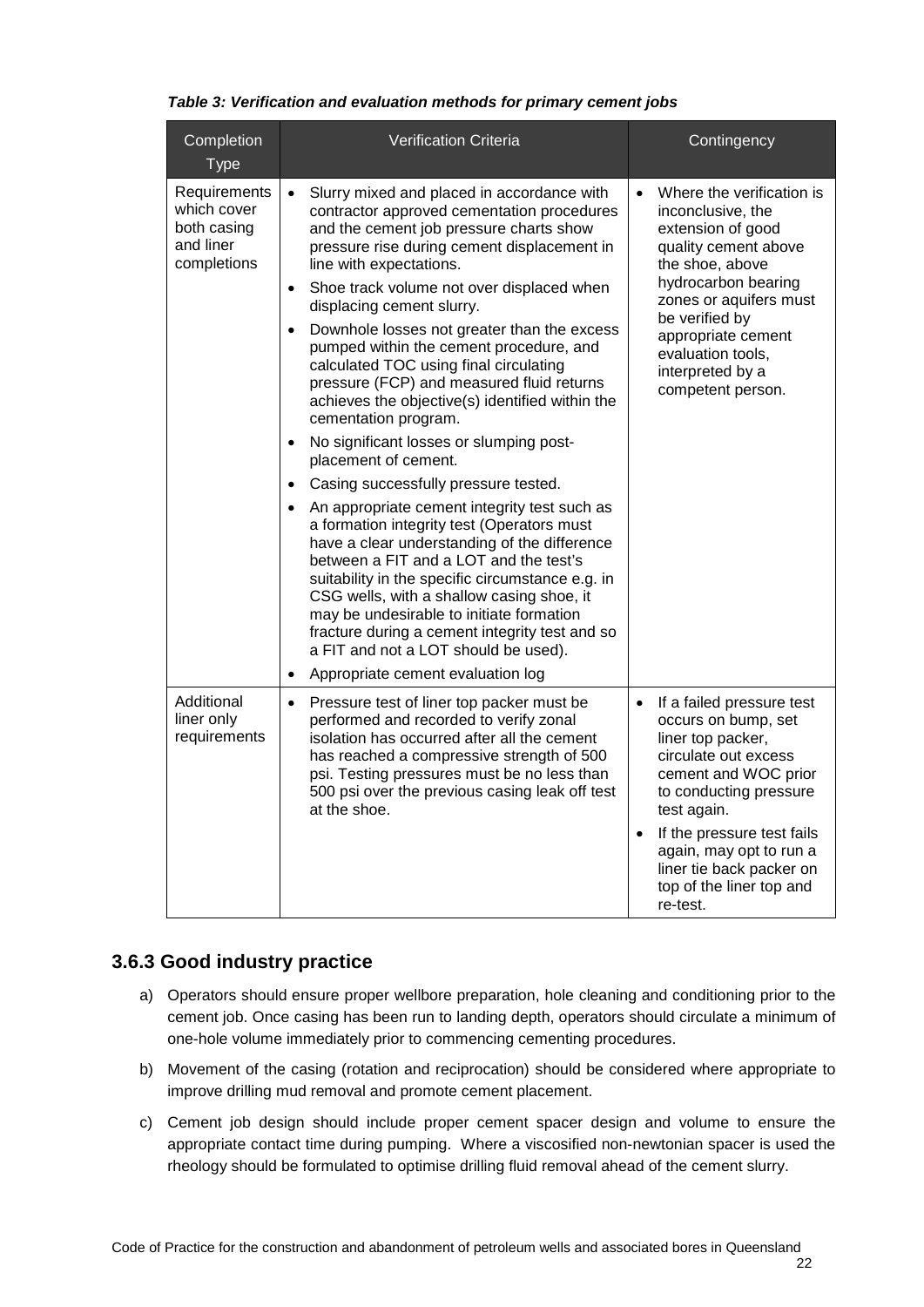- d) Calliper logs in production hole sections, where available, should be used to confirm cement volume requirements and standoff calculations. The level of excess cement requirements should be based on local experience.
- e) Water and cement slurry samples should be taken (periodically during each cement job) by the operator's well site supervisors as an aid to monitoring cement job quality and visual confirmation of speed of cement set up. Cement samples should be maintained on site for the duration of the well with results appropriately recorded in reports.
- f) Baseline cement bond log evaluation should be considered in each new field area where confirmation of cement placement has not been demonstrated. Confirmation of cement placement should be undertaken by recording cement returns to surface together with adequate displacement pressures or pressures immediately prior to plug bump. Cement bond log evaluation should continue until repetitive success of slurry design and cement placement together with adequacy of cement bond for zonal isolation is confirmed (e.g. five wells in each new field or area of different geological conditions). There may be instances after repetitive success has been shown, such as when a new cementing provider is used or a new design is implemented, that cement bond log evaluation should take place. The additional cement bond log requirements for wells that are to be hydraulically stimulated should be noted.
- g) Leak-off tests (LOT) or formation integrity tests (FIT) should be used on drill out of surface casing shoes as a potential guide to shoe integrity (i.e. good cement around the casing shoe) as well as assisting with well design for well control risk.
- h) Operators should ensure all cementing operations are carried out with appropriate mixing, blending and pumping of the cement job at the wellsite. These activities should be properly supervised and recorded. This includes recording any cementing problems encountered.
- i) Wiper plugs are recommended for surface and intermediate casings to prevent contamination of cement and to enable plug bump and pressure test of the casing before cement cures.
- j) Verification and evaluation recommendations for primary cement jobs are outlined in Table 3.
- k) Cementing slurry design considerations should include those outlined in Table 4.

| <b>Slurry Property</b>  | Consideration                                                                                                                                                                                                                       |  |
|-------------------------|-------------------------------------------------------------------------------------------------------------------------------------------------------------------------------------------------------------------------------------|--|
| <b>Fluid loss</b>       | Should be controlled to maintain cement slurry properties during<br>placement (e.g. avoid dehydration and premature thickening, less efficient<br>mud displacement and possible losses to permeable formations).                    |  |
|                         | It is noted that in CSG wells it can be typical to include additives in order<br>to create a thixotropic slurry to prevent formation damage.                                                                                        |  |
| Free water              | Free water in cement slurries should be limited to avoid weak set cement<br>and formation of gas migration channels.                                                                                                                |  |
| Compressive<br>strength | Both the thickening time and increase in compressive strength should be<br>measured from the consistometer and UCA (Ultrasonic Compressive<br>Strength Analysis) tests on the cement (at representative bottom hole<br>conditions). |  |

#### <span id="page-28-0"></span>*Table 4: Primary cementing slurry design considerations*

Specific well type requirements

l) For high temperature wells, best practice is to confirm geothermal temperature has been calibrated from circulating temperatures measured while drilling the well. If necessary, the wellbore should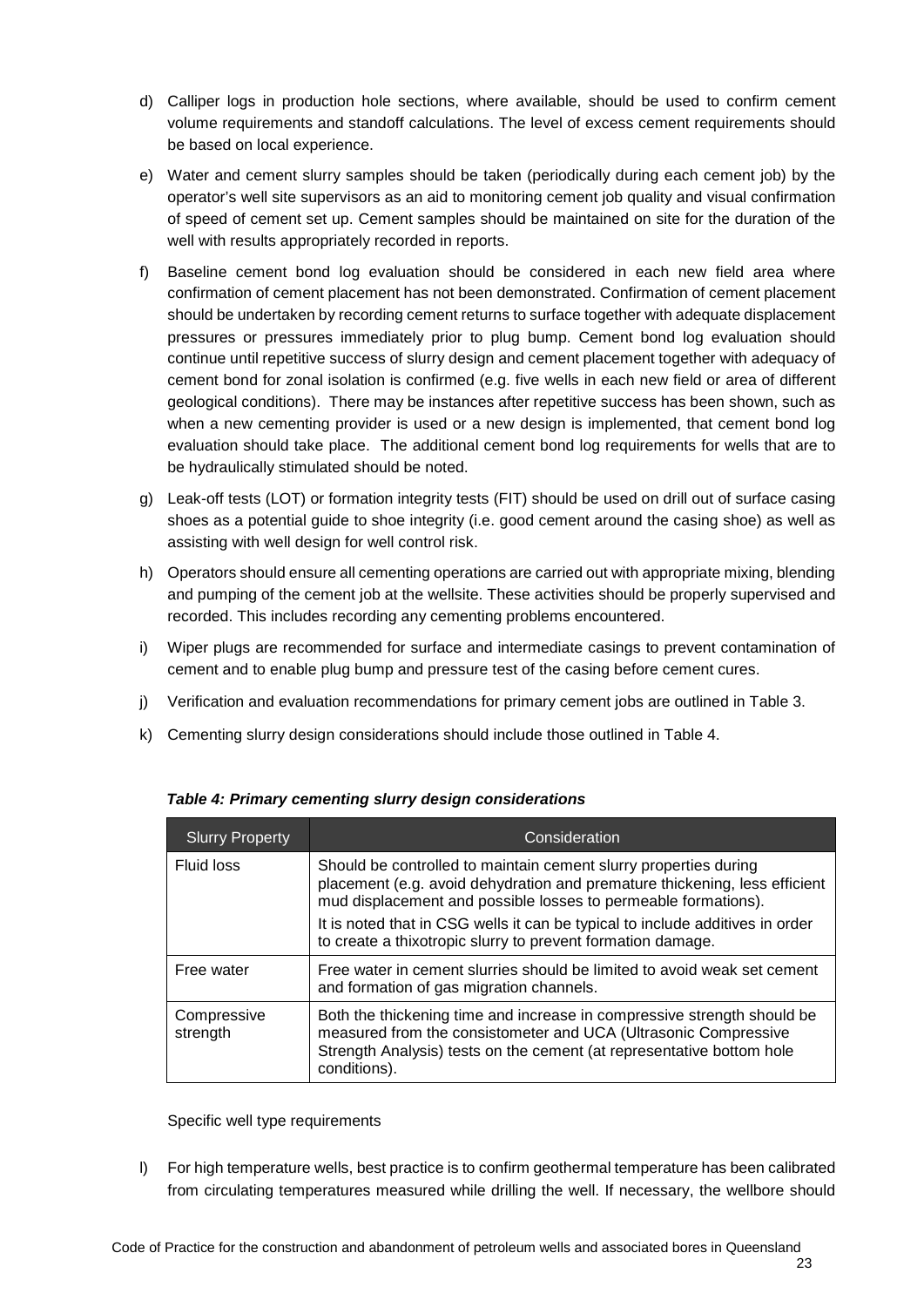be cooled with adequate circulation prior to commencing cementing operations to minimise chance of thickening time variability from tested cement formulation values.

m) For high temperature wells, high temperature blend (with silica) slurries should be considered for all cement slurries, particularly where cementing to surface to mitigate wellhead growth. Hot wells may have high flowing wellhead temperatures that can lead to strength retrogression of cement near surface.

## <span id="page-29-0"></span>**3.7 Aquifer isolation**

### <span id="page-29-1"></span>**3.7.1 Principles**

Protection of aquifers is an integral consideration in well design and must be adhered to.

### <span id="page-29-2"></span>**3.7.2 Means of compliance**

- a) Aquifers must be considered during the well design process and operators must include the design of aquifer isolation in the well program.
- b) Operators must ensure casing setting depth is selected to protect resources such as aquifer systems.
- c) Operators must ensure cementing design and verification is carried out as per the requirements of this Code.
- d) Top of cement must comply with well barrier requirements set out in this Code.
- e) Monitoring of barriers and casing condition must be carried out as per the operator's well integrity management system.
- f) For wells in the Great Artesian Basin (GAB), all groundwater units, as identified in the Water Plan (Great Artesian Basin and Other Regional Aquifers) 2017 must be isolated from each other by primary cementing. Each groundwater unit is comprised of geological formations which may or may not be aquifers or permeable hydrocarbon bearing zones. Aquifers and permeable hydrocarbon bearing zones within a groundwater unit must be isolated from each other by primary cementing unless it can be proven that they were in hydraulic communication prior to the well being drilled. The abandonment section of this document details relevant isolation requirements.
- g) For wells in the Cooper / Eromanga basin in Queensland, all aquifer units, as identified by the South Australia Cooper Basin Statement of Environmental Objectives (SEO): Drilling, Completions and Well Operations must be isolated from each other and permeable hydrocarbon bearing zones by primary cementing. The SEO clearly identifies formations designated as aquifers for management.
- h) For all other wells, all aquifer units must be isolated from each other and any permeable hydrocarbon by primary cementing.
- i) If primary cementing fails to achieve the isolation objectives stated in points  $(f)$ ,  $(g)$  and  $(h)$  above then remedial cementing is required.
- j) For areas not covered by the GAB or Cooper Basin requirements where potential new aquifers have been identified, information must be brought to the attention of the Chief Inspector via gassafe@dnrme.qld.gov.au.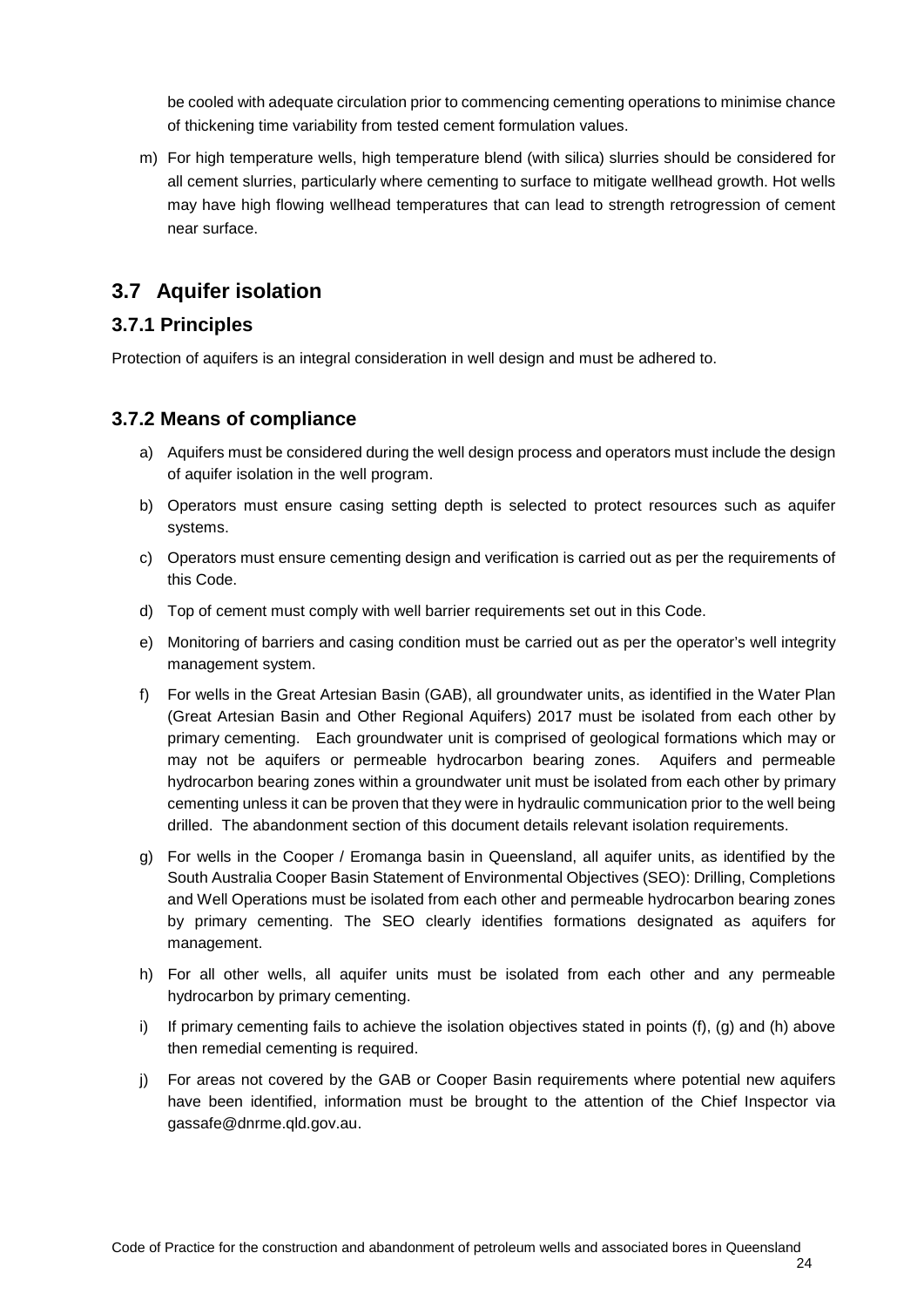### <span id="page-30-0"></span>**3.7.3 Good industry practice**

a) Operators should refer to API Standard 65-2, Isolating Potential Flow Zones during Well Construction.

## <span id="page-30-1"></span>**3.8 Wellheads**

#### <span id="page-30-2"></span>**3.8.1 Principles**

The wellhead is a part of the defined *safe operating envelope* for the duration of the well life. It must perform the general functions of:

- a) ensuring well integrity at surface
- b) supporting casing and completion tubing strings by provide a suspension point
- c) supporting the BOP during the drilling phase, and the wellhead Christmas tree during the production phase for containment of fluids
- d) providing the arrangement for sealing, testing, monitoring, injecting into, and bleeding off between annuli.

Wellheads are threaded or welded onto the first string of casing, which has been cemented in place during drilling operations, to form an integral structure of the well.

### <span id="page-30-3"></span>**3.8.2 Means of compliance**

- a) Operators must monitor wellheads for leaks or emissions in accordance with the separate Code of Practice for this purpose. This document is available on the Queensland Government website.
- b) Wellhead equipment and running tools must be specified in accordance with API Specification 6A/ISO 10423 and NACE MR0175/ISO 15156.
- c) Wellhead and production tree pressure ratings must exceed all reasonably expected loads for the entire life of the well. Wellhead product specification level (PSL) and trim must be matched to the fluid properties, pressure and temperature of flowing conditions.
- d) Side outlet valves must be rated to at least the same pressure as the wellhead unit they are attached to. Moreover, all components on the hanger and Christmas tree and valves must be rated to the well pressure envelope.
- e) Wellheads for high temperature wells must include design for lock down of hangers, rated for the well conditions.
- f) Casing to wellhead pressure tests ('P' seal area or equivalent) must not exceed 80% of the collapse rating of the casing.
- g) Any change of usage of a wellhead (i.e. to incorporate gas lift or re-injection) must be fully risk assessed by the operator to ensure the compatibility of the existing equipment with the proposed usage.

#### <span id="page-30-4"></span>**3.8.3 Good industry practice**

- s) Wellheads should be designed to take into account maximum axial loading. If an emergency slip and seal assembly is run this might affect the maximum axial loading.
- t) Operators should ensure that during initial wellhead installation and subsequent well intervention workovers, wellhead seal tests are conducted to test the mechanical integrity of the wellhead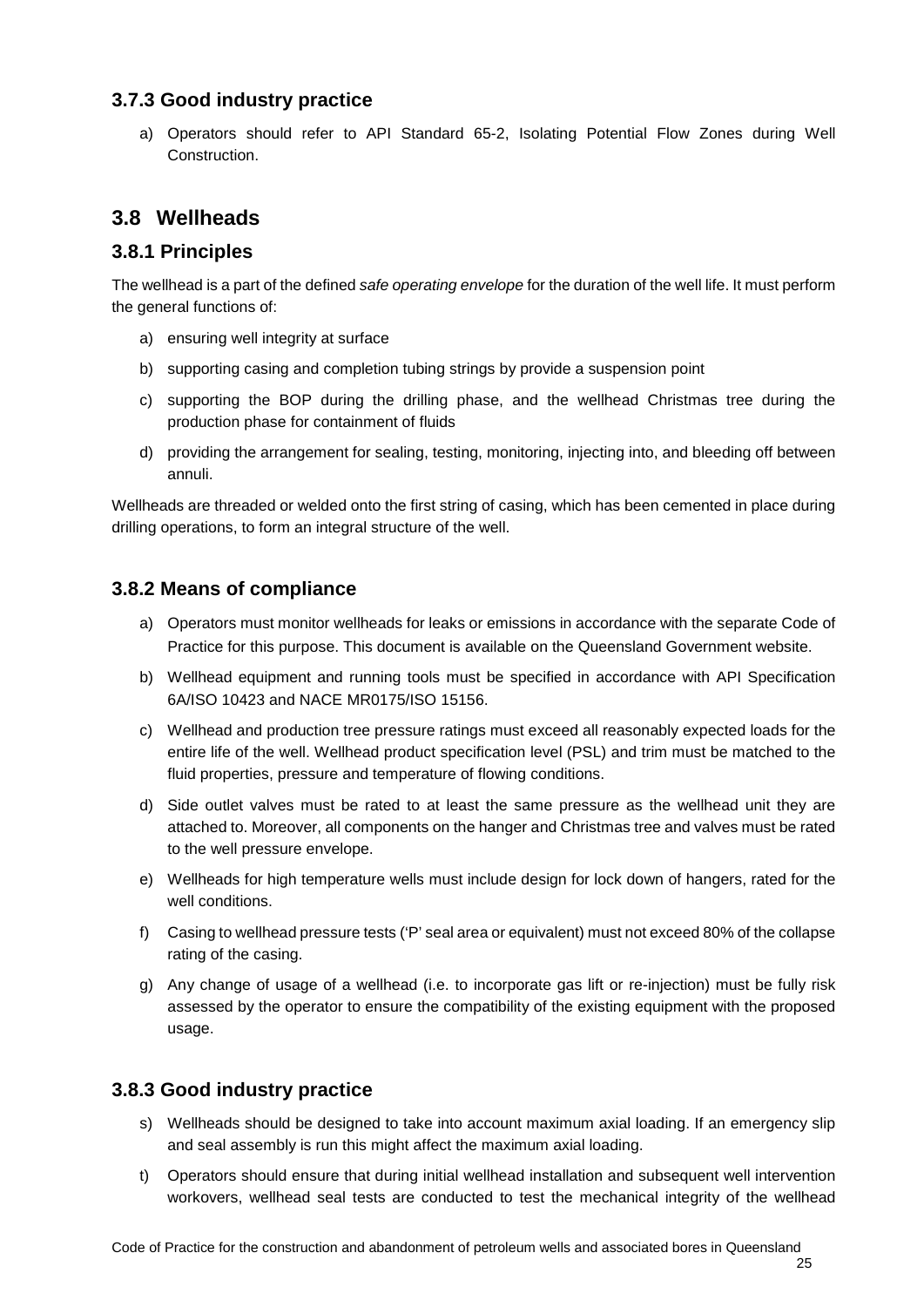sealing components (including valve gates and seals) and confirm they are capable of holding against well pressure.

#### Specific well type requirements

u) It may be advisable in some circumstances and for certain CSG well types to ensure A and B wellhead sections are used to ensure surface integrity of the surface casing annulus (between production casing and surface casing), as an additional barrier to potential leak paths.

## <span id="page-31-0"></span>**3.9 Well control**

#### <span id="page-31-1"></span>**3.9.1 Principles**

Well control aims to reduce hazards when drilling a petroleum well and must be considered at all times. The primary purpose of well control is to provide barriers to prevent uncontrolled release of formation fluids to surface. Well control for an overbalanced approach can be defined as:

- a) Primary well control the maintenance of a hydrostatic pressure of fluid in the well bore, sufficient to balance the fluid pressure (pore pressure) in the formations drilled. In practice a defined excess hydrostatic pressure is maintained to provide a safe level of 'overbalance' to formation pressure.
- b) Secondary well control used when the primary well control fails should there be a loss of hydrostatic pressure or a situation develops where the formation pressure exceeds the hydrostatic pressure, there is the potential for influx of formation fluids into the well. If the well begins to flow, appropriate pressure control equipment (e.g. BOPs, diverter) will be in place to contain any influx of formation fluid and allow it to be appropriately handled e.g. safely circulated out of the well.

The requirements for well control systems will vary when underbalanced or managed pressure drilling techniques are employed. However, in all operations the guiding principle is to maintain at least two well control barriers in place when hydrocarbon release is possible.

#### <span id="page-31-2"></span>**3.9.2 Means of compliance**

- a) Operators must address well control in safety management systems. Operators must have a well control standard document available at well sites, detailing requirements for equipment level, kick detection and well control techniques.
- b) During well construction, operators must install well pressure control equipment (e.g. BOP stack and wellhead) for all operations after the installation of the surface casing. Well pressure control equipment can be terminated once the well is plug and abandoned or cased and suspended after all hydrocarbon zones and aquifers are isolated and barriers established and verified.
- c) Operators must use pressure control equipment compliant with API Specifications 16A, 16C and 16D.
- d) The level of pressure control equipment required on any operation, and the configuration employed, must be suitable for the well, the subject of a risk assessment and documented accordingly.
- e) Operators must function and pressure test pressure control equipment in line with API Standard 53, including drill through equipment, choke and kill line systems and pressure storage systems (e.g. accumulators).
- f) Operators must utilise best industry practice, as appropriate for the well type, for early identification of fluid influx (well kick). This must include, but is not limited to, monitoring of mud pit level, flowline flow rate and trip volume sheets derived from trip tank measurements.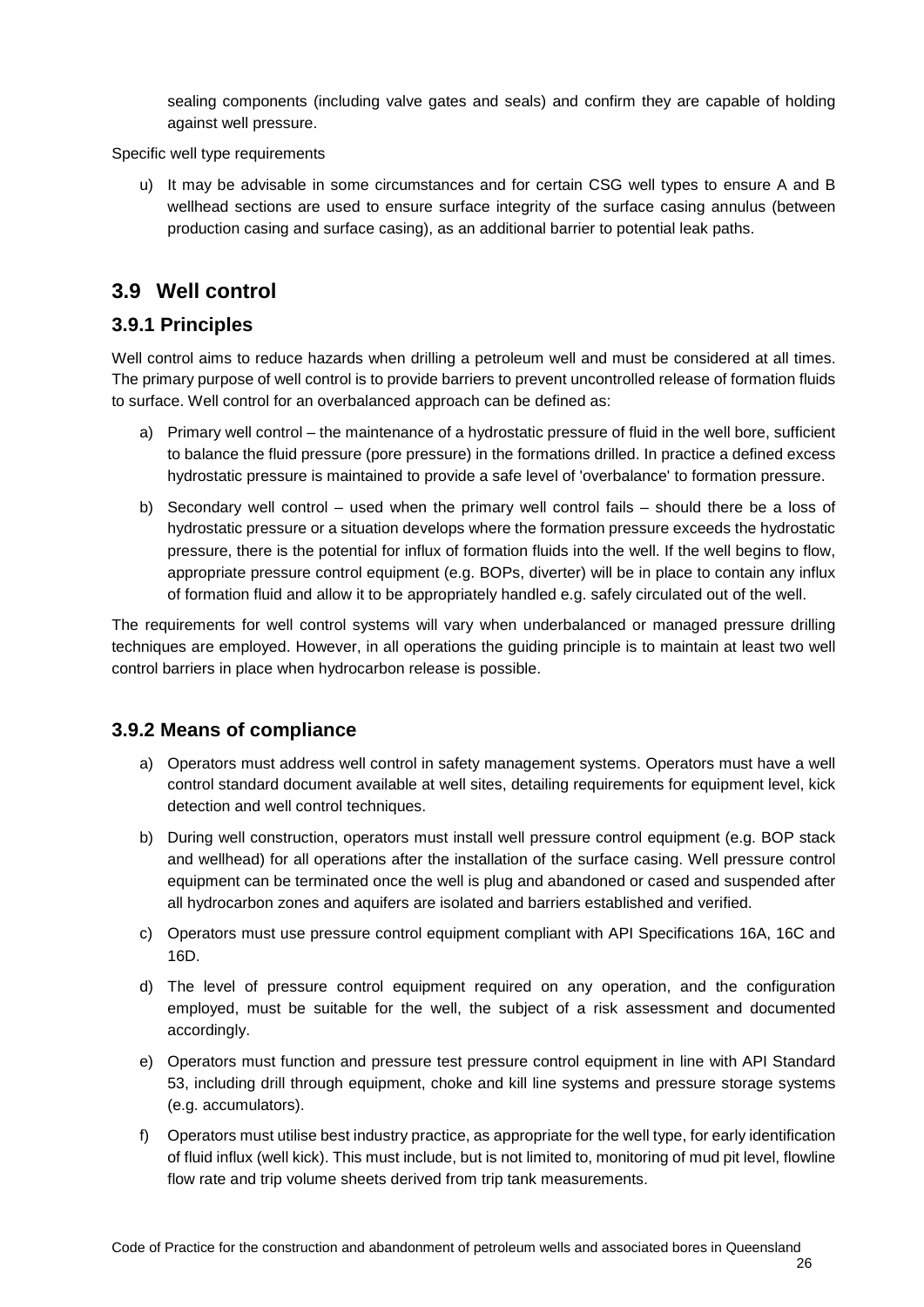- g) Operators must consider DNRME Technical Guidance Surface Gas Handling System and Mud Gas Separator Design Principles for Petroleum Drilling Operations to ensure that the surface gas handling system for drilling operation is fit for purpose and used within operating limitations. To control an influx, well bore fluids must be directed through the choke and kill manifold to circulate hazardous fluids (gas solubility) within a safe gas handling system; for example using the mud gas separator or poor-boy degasser vessel. For lower pressure, lower rate wells (e.g. appropriate CSG wells) a flare tank can be considered to manage the potential risk of fire and explosion if free gas cannot be vented to a safe area onsite. The operating limits of the system must take into account the design and operating capacities of the mud gas separator, the arrangement of the vent line, liquid seal and emergency relief/ bypass line. A well specific analysis is necessary to ensure the system capacity is compatible with the parameters of the reservoir gas and properties of the drilling fluids.
- h) Operators undertaking underbalanced activities must ensure a well control risk assessment is conducted and control measures to counter the absence of primary well control are documented.
- i) All personnel involved in well control procedures and implementation must have appropriate industry recognised training certification to undertake their work, including, competency standards specified by the P&G Safety Regulation.
- j) For hydrogen sulphide applications, all well pressure control equipment must meet the requirements of NACE MR0175/ISO 15156 Specifications for H2S Operations.
- k) Working temperature rating for well pressure control equipment must meet the maximum anticipated continuous exposure temperature for rubber/elastomer components.
- l) All well pressure control equipment, including connections, valves, fittings, piping etc. (excluding annular BOPs) must be rated to exceed maximum anticipated shut-in surface pressure.

Specific well type requirements – other wells

m) A gas detection system must be used on the well site to identify hydrocarbon bearing formations and potential gas influx.

#### <span id="page-32-0"></span>**3.9.3 Good industry practice**

- a) Additional guidance for selection and use of well pressure control equipment is documented in *API Standard 53 – Blowout Prevention Equipment Systems for Drilling Wells.*
- b) Safety critical spares for BOP equipment should be readily accessible. Storage should prevent degradation of rubber/elastomer consumables by heat or light.
- c) Methods for early identification of fluid influx may include monitoring of mud pit level, flowline flow rate and trip volume sheets derived from trip tank measurements.
- d) Regular and realistic drills pertaining to on-going or up-coming operations should be conducted to train involved personnel in detection, prevention and recovery of a lost barrier.

Specific well type requirements – CSG wells

e) A gas detection system should be used on the well site to identify hydrocarbon bearing formations and potential gas influx.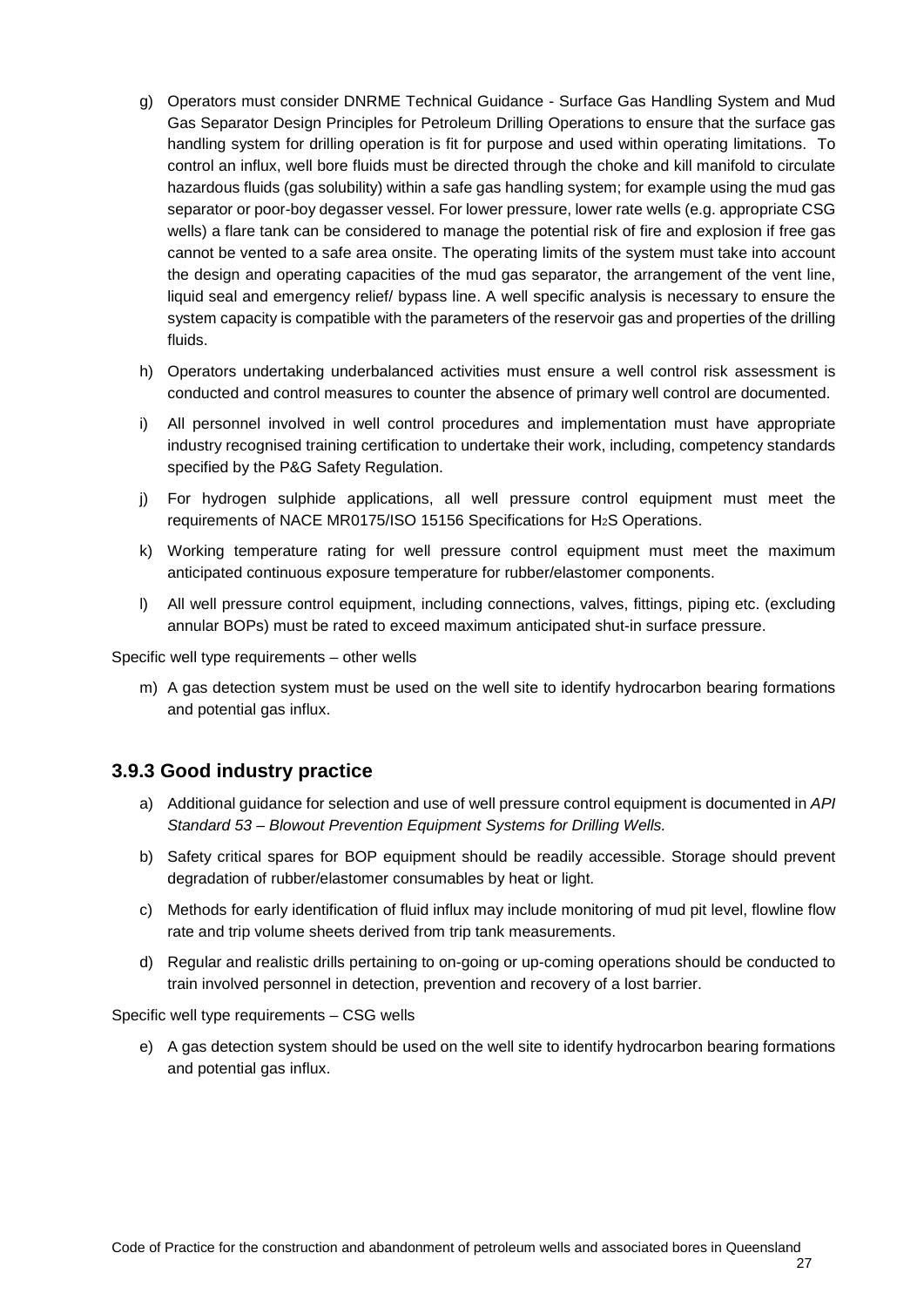# <span id="page-33-0"></span>**3.10 Fluids**

Drilling fluids serve to lubricate the drilling assembly, remove the formation cuttings, maintain pressure control of the well and stabilise the hole being drilled. Drilling fluid is generally a mixture of water, clays or other viscosifiers, fluid loss control additives, lost circulation materials, and density control additives.

The majority of onshore wells in Queensland are drilled using a water-based drilling fluid. It may be either fresh water or may be based on salt brine. Potassium chloride (KCl), the principal salt component, is often used as a weighting agent and to help control swelling clays. Barite, an inert weighting agent, may also be used to maintain required fluid density. Organic polymers or clay may be added to the base fluid to raise the viscosity and aid in removal of drill cuttings.

After use, drilling fluid may be returned to the drilling sumps where the solids settle to the bottom of the sump. The liquid may then be recycled and circulated for use. Losing drilling fluids down hole is undesirable as they are the primary means of controlling hydrostatic pressure within the well, and maintaining removal of formation cuttings. When a loss of fluid is detected, lost circulation material (LCM) may be incorporated in the drilling fluid. LCM prevents fluid loss by blocking the pores/fractures in the drilled rock at the wellbore.

Underbalance techniques may be used for drilling where air, nitrogen or other underbalance 'aerated' fluids are used as a drilling medium. Operators and drilling contractors undertaking underbalanced drilling must ensure that all risk assessment, well design, operational and crew training considerations are addressed prior to and during execution of the project.

Fluids other than used for drilling (e.g. hydraulic fracturing, suspension and abandonment fluids) have additional requirements in this Code in other sections.

## <span id="page-33-1"></span>**3.10.1 Principles**

The primary objectives for drilling and completions fluids are to:

- a) Maintain primary well control as per the well barrier requirements
- b) Optimise hole conditions for the retrieval of quality geological and reservoir data
- c) Minimise reservoir damage and therefore optimise well productivity
- d) Improve drilling performance, thereby reducing overall well costs.

Drilling fluids and additives are regulated under the environmental authority issued under the *Environmental Protection Act 1994*, as they are classed as contaminants. When selecting drilling fluids, the impacts to health and safety of personnel and damage to the environment must be minimized.

## <span id="page-33-2"></span>**3.10.2 Means of compliance**

- a) Fluids must be selected and managed to ensure all products used in all stages of the well's life cycle (e.g. drilling, completion, workover, suspension, abandonment) are used in accordance with the manufacturer's recommendations and relevant material safety data sheets (MSDS).
- b) The name, type and quantity of each chemical used on each well throughout the well construction, operation and abandonment process must be recorded.
- c) Operators must ensure that drilling operations through local aquifer systems are always undertaken using water or water-based mud systems until cased off and isolated.
- d) Where a non-aqueous drilling fluid (NAF) is planned, an assessment must be carried out to confirm the rig is suitable for the fluid use. This must include:
	- i. suitable clean up equipment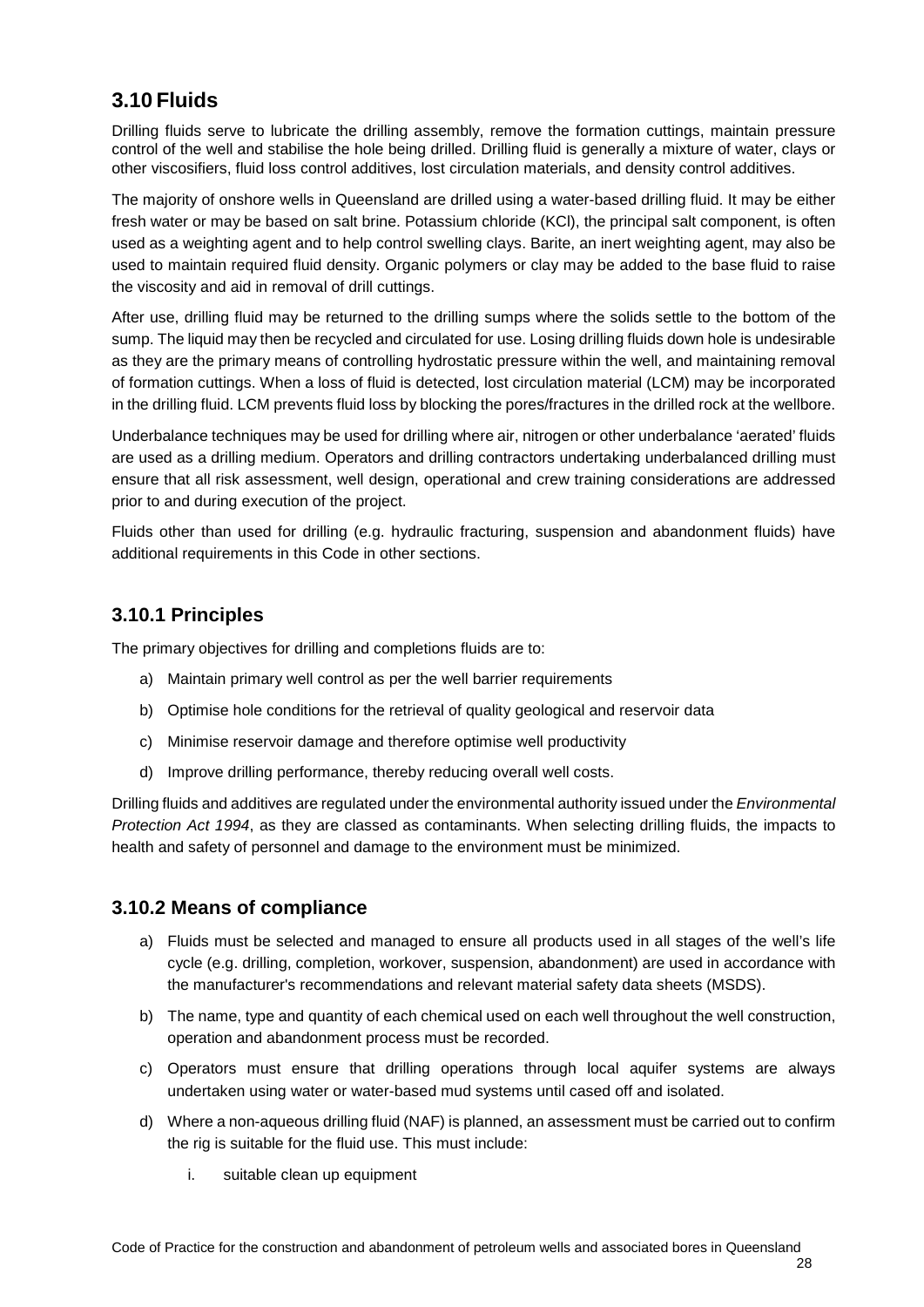- ii. suitable seals and valves and loading/unloading hoses
- iii. bunding and drip trays to ensure no spillage of fluids can go outside any area where spills may occur
- iv. ensure full compliance with environmental regulations, such as the *Environmental Protection Act 1994*.

Training on the use and application of non-water based fluids must conform to regulatory requirements. At the end of every well where NAF has been used, a summary must be prepared, reconciling whole quantities of NAF left in the well, returned for storage/refurbishment, and discharged to the environment.

- e) Where H2S is predicted, or deemed likely, then:
	- i. the pH of the fluid must be monitored on a regular basis (a decrease in pH may indicate H2S contamination), high pH can be used to hold the sulphides in the mud
	- ii. sufficient Zinc Carbonate (ZnCO<sub>3</sub>), Zinc Oxide or Ironite Sponge must be available to treat a fluid system containing up to 500 ppm  $H_2S$ .

Specific well type requirements – other wells

f) The operator must carry out testing of the active drilling fluid in accordance with API RP 13B a minimum of twice per day.

#### <span id="page-34-0"></span>**3.10.3 Good industry practice**

- a) Drilling fluid should be a carefully monitored and controlled mixture designed to:
	- i. achieve best drilling results and ensure efficient removal of formation cuttings
	- ii. control formation pressures
	- iii. minimise damage to formations.
- b) Operators should ensure that the drilling fluid selected is appropriate for the well design to manage any locally experienced drilling problems and the geological conditions likely to be encountered.
- c) The use of biodegradable substances in the drilling fluid is preferred.
- d) The source of water used for all well operations (drilling, workover and stimulation) should be recorded for future well monitoring purposes.
- e) Products should be chosen, stored, and used at concentrations that minimise the risk to health, safety and environmental harm.
- f) Personnel, including contractors, should be aware of the environmental impact and emergency spill procedures of the products and substances in use on site.
- g) Operators should use established, effective drilling practices to achieve a stable, uniform and, as far as possible, in-gauge hole.
- h) Biocide, oxygen scavenger and/or corrosion inhibitor should be considered for all water based systems.
- i) Drilling fluid should be captured and recycled for reuse as much as practical.
- j) Lost circulation material strategies should be documented and sufficient stocks of lost circulation material kept on site for contingency purposes. The requirement should be based on field experience.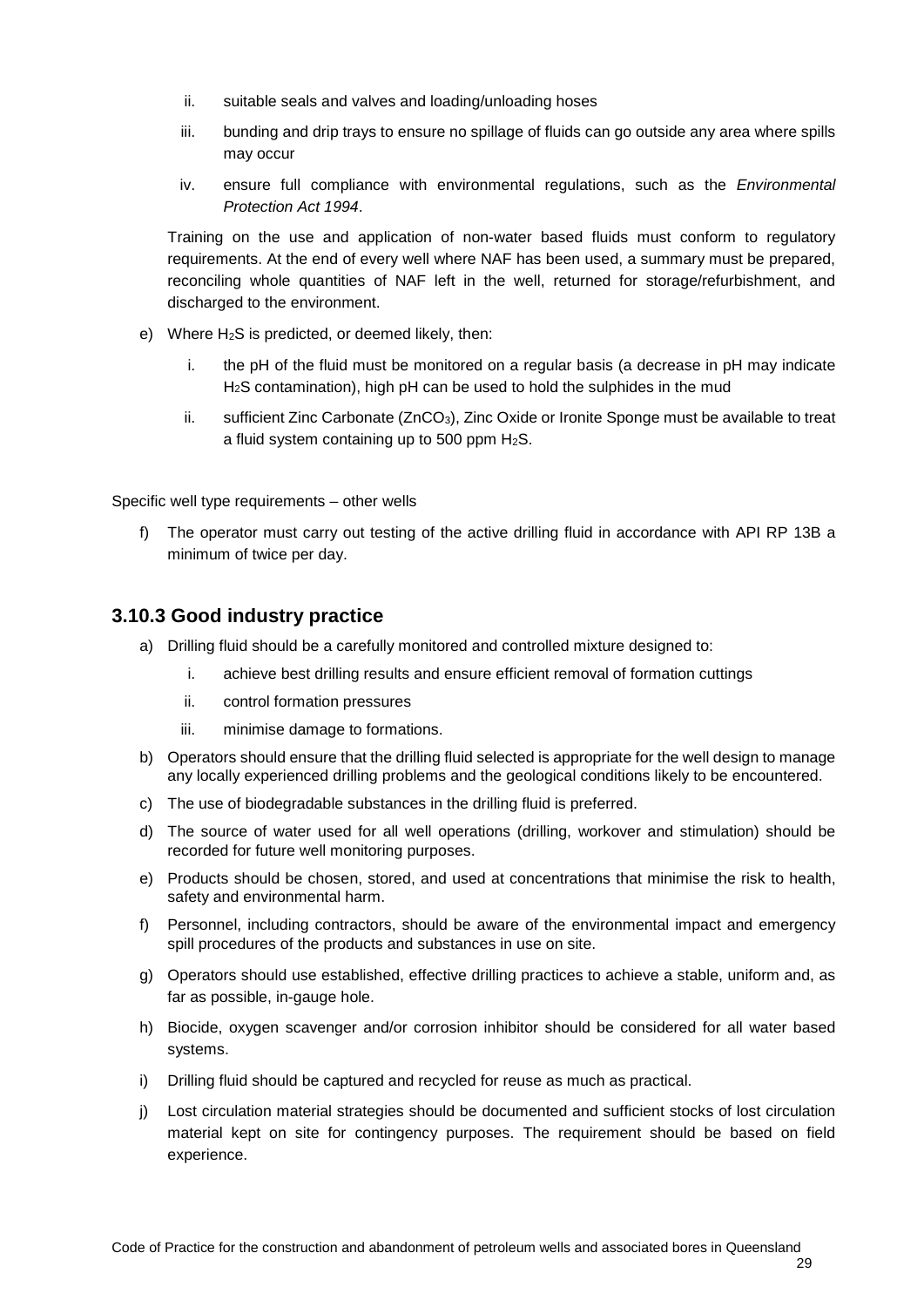- k) When drilling with a closed mud system, fluid weight and viscosity in and out of the hole should be checked regularly and recorded by the Drilling Contractor/Well Servicing Contractor. This frequency should be increased during narrow pore pressure / fracture pressure window drilling.
- l) To maintain accurate volume accounting, fluid transfers should not be made from or to the active system while drilling through critical pore pressure ramps, unknown pore pressure zones, narrow pore pressure / fracture pressure window drilling, during cementing operations or negative flowback/ pressure testing.

Specific well type requirements – other wells

- m) The operator should specify minimum stock of contingency barite on location for the particular well type (exploration, development, HPHT).
- n) For high temperature wells, density variation simulation and rheology testing at field/well conditions (e.g. FANN70 testing or equivalent) should be considered to ensure effects of wellbore temperature on the density profile of mud can be accurately predicted for well control purposes.

# <span id="page-35-0"></span>**3.11 Evaluation, logging, testing and coring**

In petroleum exploration, appraisal and development, formation evaluation is used to characterise the entire subsurface environment including the reservoir, aquifers, formation fluids and determine the ability of a borehole to produce petroleum. The main evaluation data is typically gathered with wireline logging tools or logging-while-drilling (LWD) tools. The types of logs that are run in a well are selected by geologists, petrophysicists and other specialists at the time the well is designed. Common logging tools used for evaluation of wells include natural gamma ray, density, calliper, resistivity, sonic and image logs.

Logging produces valuable information, to determine the nature and type of strata encountered. This information is used in optimising production, artificial lift design, future well design and drilling operations. In addition, it allows determination of the actual depth and thickness of all subsurface formations in the drilled hole. Review of well logs assists in setting casing strings in the correct place to achieve well design objectives and to properly achieve the isolation requirements of the casing and cement.

In some exploration or appraisal wells, the well program may include the cutting of core of the strata encountered. This involves drilling and retrieving a section of rock to surface. The core is examined for geological and geo-mechanical information and tested for fluid content.

Formation testing may also be carried out on some wells. The formation is sampled by either drill pipe conveyed tools (e.g. drill stem test (DST)) or by wireline deployed test tools. As part of this formation fluids may be sampled. Well tests with flow of hydrocarbons to surface require additional planning, using data such as:

- a) predicted reservoir fluids (oil, gas,  $H_2S$ ,  $CO_2$ , water, etc.)
- b) reservoir temperatures and pressures
- c) objectives of the test
- d) potential for solids production
- e) predicted flow rates and productivity.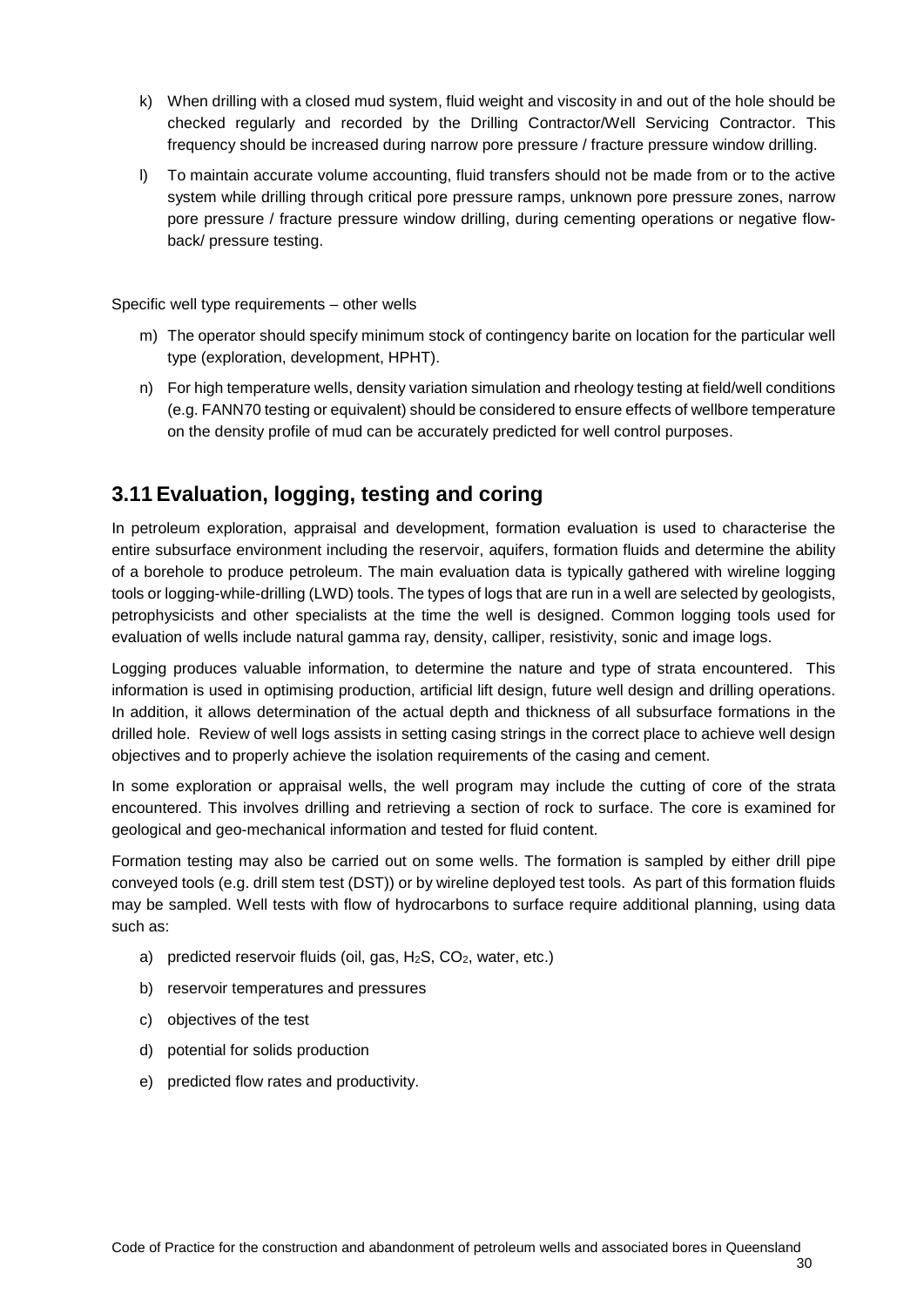#### **3.11.1 Principles**

Relevant logging, testing and coring must be carried out as per legislative requirements. This includes appropriate analysis and interpretation of results.

Cuttings samples, core samples, fluid samples and other samples from the petroleum well drilling process must be collected, stored and/or distributed according to legislative and regulatory requirements.

Review of offset well logs assists in setting casing strings in the correct strata to achieve well design objectives and to properly achieve the isolation requirements of the casing and cement.

#### **3.11.2 Means of compliance**

- a) Operators must ensure that relevant requirements stipulated in the P&G regulations are carried out, such as:
	- i. an accurate down hole survey using appropriate techniques.
	- ii. samples of formation cuttings, cores and fluid samples to be kept.
	- iii. appropriate equipment on hand that can recover survey or logging equipment lost down hole.
- b) Well testing requirements (for wells that will not flow to surface only the relevant requirements are applicable):
	- i. Well test programs must be prepared. For all DSTs a well and tool schematic must be prepared and included in the well test program.
	- ii. All well test equipment must be located in appropriate hazardous classification areas.
	- iii. Clear and accurate definitions of temperature and pressure ratings must be provided for all surface equipment. Any pressure de-rating due to elevated temperatures must be addressed in the emergency shutdown and monitoring systems.
	- iv. The line to the testing choke manifold must be rated and pressure tested to the maximum expected surface pressure as calculated from reservoir pressure less the hydrostatic of a gas column to surface plus any kill or surface treatment pressure (e.g. hydraulic fracture stimulation).
	- v. Pressure monitoring capability must be available at the wellhead. During the well test, actual flowing conditions must be recorded and compared to predicted values.
	- vi. The well test surface equipment must be designed, prepared and operated in accordance with API 6A, NACE MR-01-075, ANSI B31.3 (Spools and cross-overs).
	- vii. Emergency response procedures must be in place.
- c) Local regulations must be reviewed and followed for the management and transportation of explosives.
- d) The operator must be satisfied that service companies providing radioactive or explosive materials are licensed and have procedures for the safe transport, handling and use of:
	- i. radioactive sources in formation evaluation tools (i.e. wireline logging tools and LWD tools)
	- ii. radioactive tracers
	- iii. density measurement equipment
	- iv. radioactive markers in well completions and well test strings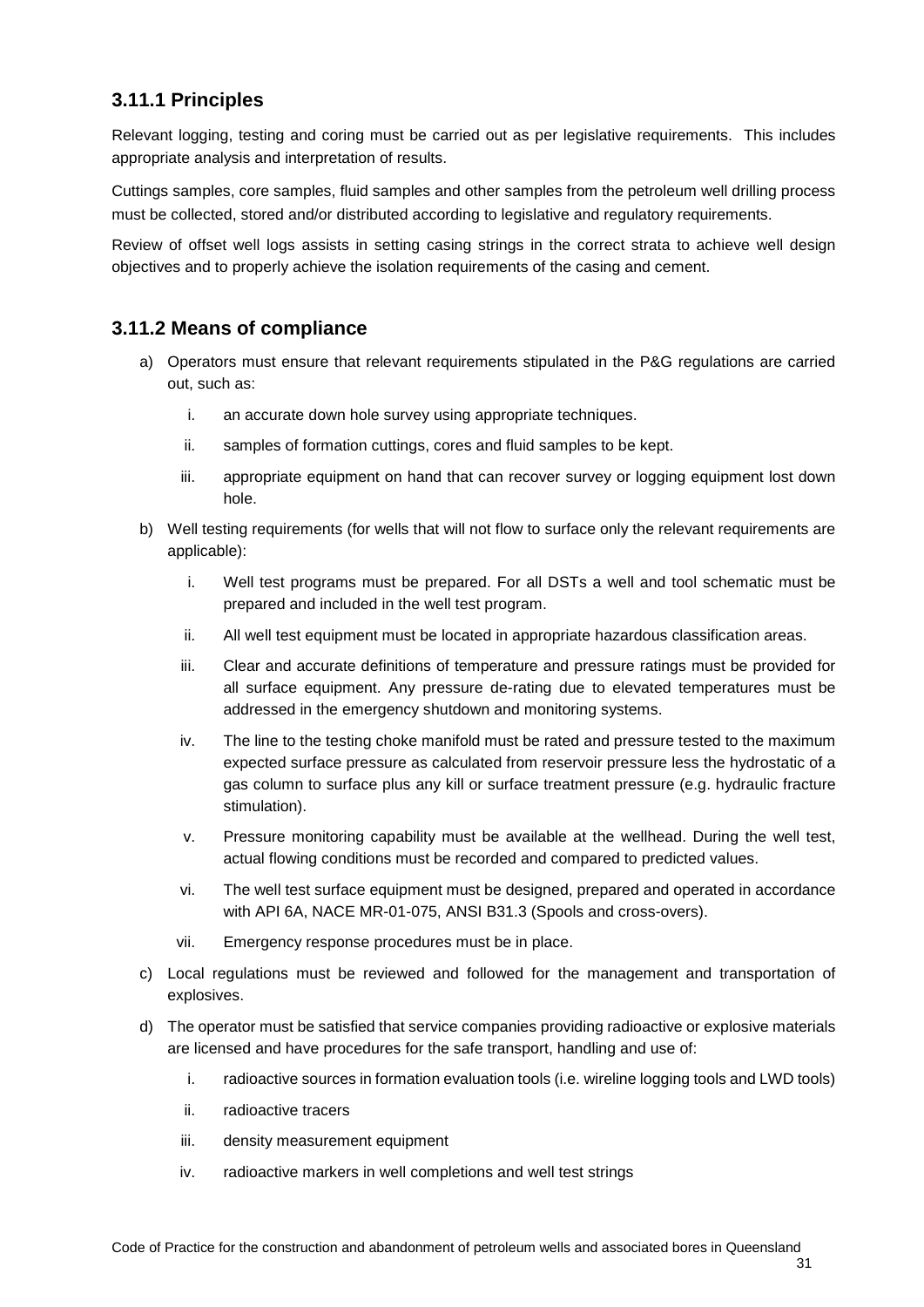- v. explosives to be used in drilling, well completions and well testing operations.
- e) When coring operations are conducted, the testing for gas using hand held sensors at the rig floor must be conducted while retrieving the inner core barrels as well as when opening the core barrel and examining the cores.
- f) If an emitting source cannot be retrieved from down hole, an approval to dispose of it must be sought from Queensland Health. The application for approval to dispose radioactive material form is available at:

[www.health.qld.gov.au/radiationhealth/documents/app-dispose.pdf](http://www.health.qld.gov.au/radiationhealth/documents/app-dispose.pdf%20%0b%0d)

#### **3.11.3 Good industry practice**

- a) Where appropriate (e.g. when hole conditions and pressure regimes dictate), operators should ensure secondary well pressure control equipment (PCE) is in place during logging operations. This may include such equipment as wireline lubricators or pack-offs.
- b) Casing and tubing stress analysis should consider the well test load cases to confirm operating envelope for the well, if applicable.
- c) Hole conditions should be assessed prior to running emitting sources into a petroleum well.

### **3.12 Hydraulic stimulation**

#### **3.12.1 Principles**

Hydraulic stimulation is conducted to improve recovery of hydrocarbons. The underlying principles are:

- a) To ensure protection of aquifers is maintained during all operational phases for hydraulic stimulation and flow back
- b) To ensure operations are carried out such that the well operating envelope is not exceeded and well barriers are maintained
- c) To use and source water as per approved regulatory practices
- d) To flow back fluids in such a manner as to ensure all recovered fluids are isolated and do not come into contact with aquifers or pollute soil or soil substrate.

#### **3.12.2 Means of compliance**

- a) During the well design and planning process, operators must identify any aquifers at risk of being impacted by hydraulic stimulation operations.
- b) If any such aquifers have been identified, hydraulic stimulation activities must be designed to not impact these aquifers.
- c) Hydraulic stimulation fluid additives must be selected and managed to ensure all products used during well procedures are used in accordance with the manufacturer's recommendations and relevant material safety data sheets (MSDS).
- d) The name, type and quantity of each product (including chemical names) used on each well for hydraulic stimulation must be recorded.
- e) Wells that are to be hydraulically stimulated require evaluation of cement bond quality using appropriate cement evaluation tools. Cement bond log evaluation must continue until repetitive success of slurry design and cement placement, together with adequacy of cement bond for zonal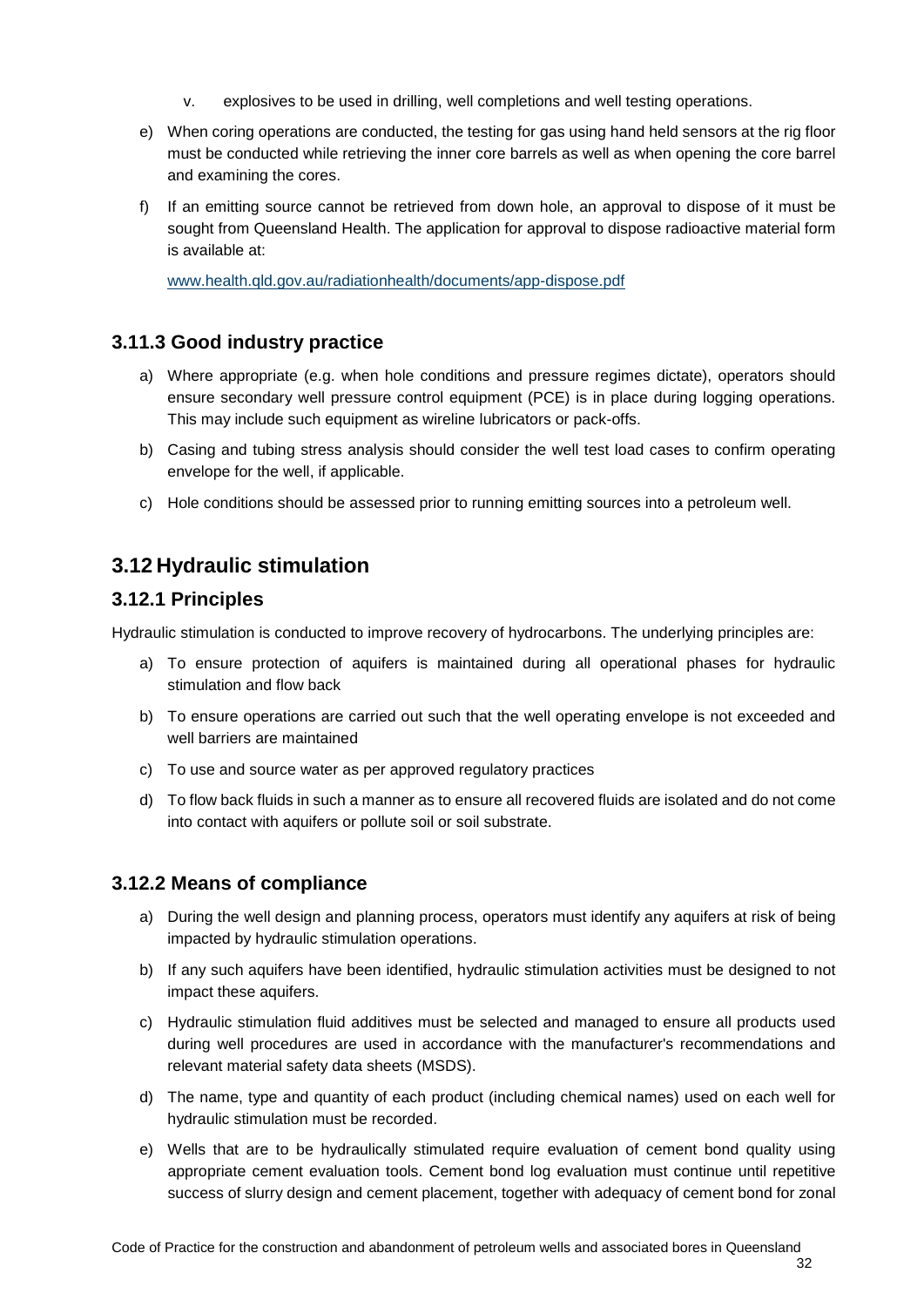isolation is confirmed (e.g. five wells in each new field or area of different geological conditions). If there is a material change after repetitive success has been shown, such as when a new cementing provider is used, there are issues in the cement job/s or a new design is implemented, then cement bond log evaluation must take place again until repetitive success of slurry design and cement placement.

- f) If the annulus between the production casing and the surface/intermediate casing has not been cemented to the surface, the pressure in the annular space must be monitored and controlled while conducting hydraulic fracture stimulation.
- g) The pressure relief valves on the pump units must be set so that the pressure exerted on the casing does not exceed the working pressure rating of the casing and wellhead.
- h) Post hydraulic fracture stimulation, flow-back or produced fluids must be recovered and managed as per approved regulatory practices.

#### **3.12.3 Good industry practice**

- a) Stimulation design should take into account location of known faults.
- b) Operators should consider the risk of casing deformation as part of the well design risk assessment process and they should document any resultant control measures in the operations program(s).
- c) The use of industry recognised software and geo-mechanics data should be used to develop the final stimulation design.
- d) The proposed design of the fracture geometry should be included in the stimulation design including (fracturing) target zones, sealing mechanism(s) (both natural geological seals as well as adequate casing and annular cement) and aquifers, so as to minimise possibility of stimulation fluids migrating from the designed fracture zone(s).
- e) Water used in hydraulic stimulation operations should be captured and recycled for reuse as reasonably practical.
- f) As far as reasonably practicable, fluids with the lowest toxicity should be used in hydraulic stimulation, and the concentrations used should be the minimum required to facilitate effective operations. Chemical suppliers should be required to meet these guidelines.
- g) Volumes of injected fluid should be accurately monitored.
- h) Operators should refer to API Guidance Document HF1, Hydraulic Fracturing Operations Well Construction and Integrity Guidelines.

### **3.13 Well integrity management**

Well integrity ensures containment and prevents the escape of fluids to subsurface formations or the surface. The typical scope of a Well Integrity Management System (WIMS) is shown in Figure 1. The relevant well integrity standards, such as ISO 16530-2 and NORSOK D-010, should be consulted when compiling a WIMS.

### **3.13.1 Principles**

Monitoring and maintenance is required to preserve the well in a suitable condition for its useful life. Well Integrity Management Systems and associated documents for subsurface assets aim to ensure that wells meet operational availability objectives and well integrity goals for the full life cycle of the well.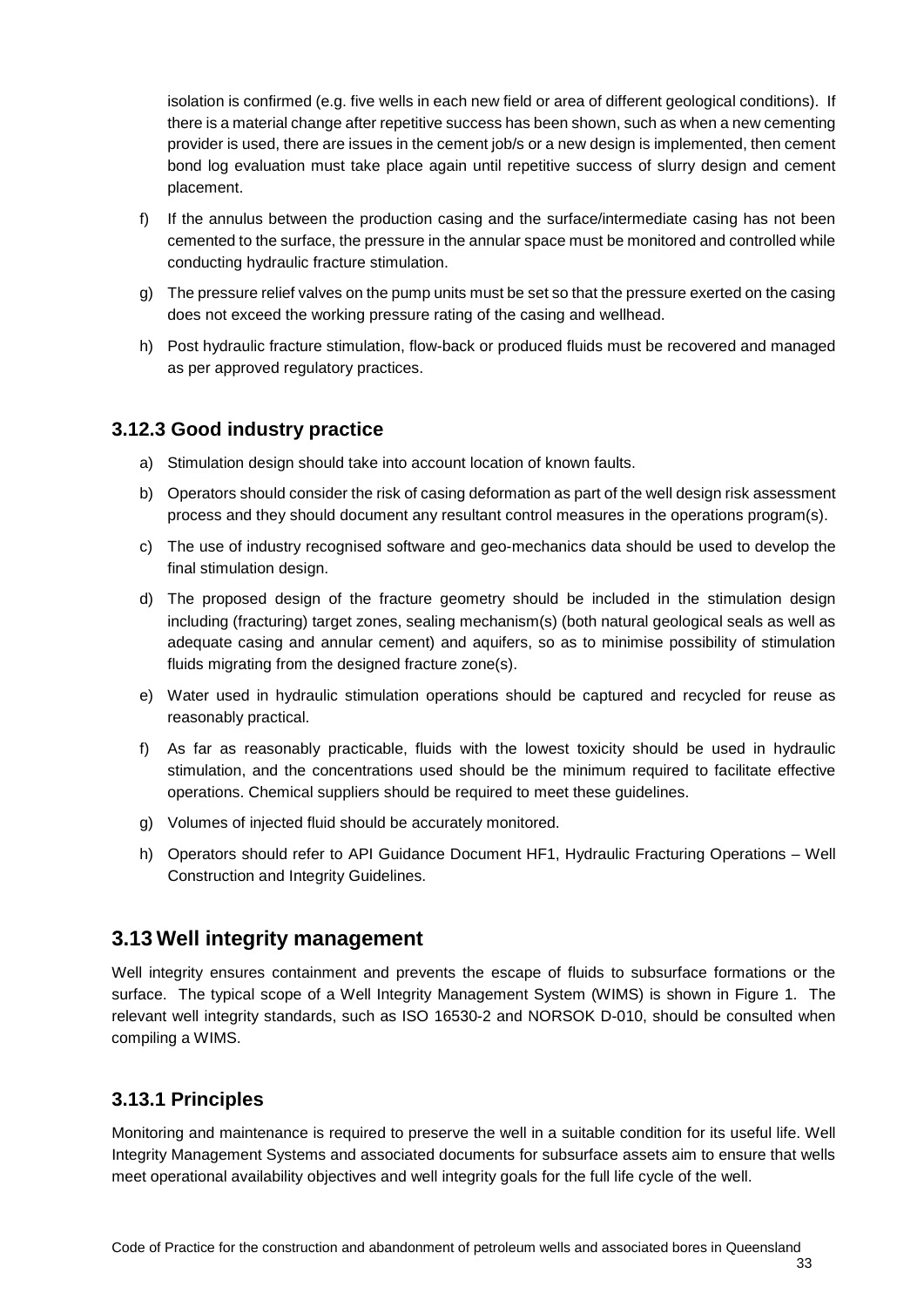Wells are designed to be operated such that:

- a) well barrier status is known and technical integrity risks are managed; and
- b) well safe operating envelopes are not transgressed.



#### **Figure 1: Illustration of the scope of the well integrity management system**

(Source: ISO/TS 16530-2:2014(en): Well integrity — Part 2: Well integrity for the operational phase)

#### **3.13.2 Means of compliance**

- a) The operator must be able to demonstrate that verification of well integrity and barriers exists through maintenance and monitoring, and through the establishment of a WIMS, or other equivalent well integrity information database. Monitoring mechanisms and their frequencies are to be determined through a risk assessment, or asset integrity management guidelines.
- b) The WIMS must outline:
	- i. a regular wellhead maintenance program
	- ii. inspections for identification of leaks, in accordance with the relevant Code of Practice
	- iii. routine operational visits
	- iv. monitoring and management of annuli pressures
	- v. barrier maintenance and verification
	- vi. assessment during the well life cycle, of the well head, tubing and casing, for any wear due to erosion or corrosion, and its impact on well integrity
	- vii. risk assessment and response levels for impaired barriers, and
	- viii. well integrity records to be maintained.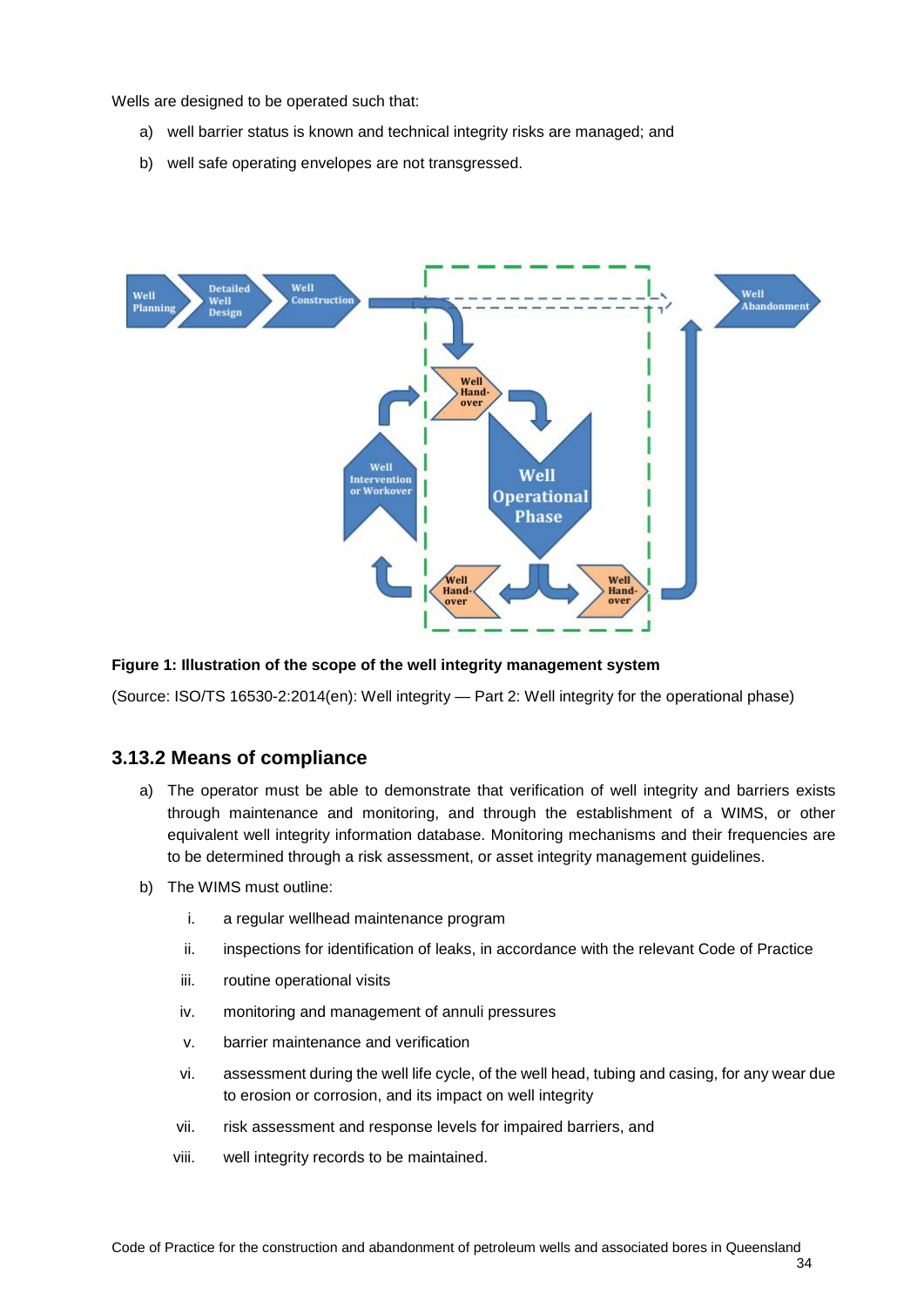- c) The operator is responsible for ensuring maintenance of current documented records, which clearly state the existing risk level of wells and any other observations related to well integrity. The records must also contain the operational status and completion status of all wells.
- d) If a well integrity issue is discovered, a risk assessment must be completed and any identified control measures, such as well monitoring, or abatement measures, must be implemented for the well to continue operating.
- e) If a well integrity issue is discovered and at a minimum one barrier has severely degraded or failed and the issue is not readily replaceable (a leaking valve at surface is readily replaceable) such that the well risk level as per the WIMS increases to require additional monitoring and/or corrective action (this does not include waiting for the next planned maintenance to occur to fix the issues), the operator must provide notice to the Chief Inspector. If a well integrity issue is reported via another reporting requirement (e.g. leak management or cementing notifications) then the reporting requirement within this section is taken to have been met. The way in which to give the notice is by:
	- i. Submitting the notice using the online system made available on a Queensland Government website for the purpose; or
	- ii. Lodging the notice at the office of the Chief Inspector.

Notice must be submitted as soon as reasonably practical (but no later than 5 business days) after a barrier failure has been identified by the operator or after the operator has completed a fitness for service assessment on the barrier in question.

#### **3.13.3 Good industry practice**

- a) All surface equipment associated with the well barrier envelope should have a preventative maintenance program in place.
- b) If the annulus is being abnormally charged with gas, an analysis of the gas content may assist in the determination of the source and nature of a potential leak.
- c) Well barriers should be identified and monitored/tested along with their related function and associated acceptance criteria as necessary. The barriers should be maintained as necessary through the well life cycle and re-established / compensated for when impaired. Parameters that could affect well integrity negatively should be monitored.

### **3.14 Workover and intervention**

Well workovers and interventions can be done either as remedial work to restore barriers or to possibly enhance production and reconfigure the completion of the well. The workover may involve replacing tubing or a pump, testing pressure seals and measuring or logging well parameters such as flow rates and temperatures in the well, fluid sampling and pipe integrity.

### **3.14.1 Principles**

Workovers and interventions must be design and implemented to meet relevant industry standards.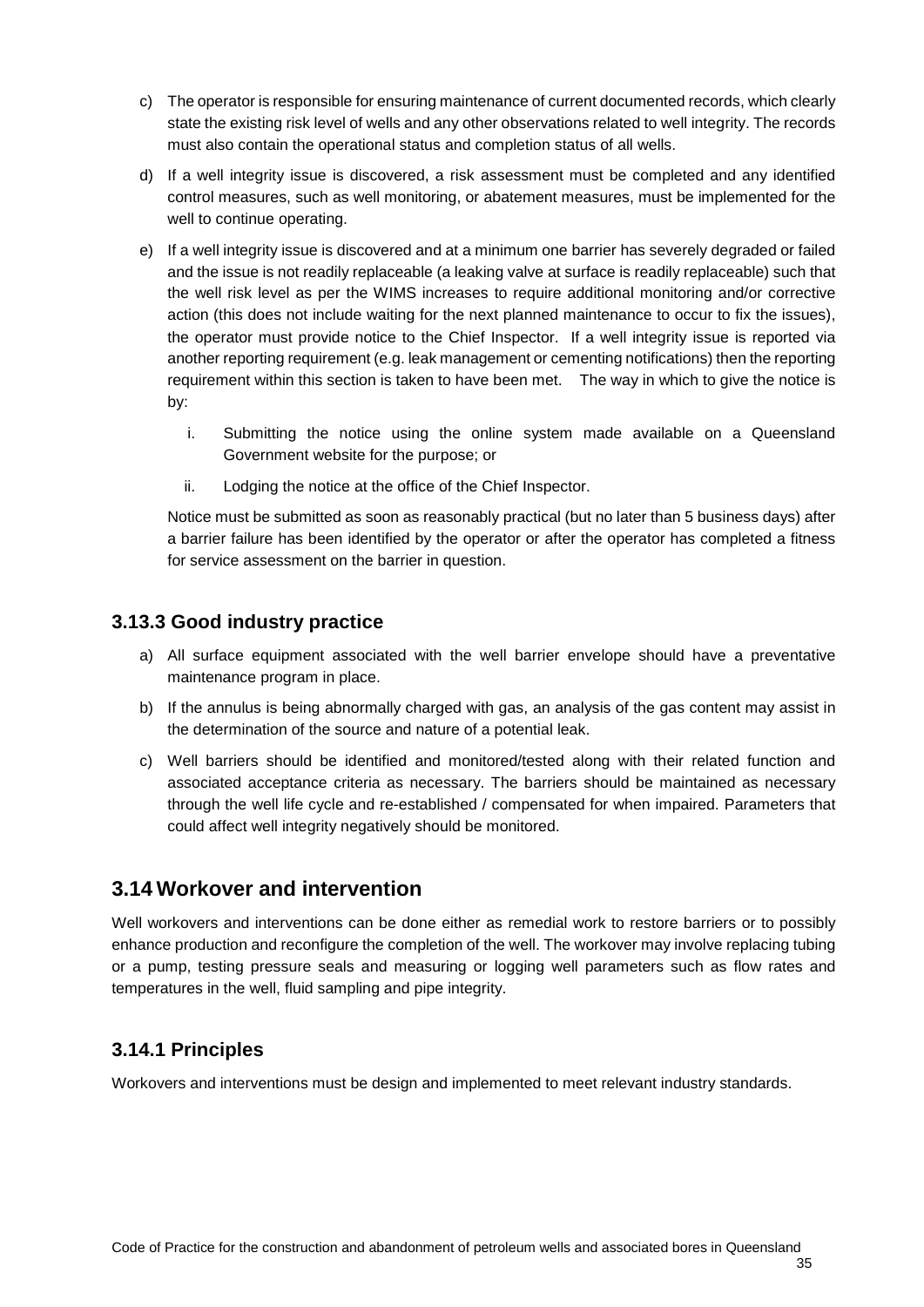#### **3.14.2 Means of compliance**

- a) The operator must ensure well barriers are in place to intervene on the well and if necessary risk assess any deviations.
- b) The operator must use fit for purpose well design and construction materials as dictated in this Code.

#### **3.14.3 Good industry practice**

- a) Well barrier schematics should be developed and included in the workover/intervention program. Barrier verification requirements should be clearly outlined in the well workover/intervention program.
- b) During well intervention, when equipment is removed from a well or depressurised for maintenance, a breakdown or visual inspection should take place of all equipment to confirm condition after being in service.
- c) Evidence of corrosion for recovered equipment should be used to determine mechanical integrity and help predict possible issues for intervention in similar wells.
- d) All new barriers or new operating envelopes should be verified and recorded prior to handover of the well back to production or abandonment.

### **3.15 Well suspension**

Well suspension applies to a shut in well which has additional requirements as defined by an operator's well integrity management system due to the length of shut in time.

#### **3.15.1 Principles**

There must be appropriate consideration in management systems for wells that are suspended for significant periods of time. This includes wells that are unlikely to return to production or have not returned to production for a significant period. While the shut-in timeframe is dependent upon numerous factors that must be considered in the operator's well integrity management system, it is expected to be in the order of 2 to 5 years.

The primary considerations for suspension of a well are to ensure that:

- a) All fluids from the well are contained, and that water cannot enter the well from the surface
- b) Monitoring requirements can be met and that production can readily be resumed
- c) All safety requirements are met.

The following matters must be considered when suspending a well:

- d) the construction characteristics and integrity history of the well including the integrity of the cement columns
- e) geological formations encountered
- f) potential loss zones
- g) hydrogeological conditions i.e. aquifers
- h) environmental risk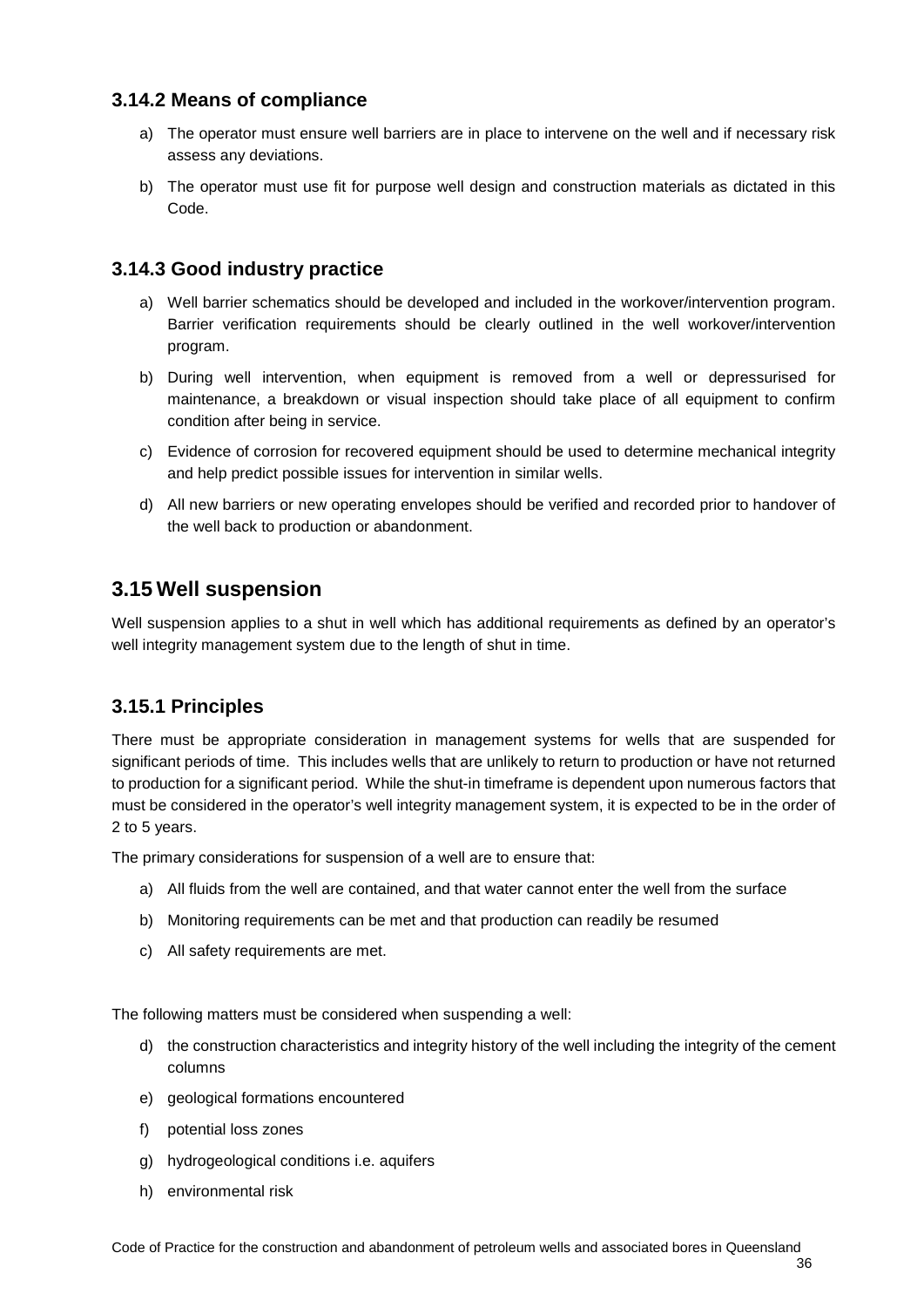- i) regulatory requirements, title conditions and industry standards
- j) perforated and hydraulic fracture stimulated zones.

#### **3.15.2 Means of compliance**

- a) Two tested well barriers must be used for well suspension, except:
	- i. during re-entry, workovers and other maintenance work
	- ii. during temporary suspension of open hole sections due to weather or other operational reasons such as batch operations.
- b) Suspended wells must be appropriately classified and addressed in an operator's well integrity management system.
- c) Appropriate suspension fluids must be used. Water-based fluid mixed with biocide, oxygen scavenger and/or corrosion inhibitor must be used in the wellbore in-between or above isolation plugs.

## **3.16 Well abandonment**

This section has been developed primarily to support operators in the abandonment of petroleum wells and bores on their tenure or water monitoring authority. However, other types of drill holes may also require abandonment by the operator. For example as part of an agreement with a local landholder or other stakeholder, to reduce the risk of fugitive gas emissions, or to reduce the risk of aquifer contamination from offsetting wells or bores.

Additionally, a drill hole may require abandonment under the P&G Act as part of *incidental activity*. Where activity is undertaken on the tenure to support the production of coal seam gas, such activity may be regarded as *incidental activity*, which is subject to the regulatory and safety regime of the P&G Act.

Therefore this section can be used for abandonment of a range of different wells, bores or drill holes, depending on the requirements of the particular tenure where it is being applied.

### **3.16.1 Principles**

Petroleum well abandonment must ensure the environmentally sound and safe isolation of the well, protection of groundwater resources, isolation of the productive formations from other formations, and the proper removal of surface equipment.

Well abandonment is conducted such that well barriers contain and control wellbore fluids, provide structural support and otherwise retain well integrity throughout the well abandonment load conditions. Barriers used for the abandonment of a well or a section of a well are permanent well barriers. The only permanent well barriers are open hole cement plugs or cement plug in casing with good quality cement on the outside. Other materials may be considered by the operator but need qualification so that they can be considered permanent barriers.

The well abandonment objectives are to ensure:

- a) Isolation of aquifers from each other and from permeable hydrocarbon zones
- b) Isolation of permeable hydrocarbon zones from each other unless commingling is permitted
- c) permeable formations containing fluids at different pressure gradients and/or significantly different salinities are isolated from each other to prevent crossflow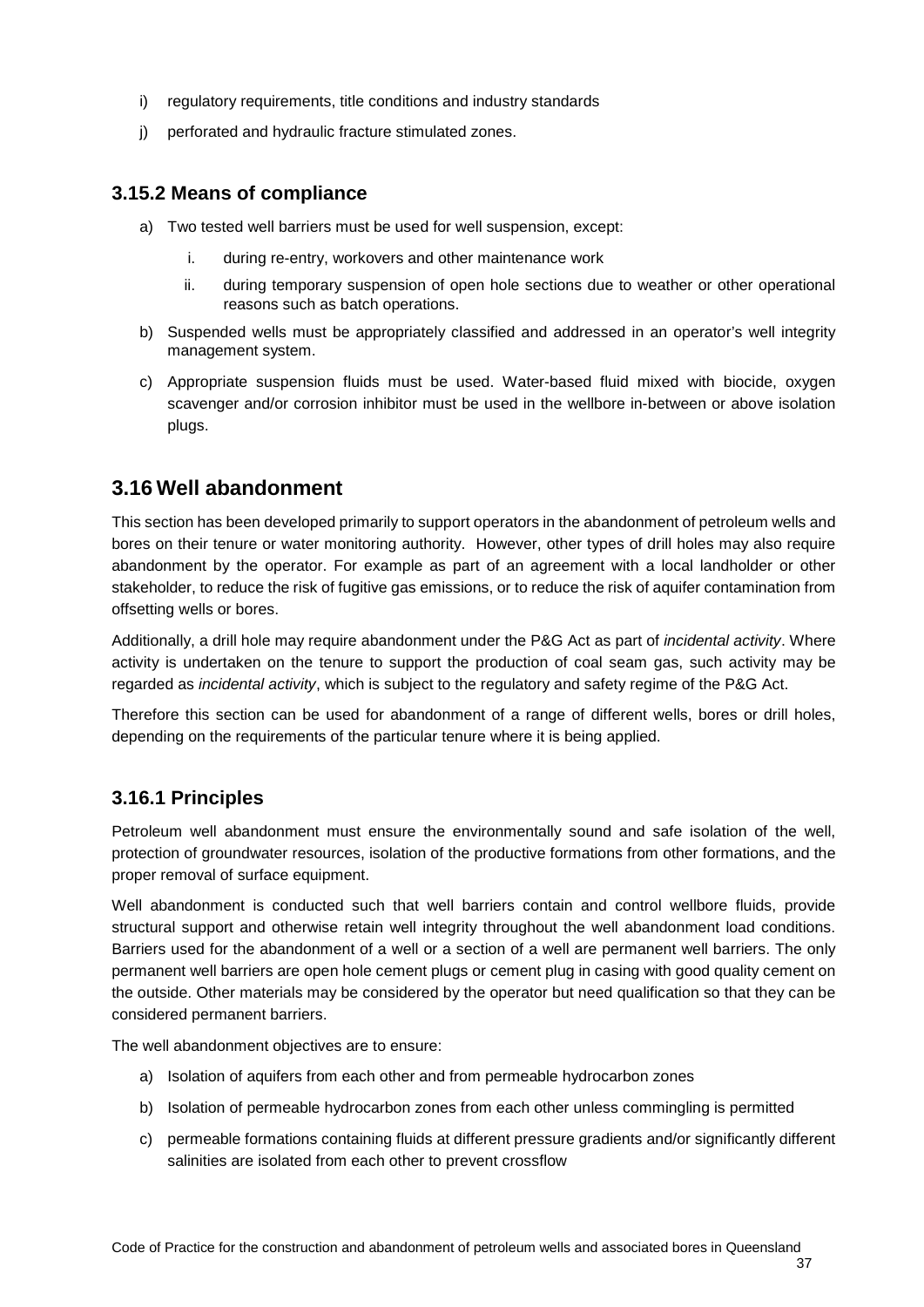- d) there is no pressure or flow of hydrocarbons or fluids at surface both internally in the well and externally behind all casing strings
- e) recover/ remove surface equipment so as to not adversely interfere with the normal activities of the owner of the land on which the well or bore is located
- f) The site is left safe and free from contaminants.

The following matters must be considered prior to well abandonment:

- g) the construction characteristics and integrity history of the well including but not limited to:
	- i. sustained pressure/flow on casing annulus
	- ii. confirmation of cement tops where cement returns where not achieved
	- iii. integrity of cement columns
	- iv. casing integrity
	- v. fish stuck in hole.
- h) geological formations encountered
- i) potential loss zones
- j) hydrogeological conditions i.e. aquifers
- k) environmental risk
- l) regulatory requirement, title conditions and industry standards
- m) perforated and hydraulically fractured zones.

#### **3.16.2 Means of compliance**

- a) Wells, bores and other drill holes must be abandoned in accordance with this Code and all relevant legislative requirements.
- b) Any well, bore or drill hole that is to be abandoned must be sealed and filled in such a manner to prevent leakage of gas and/or water.
- c) A horizontal well must be abandoned containing a slotted liner<sup>[5](#page-43-0)</sup> that is not made of steel, including for example, a slotted PVC liner.
- d) Cement must be used as the primary sealing material. Cement testing must be carried out as per requirements set out in Section [3.6](#page-23-0) of the Code.
- e) Water-based fluid mixed with biocide, oxygen scavenger and/or corrosion inhibitor must be left in the wellbore in-between cement plugs if the plugs are not in immediate contact.
- <span id="page-43-2"></span>f) For wells in the Great Artesian Basin (GAB), all groundwater units, as identified in the Water Plan (Great Artesian Basin and Other Regional Aquifers) 2017 must be isolated from each other by a minimum of two barriers. Each groundwater unit is comprised of geological formations which may or may not be aquifers or permeable hydrocarbon bearing zones. Aquifers and permeable hydrocarbon bearing zones within a groundwater unit must be isolated from each other by a minimum of two barriers unless it can be proven that they were in hydraulic communication prior to the well being drilled.<sup>[6](#page-43-1)</sup>

<span id="page-43-0"></span><sup>5</sup> If the horizontal well has the potential to be a high risk area for future coal mining because of high levels of methane, the operator must conduct a risk assessment that includes an assessment of whether a Fire Resistant Anti Static (FRAS) liner should be used in the well.

<span id="page-43-1"></span><sup>6</sup> Exceptions from the two barrier requirements stipulated here are listed in Section [3.2.2.](#page-15-0)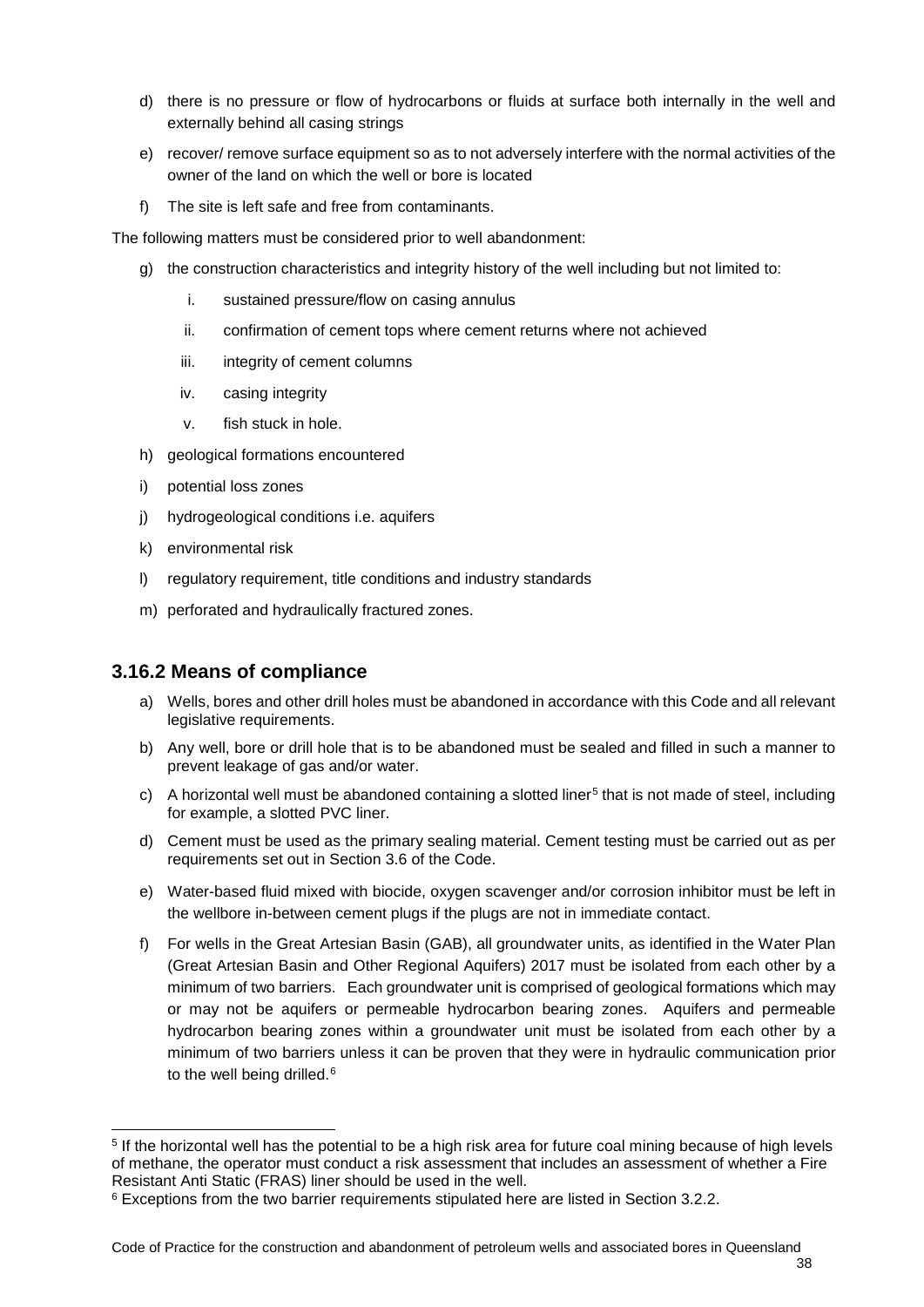- g) For wells in the Cooper / Eromanga basin in Queensland, all aquifer units, as identified by the South Australia Cooper Basin Statement of Environmental Objectives (SEO): Drilling, Completions and Well Operations must be isolated from each other and permeable hydrocarbon bearing zones by a minimum of two barriers. The SEO clearly identifies formations designated as aquifers for management[.6](#page-43-2)
- h) For all other wells, all aquifer units must be isolated from each other and any permeable hydrocarbon bearing zones by a minimum of two barriers.<sup>6</sup>
- i) Prior to commencing abandonment, the Operator must confirm the absence of pressure/flow externally behind all casing strings. This requires a surface casing vent flow test to determine if hydrocarbons, liquid, or any combination of substances is escaping from the casing vent assemblies.
- j) Prior to conducting the surface abandonment, the Operator must confirm the absence of pressure/flow internally within the well and externally behind all casing strings. Wells with no history of external flow/pressure may be cut and capped immediately. All other wells must be monitored for a minimum of 6 months prior to conducting surface abandonment.
- k) Sucker rods, pumps and tubing (unless used as a sacrificial stinger) and any other debris in the well or bore that can practicably be removed are removed.
- l) For pre-existing mineral exploration drill holes (i.e. legacy boreholes) that are fully uncased, the open hole must be cleaned out down to TD or Hang-Up-Depth (HUD) and fully cemented to surface.
- m) A 50 m weighted high-vis pill must be spotted below each cement plug that is not set directly above a physical barrier (hole bottom is included as a physical barrier) and where there is any potential for losses below the cement plug i.e. any open section.
- n) Cement plugs must not exceed 200 m in length unless installed with coil tubing or sacrificial stinger.
- o) A surface cement plug minimum 10 m in length must be placed at the top of the inner most casing. The surface plug acts as a barrier to prevent any long-term ingress into the wellbore and is not deemed to be a pressure containing barrier. Well barriers are to be established below the surface cement plug. If the top of surface cement plug is less than 10 m below the surface the casing can be topped up with cement.
- p) There must be a continuous cement barrier with a minimum 30 m length adjacent to the impermeable formation (cap rock) overlying the uppermost hydrocarbon zone.
- q) There must be a minimum of two adjacent cement barriers across all aquifers above the uppermost hydrocarbon production zone. This can be achieved by the following:
	- i. Having the surface casing set below the aquifer and cemented to surface and the production casing cemented from 30 m below the base of the lowermost aquifer to 30 m above the uppermost aquifer. In cases where the production zone is less than 30 m below the lowermost aquifer, casing is to be cemented from as low as practical below that aquifer.
	- ii. Fully cementing the inner most casing string from the production zone to the surface provided the cement plug(s) are adjacent to good annulus cement
	- iii. If production casing has not been cemented with an overlap inside the surface casing shoe the operator must remediate the well until the required barriers are achieved. This could involve removing the production casing above the cement top if technically and commercially feasible to do so or performing remediation cement squeezes. Cement top up jobs are not an approved method of remediation unless isolation can be confirmed with cement bond logs

Section [3.16.3](#page-47-0) *Cement plug requirements and verification methods* of this Code provides generalized diagrams depicting how abandonment barrier requirements may be met as described in this section.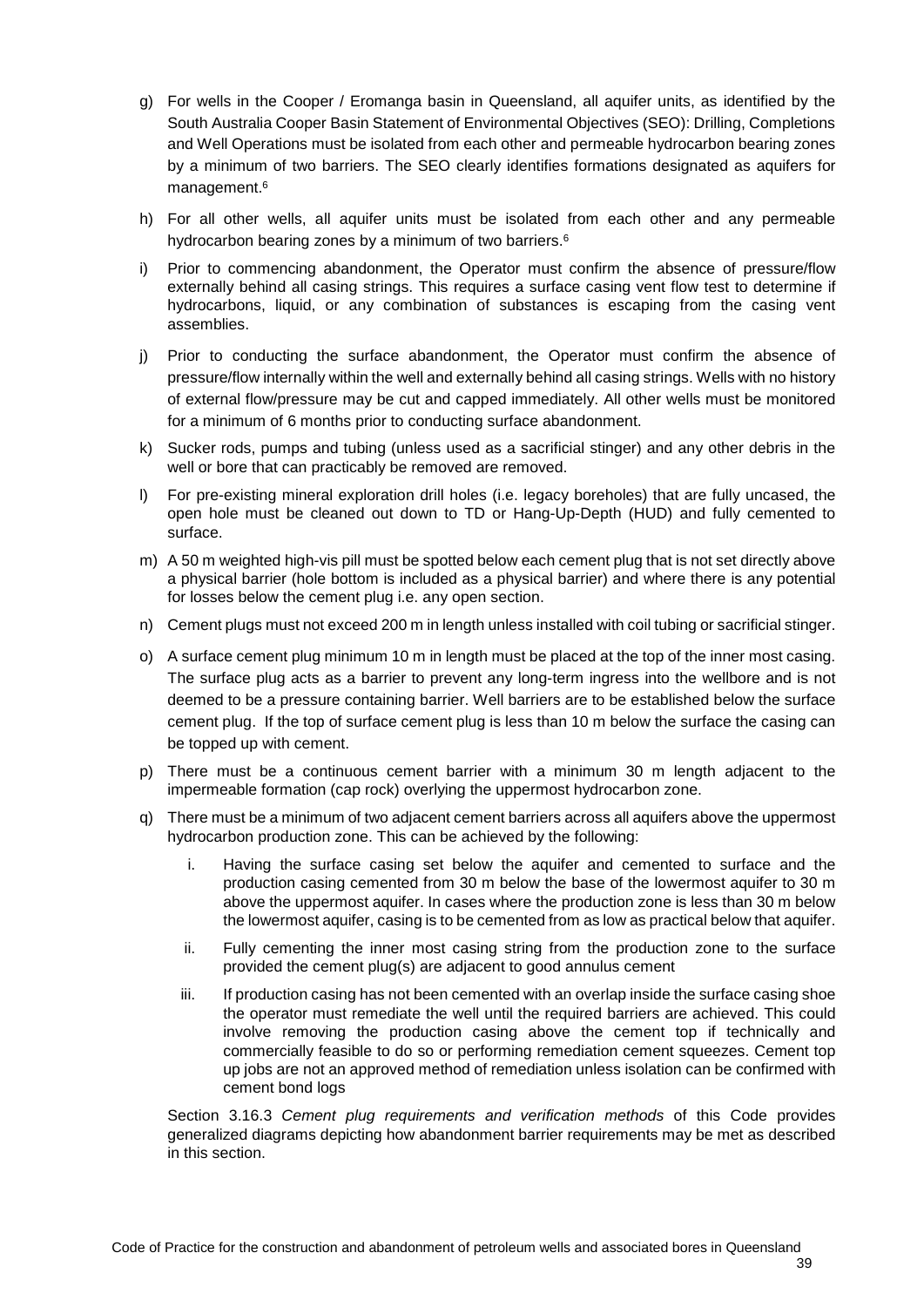- r) Cement plugs for decommissioning must meet the minimum requirements as detailed in Section [3.16.3](#page-47-0) *Cement plug requirements and verification methods* of this Code and consider the following:
	- i. The preferred method where possible is to cement the inner casing string to surface while noting the recommended maximum plug length and the requirement for a surface cement plug.
	- ii. A mechanical barrier (e.g. bridge plug) may be used in appropriate situations as a support to set a cement plug on top of it. If a mechanical barrier is used it must be set as close as is practicable above perforations. When a mechanical barrier is used, it or the cement plug directly above it must be verified by tagging it with a minimum 5000 lb set down weight and pressure tested to 3.5 MPa (500psi) above the estimated (or previously recorded) leak off pressure (within the limits of the casing and wellhead pressure ratings).
	- iii. Consecutive stacked cement plugs set inside casing do not require additional tagging or pressure testing provided the initial base is verified appropriately i.e. the lower most cement plug of the stack is appropriately verified, or the mechanical barrier set is appropriately verified, or the well bottom has been tagged. Verification of the stacked cement plugs above the bottom plug may be completed via the post job cement report and appropriate calculations.
	- iv. If using a sacrificial stinger to set open hole plugs, provided no losses observed during cement placement then no tag is necessary. This assumes the open hole plug is not set off bottom.
	- v. For a final surface cement plug extending from ground level, the top of cement must be visible and at surface. A shallow set plug is not considered a permanent barrier given the very low formation pressures at ground level. Well barriers must be established and verified with the plugs below the surface cement plug.
	- vi. If unable to achieve the required 5000 lb set down weight (e.g. plug is too shallow or coil tubing is used) the minimum force with which plugs must be verified is maximum string weight.

*Note: that the use of slick-line or wireline is not an approved method of verifying the tops of plugs.*

- s) Plugs that do not pass pressure testing must be remediated until requirements are achieved as noted below:
	- i. If sufficient depth is available to meet requirements an additional cement plug may be installed and re-tested
	- ii. For failed mechanical barriers an additional mechanical barrier may be installed and retested
	- iii. If insufficient depth is available the plug(s) will have to be circulated or drilled out. The plug(s) must then be rerun and pressure tested.
- t) Plugs that are confirmed as too low or too high after tagging are unacceptable. The Operator must remediate until requirements are achieved as noted below.
	- i. A plug is too low if it has a top less than 15 vertical meters above the zone it was intended to cover. Such a plug must be built up to required depth and its location confirmed.
	- ii. High plugs must be drilled out if the theoretical plug base is less than 15 vertical meters below the base of the zone it was intended to cover. The plug must be re-cemented and its location confirmed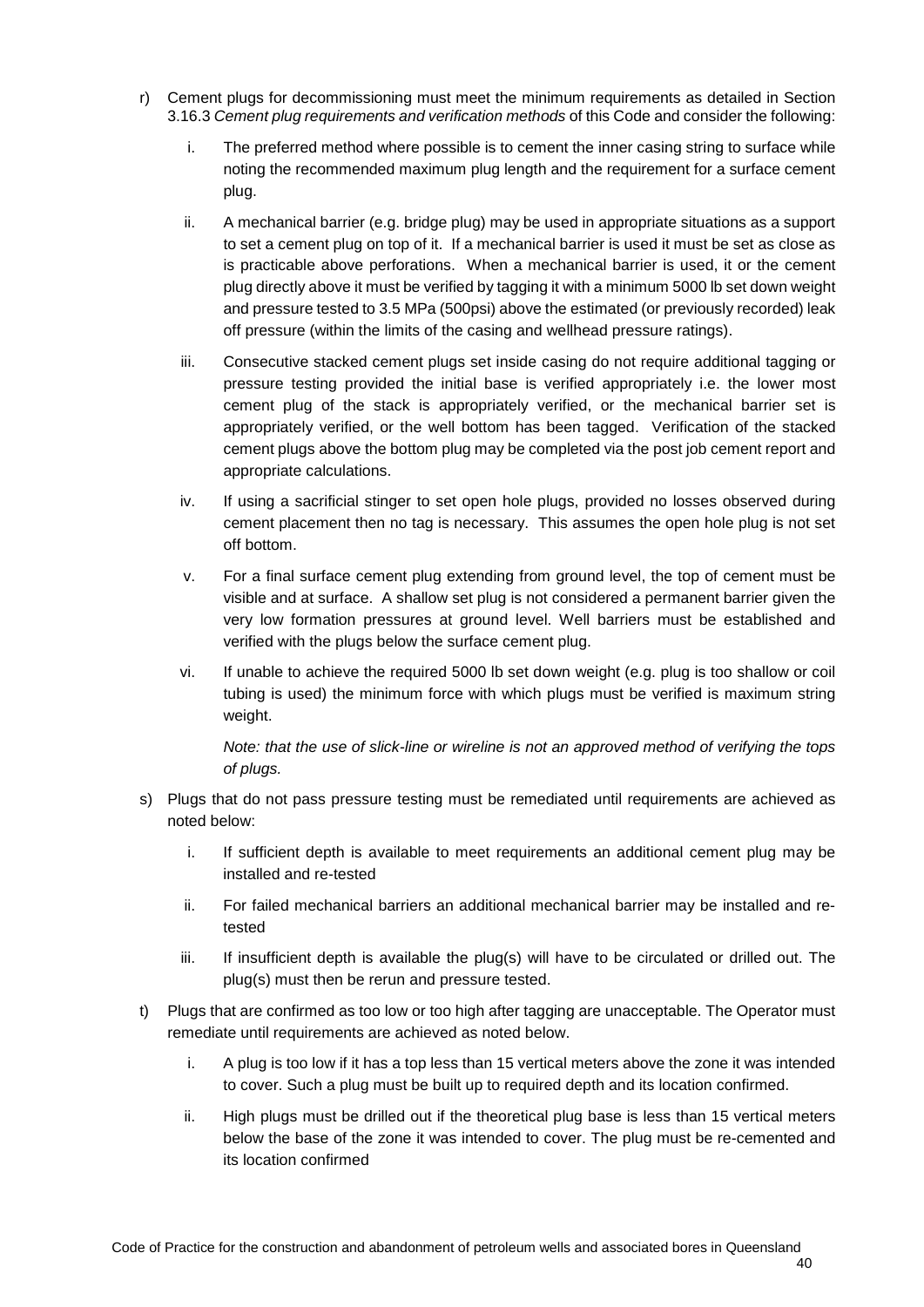- u) BOPs and/or the wellhead must not be removed until the cement plug across the surface casing shoe or plug across the uppermost perforations has been physically tagged for correct location, then pressure tested.
- v) Wellheads must be removed, and the casing string(s) must be cut at a minimum of 1.5 m below surface.
- w) The well must be capped below the surface with a marker plate made of appropriate material that is fastened and installed in a manner as to prevent any potential for pressure to build up within the casings while restricting access to the casing strings at the top (vented/ported plate). The marker plate must be installed as per the following requirements:
	- i. the unique identifying name of the well or bore
	- ii. the total depth in metres of the well or bore
	- iii. the date the well or bore was abandoned.

Marker tape is to be laid approximately 20cm above the top of the casing.

- x) An appropriate plaque, that states the following information, is placed on surface on a fence post, building or other permanent structure nearest to the borehole:
	- i. the unique identifying name of the well or bore
	- ii. the total depth in metres of the well or bore
	- iii. the date the well or bore was abandoned
	- iv. the distance and direction to the bore or well from the plaque (if the plaque is not located directly over the well).

A post cemented in place on top of the well location is the preferred option but may not be practical for the landowner. It is the operator's responsibility to locate this plaque so it is in an appropriate place after hand back to the landowner.

y) Complete and accurate records of the entire abandonment procedure must be kept, with these records submitted as part of the Well Abandonment Report once final cut and cap has been completed.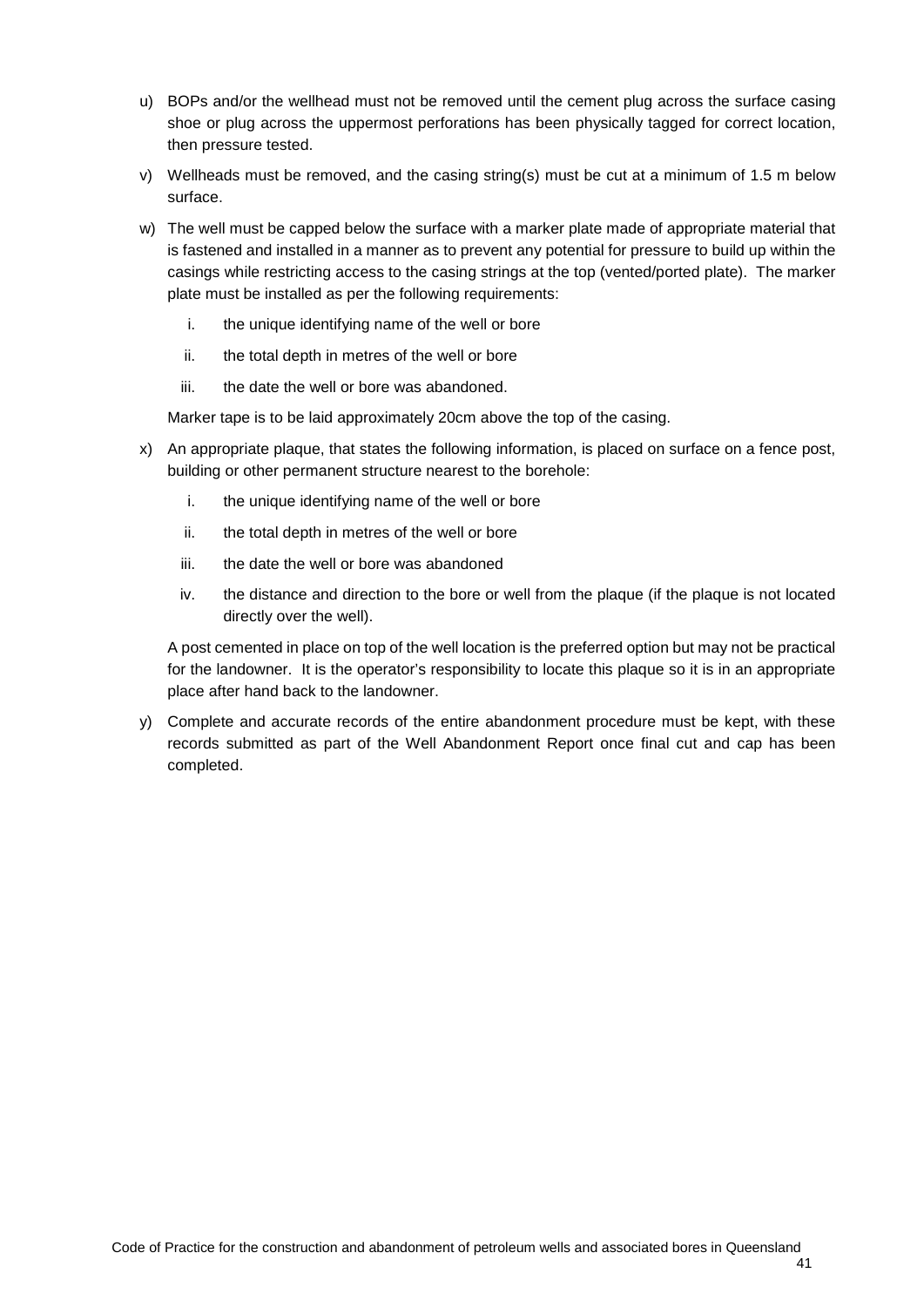

### <span id="page-47-0"></span>**3.16.3 Cement plug requirements and verification method**

#### Legend for figures 3 to 9

| cement                                                                                                                        |
|-------------------------------------------------------------------------------------------------------------------------------|
| appropriate abandonment fluid and/or additional cement                                                                        |
| high-vis pill (sections below plugs with high-vis plugs could also be filled entirely with<br>cement to provide a solid base) |

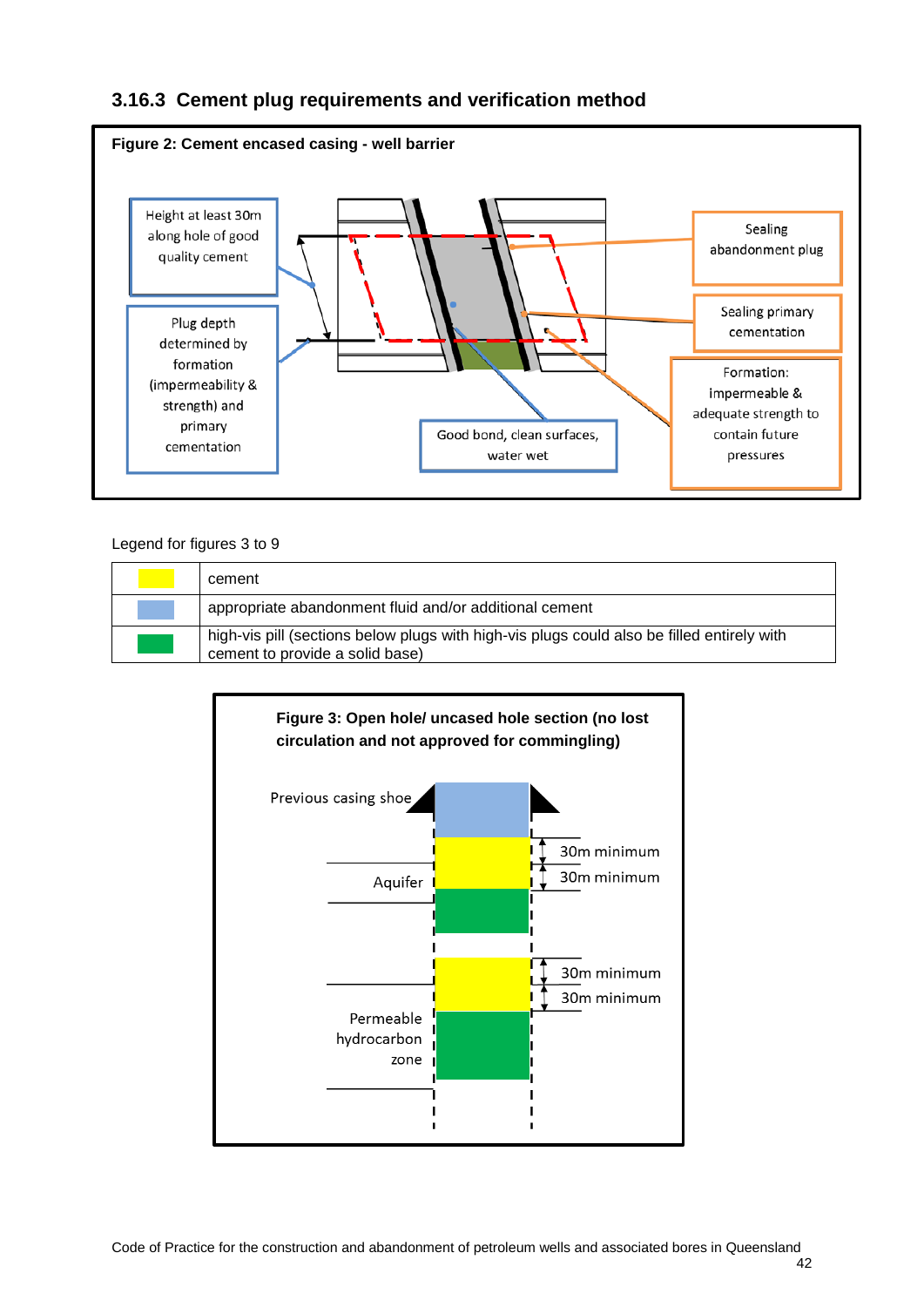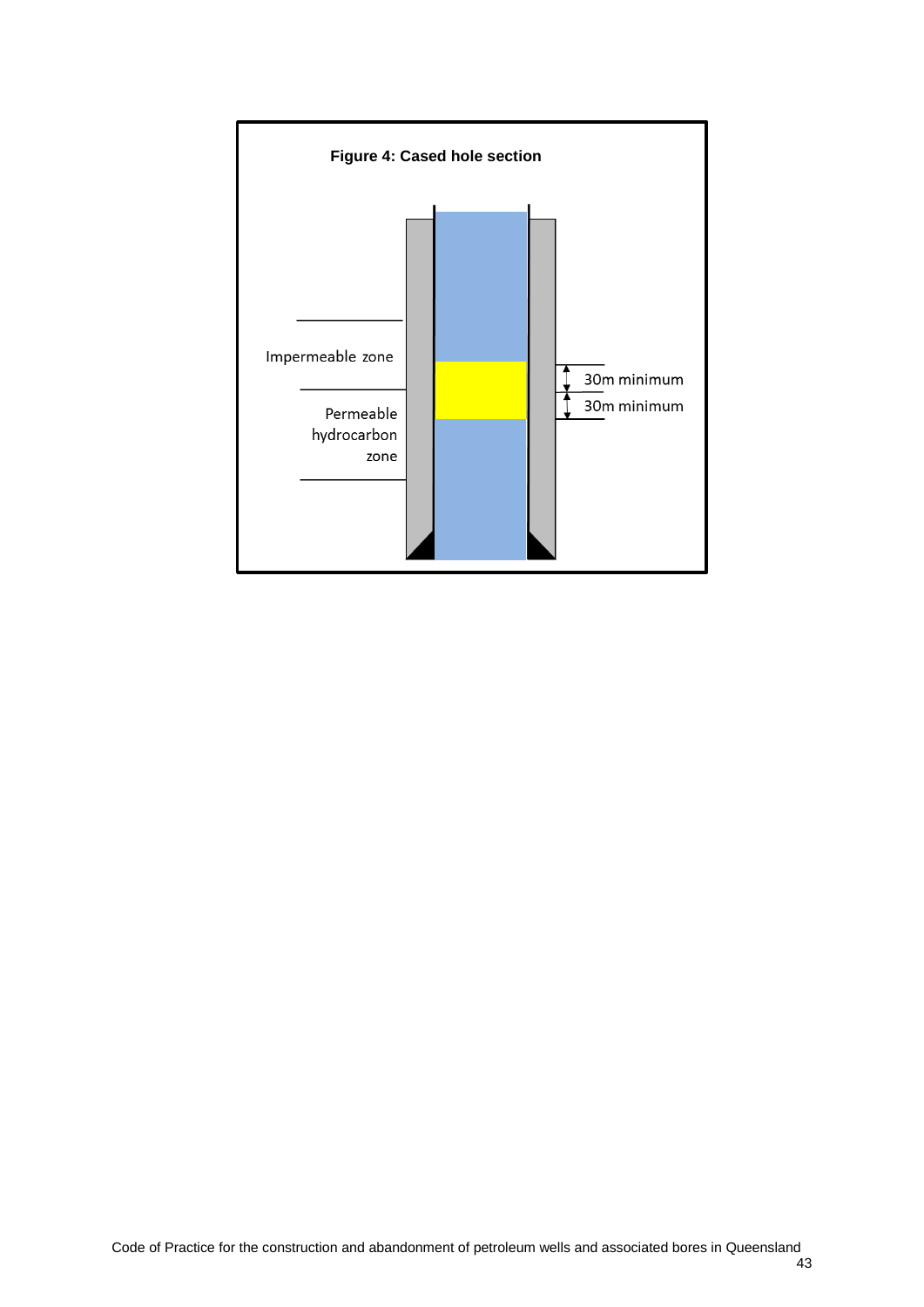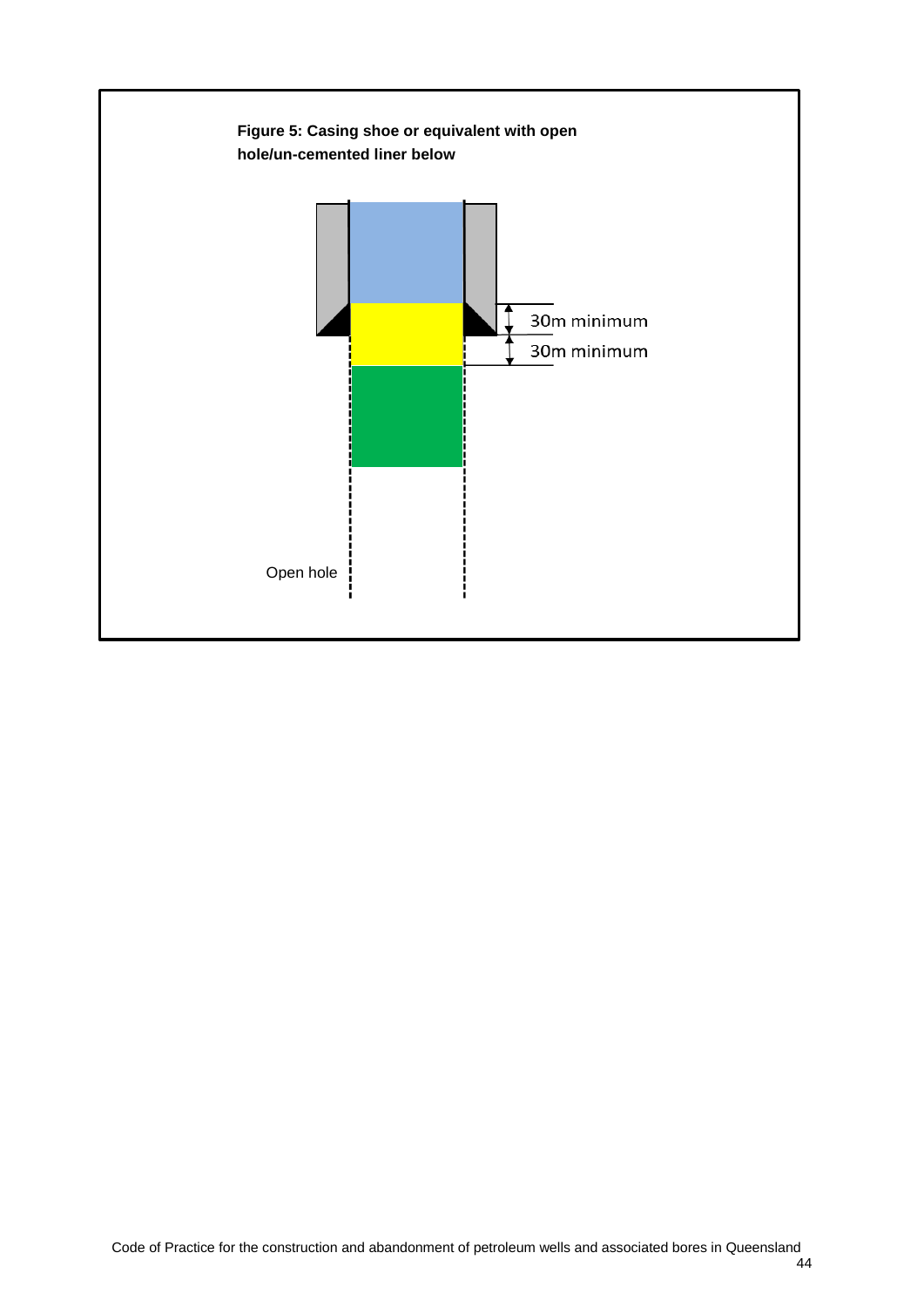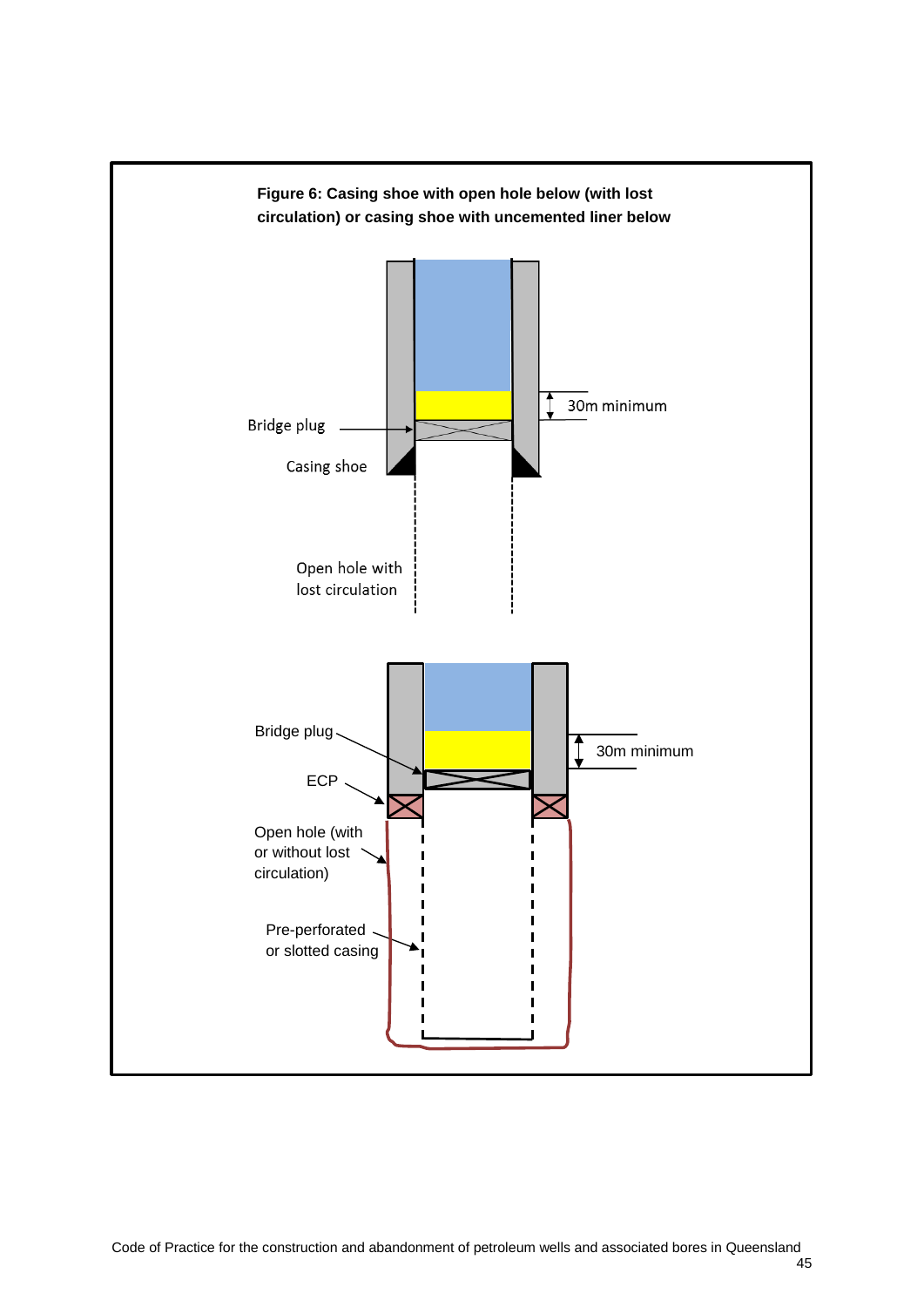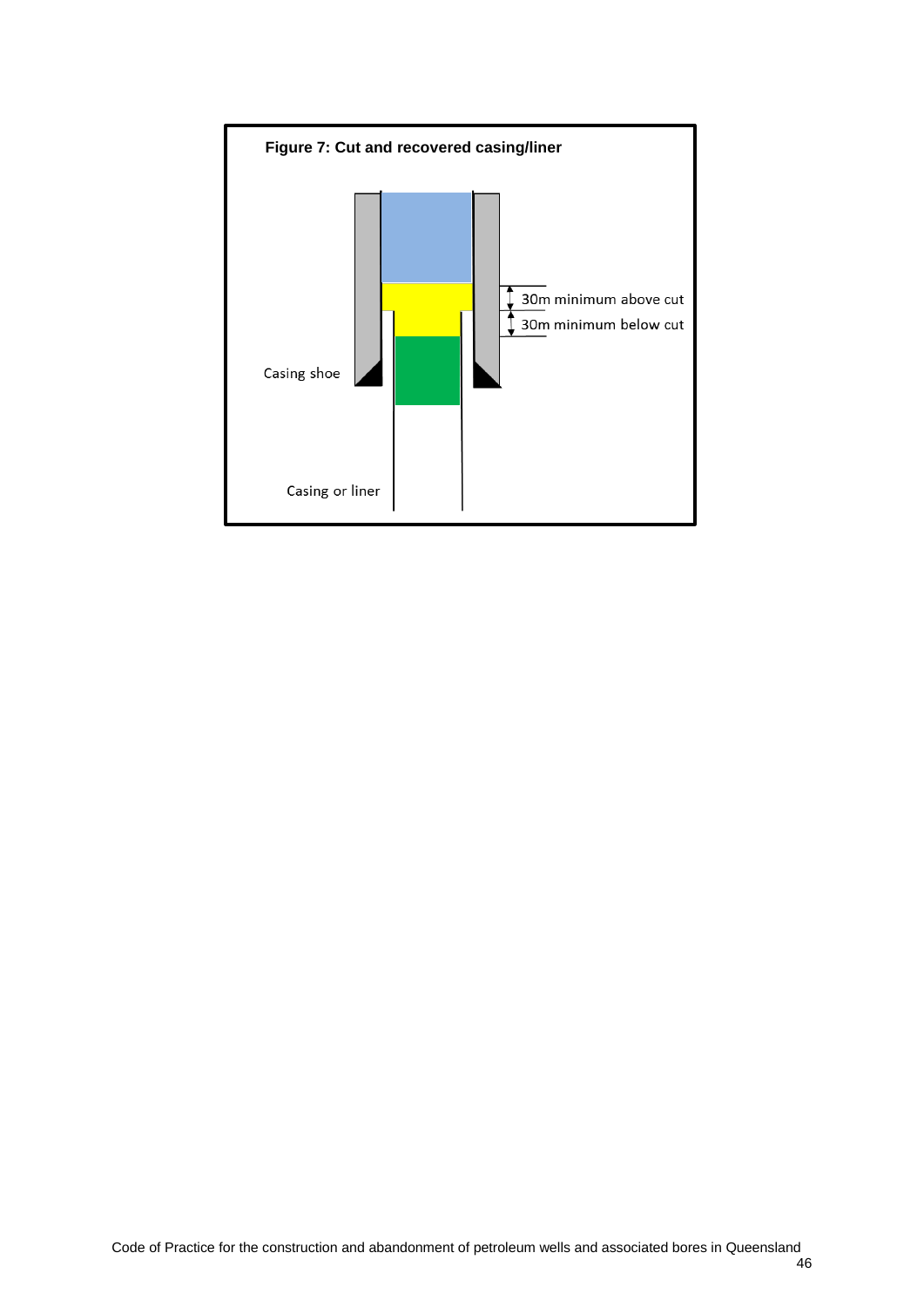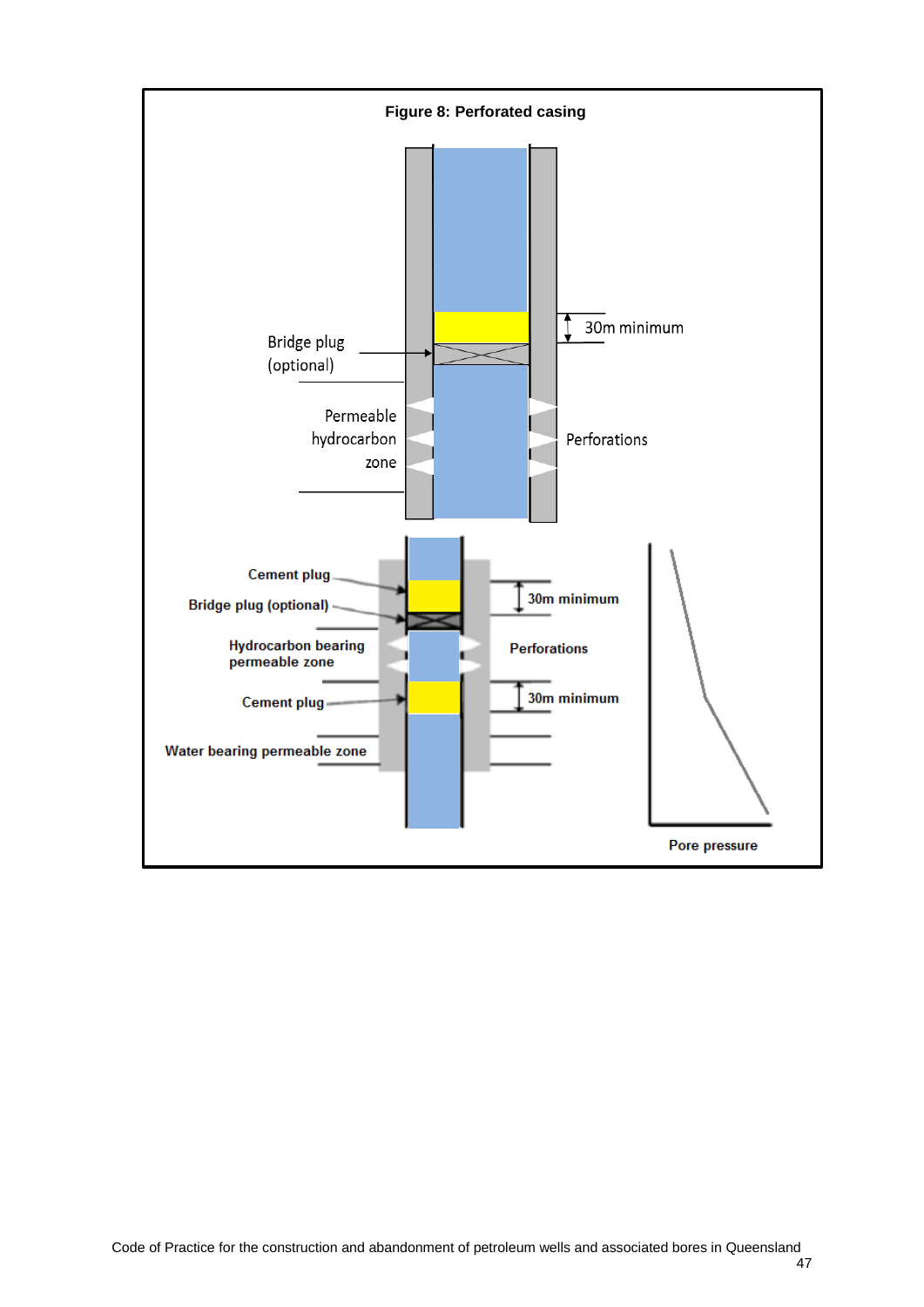

| <b>Completion type</b>                               | <b>Requirements</b>                                                                                                                                                                                                                                                                                                                                                        |
|------------------------------------------------------|----------------------------------------------------------------------------------------------------------------------------------------------------------------------------------------------------------------------------------------------------------------------------------------------------------------------------------------------------------------------------|
| Open                                                 | • Off bottom open hole cement plugs to be verified by tagging the plug with a<br>minimum 5000 lb (2270 kg) set down weight.                                                                                                                                                                                                                                                |
| hole/uncased hole<br>section                         | • Verified cement plug(s) must be placed to provide cement coverage at least<br>100 ft. (30 m) above and 100 ft. (30 m) below the top of any permeable<br>hydrocarbon or aquifer and between permeable zones of different pressure<br>regimes or salinity.                                                                                                                 |
|                                                      | • For a cased hole cement plug barrier that is either unsupported or supported<br>by a high-vis pill and not exposed to open reservoir below, verification to be done<br>by tagging the plug with a minimum 5000 lb (2270 kg) set down weight.                                                                                                                             |
| <b>Cased hole</b><br>section                         | • Verified cement plug(s) placed adjacent to good annulus cement must be<br>placed to provide cement coverage to surface or at least 30 m overlap with the<br>impermeable formation overlying the uppermost hydrocarbon zone.                                                                                                                                              |
|                                                      | • Verified cement plug(s) must also be placed to provide minimum 30 m<br>coverage above aquifers unless these are already isolated by two cemented<br>casing strings.                                                                                                                                                                                                      |
|                                                      | • Verified cement plug(s) must be placed to provide cement coverage at least<br>100 ft. (30 m) above and 100 ft. (30 m) below the previous casing shoe.                                                                                                                                                                                                                    |
| Casing shoe or<br>equivalent with<br>open hole below | • For a cased hole cement plug with the bottom of the plug exposed to open<br>hole, verification to be done by tagging the top plug with a minimum 5000 lb<br>(2270 kg) set down weight and by pressure testing to 500 psi (3.5 MPa) above<br>the estimated (or previously recorded) leak off pressure (within the limits of the<br>casing and wellhead pressure ratings). |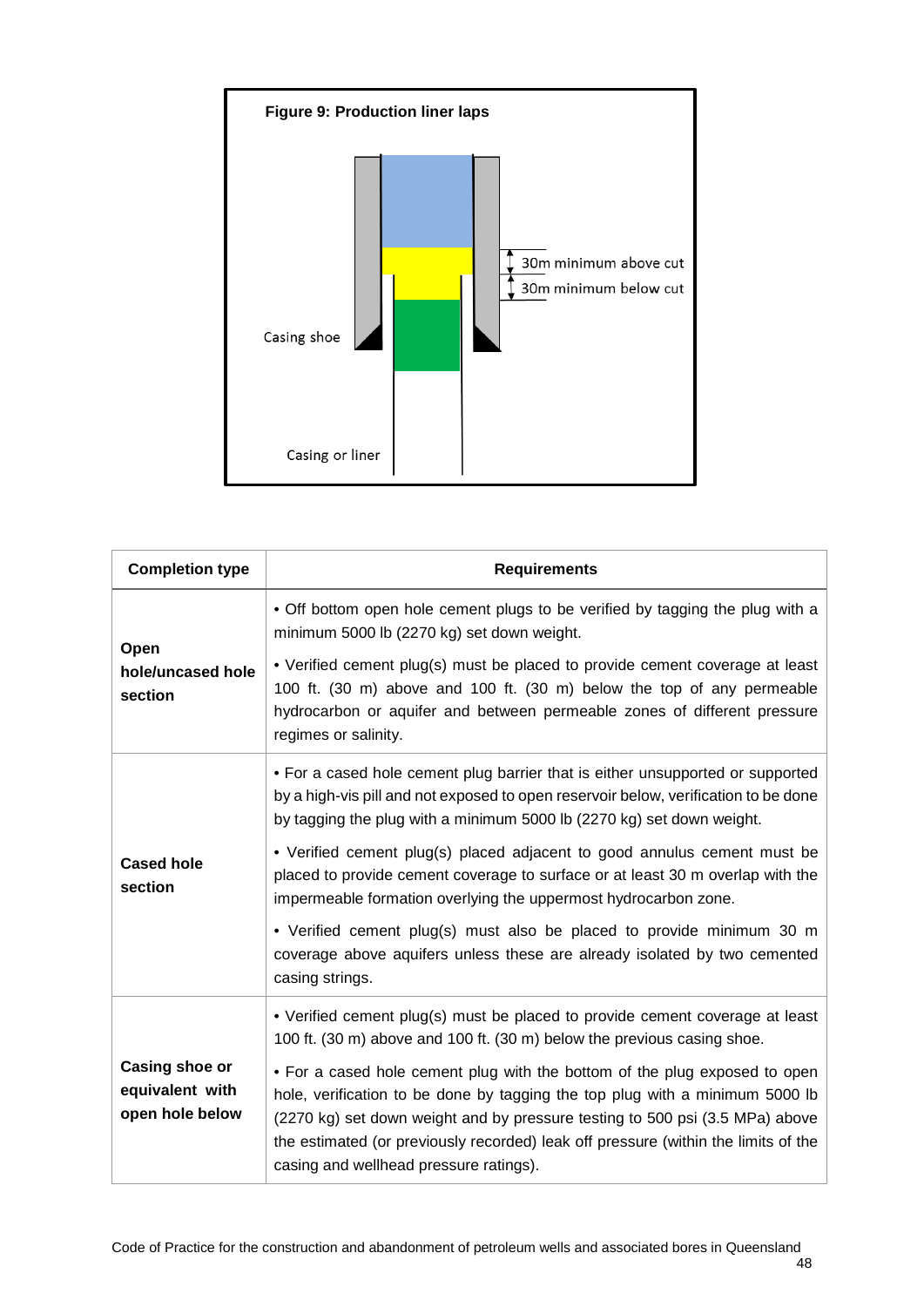| <b>Casing shoe or</b><br>equivalent with<br>open hole below<br>(with lost<br>circulation) or<br>casing shoe or<br>equivalent with<br>uncemented liner<br>below | . Where lost circulation conditions exist or there is open hole behind casing/liner<br>below the shoe, a mechanical barrier may be set as close as is practicable above<br>the casing shoe with at least a 100 ft. (30 m) cement plug set above the<br>mechanical barrier, adjacent to good annulus cement (only applicable if co-<br>mingling is allowed <sup>7</sup> ).                                                                                                                                                                                                                                                                                                                                                                                                                                       |
|----------------------------------------------------------------------------------------------------------------------------------------------------------------|-----------------------------------------------------------------------------------------------------------------------------------------------------------------------------------------------------------------------------------------------------------------------------------------------------------------------------------------------------------------------------------------------------------------------------------------------------------------------------------------------------------------------------------------------------------------------------------------------------------------------------------------------------------------------------------------------------------------------------------------------------------------------------------------------------------------|
| <b>Cut and recovered</b><br>casing/liner                                                                                                                       | • Cement plug must be verified by tagging the plug with a minimum 5000 lb set<br>down weight and by pressure testing to 3.5 MPa above the estimated (or<br>previously recorded) leak off pressure (within the limits of the casing and<br>wellhead pressure ratings).<br>• Verified cement plug(s) must be placed to provide cement coverage at least<br>100 ft. (30 m) above and 100 ft. (30 m) below the casing cut.                                                                                                                                                                                                                                                                                                                                                                                          |
| <b>Perforated casing</b>                                                                                                                                       | • A mechanical barrier with cement on top may be used.<br>• For a cased hole cement plug exposed to open perforations below, verification<br>to be done by tagging the top of the first cement plug extending above the<br>perforations with a minimum 5000 lb set down weight and by pressure testing to<br>3.5 MPa above the estimated (or previously recorded) leak off pressure (within<br>the limits of the casing and wellhead pressure ratings).<br>• Verified cement plugs must be placed to provide cement coverage to at least<br>30 m above perforated intervals.<br>• Verified cement plug must be used to isolate perforated intervals of different<br>pressure regimes, as per regulatory requirements. If co-mingling is allowed, a<br>plug placed above the perforated intervals is sufficient. |
| <b>Production liner</b><br>laps                                                                                                                                | • A cement plug barrier must be set across each liner top in the form of a T-plug<br>with at least 100 ft. (30 m) of cement below and at least 100 ft. (30 m) of cement<br>above liner top.<br>• Cement plug must be verified by tagging the plug with a minimum 5000 lb set<br>down weight and by pressure testing to 3.5 MPa above the estimated (or<br>previously recorded) leak off pressure (within the limits of the casing and<br>wellhead pressure ratings).                                                                                                                                                                                                                                                                                                                                            |

*See Appendix 4 for examples of aquifer isolation in Surat Basin abandonments for wells using an external casing packer.*

<span id="page-54-0"></span><sup>7</sup> Note: Some formations such as the Walloons Coal Measures, Bandanna Formation or Moranbah Coal Measures are considered as a single entity and do not require zonal isolation within the formation. The regulator should be consulted about other formations.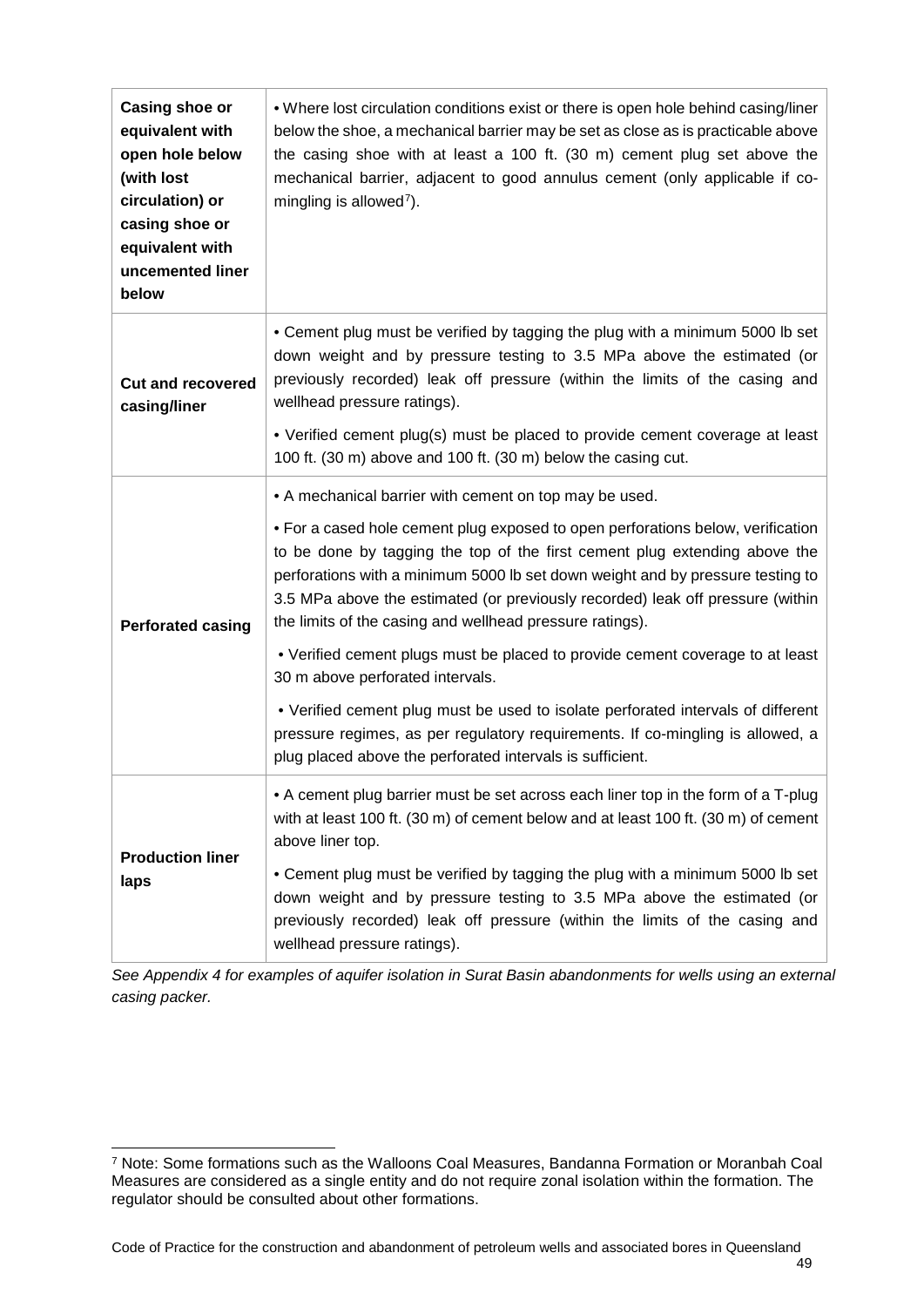#### **3.16.4 Good industry practice**

- a) Use of an integrated open-hole volume calculated from a calliper on a wireline log to calculate cement volumes where possible (this applies mostly to exploration wells which are to be plugged and abandoned).
- b) If no calliper data is available, 20–30% above theoretical volume calculated from nominal casing diameter and gauge hole size should be used, along with local hydrogeological knowledge and offset well data.
- c) Plugs should normally be a minimum of 30 m in length (height). If the hole is badly washed out, it may be better to set two short plugs over the washed out section than to try to cover this interval with one plug.
- d) After placement of a cement plug the rate to pull the work string should be controlled to avoid intermixing of the plug and other fluids in the hole.
- e) When placing a plug, excess cement should be used and circulated off the top of the plug to minimise contamination issues.
- f) Work string wiper dart/balls should be used to separate cement and fluids during placement. If wiper darts are used a catcher sub should be included in the work-string.
- g) Displacement rates during cement plug placement should be kept as high as possible without exceeding the open-hole fracture gradient. This aids in the displacement of the wellbore fluids by the spacer and cement flowing up the annulus. Spacer volumes should be adjusted to provide adequate contact time based on the estimated displacement rate.
- h) The Wait on Cement (WOC) time for tagging should be based on the pre-job lab testing of the slurry at BHST, preferably on an Ultrasonic Cement Analyser (UCA). Typically, the time to 500 psi compressive strength is adequate for tagging cement. If the cement plug does not take weight, it is recommended to increase WOC in 4 hours increments up to a maximum of 12 hours additional WOC time.
- i) Balanced cement plug volumes pumped should incorporate allowances for open hole and cased hole contamination.
- j) In order to pull dry pipe after placing a balanced cement plug, the plug should be well underdisplaced to enable the plug to fall into a hydrostatically balanced position.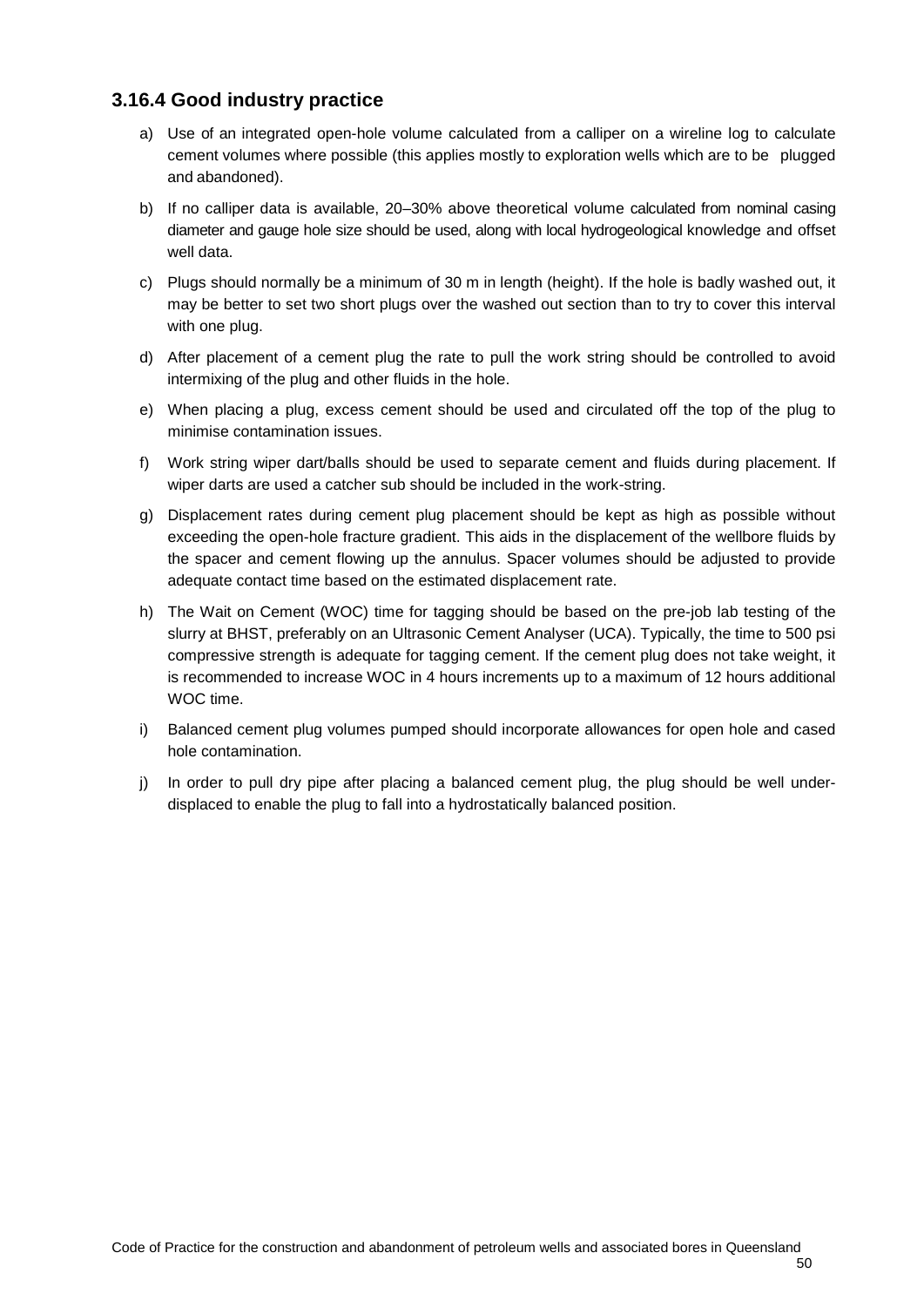# <span id="page-56-0"></span>**4 Additional and alternative requirements for water bores**

# **4.1 Introduction**

This section comprises additional and alternative requirements which may be used for construction of water bores by petroleum tenure holders. It covers water observation bores, water supply bores and injection bores constructed for the purpose of injection of associated water into aquifers for long term storage.

This section is based on standards and guidelines from the third edition of the Minimum Construction Requirements for Water Bores in Australia (MCRWBA), and on the Minimum Standards for the Construction and Reconditioning of Water Bores that Intersect the Sediments of Artesian Basins in Queensland (MSWBIAB). It follows then, that any updating of the MCRWBA to a fourth edition should be accompanied by a revision of this Code.

# **4.2 General water bore construction requirements**

### <span id="page-56-1"></span>**4.2.1 Principles**

Three ways for petroleum tenure holders to construct water bores on their tenures are:

- a) Under s.282(1) of the P&G Act, where a bore can be constructed by a licensed water bore driller in accordance with the MCRWBA.
- <span id="page-56-3"></span><span id="page-56-2"></span>b) Under s.282(2) of the P&G Act, where a bore can be constructed without a water bore driller under either:
	- i. provisions of section [3](#page-14-0) of this Code
	- ii. provisions of section [3,](#page-14-0) plus alternative details provided under Section [4](#page-56-0) of this Code. Where construction is likely to intersect known hydrocarbon producing zones, a risk assessment is required to demonstrate the hydrocarbon is being adequately managed before deviating from specifications in section [3](#page-14-0) of this Code.
- c) Details for conversion of a petroleum well to a water bore under s.283 of the P&G Act are provided in section [4.9](#page-62-0) of this Code.

### <span id="page-56-4"></span>**4.2.2 Means of compliance**

- a) Casing for water bores must be assessed. Where this assessment shows casing need not comply with specifications in Sectio[n 3](#page-14-0) of this Code, then bore casing, including inert casing, must conform to either well casing standards in this Code, or with the standards for water bores listed in Appendix 5.
- <span id="page-56-5"></span>b) Purpose built water supply bores must have a minimum production casing inside diameter of 125 mm. This specification is consistent with that in the MSWBIAB.
- c) Water bores constructed or through conversion under this Code require a drill log form, located on the Queensland Government website, to be completed and submitted to the Water Act regulator within 60 business days after the day drilling starts.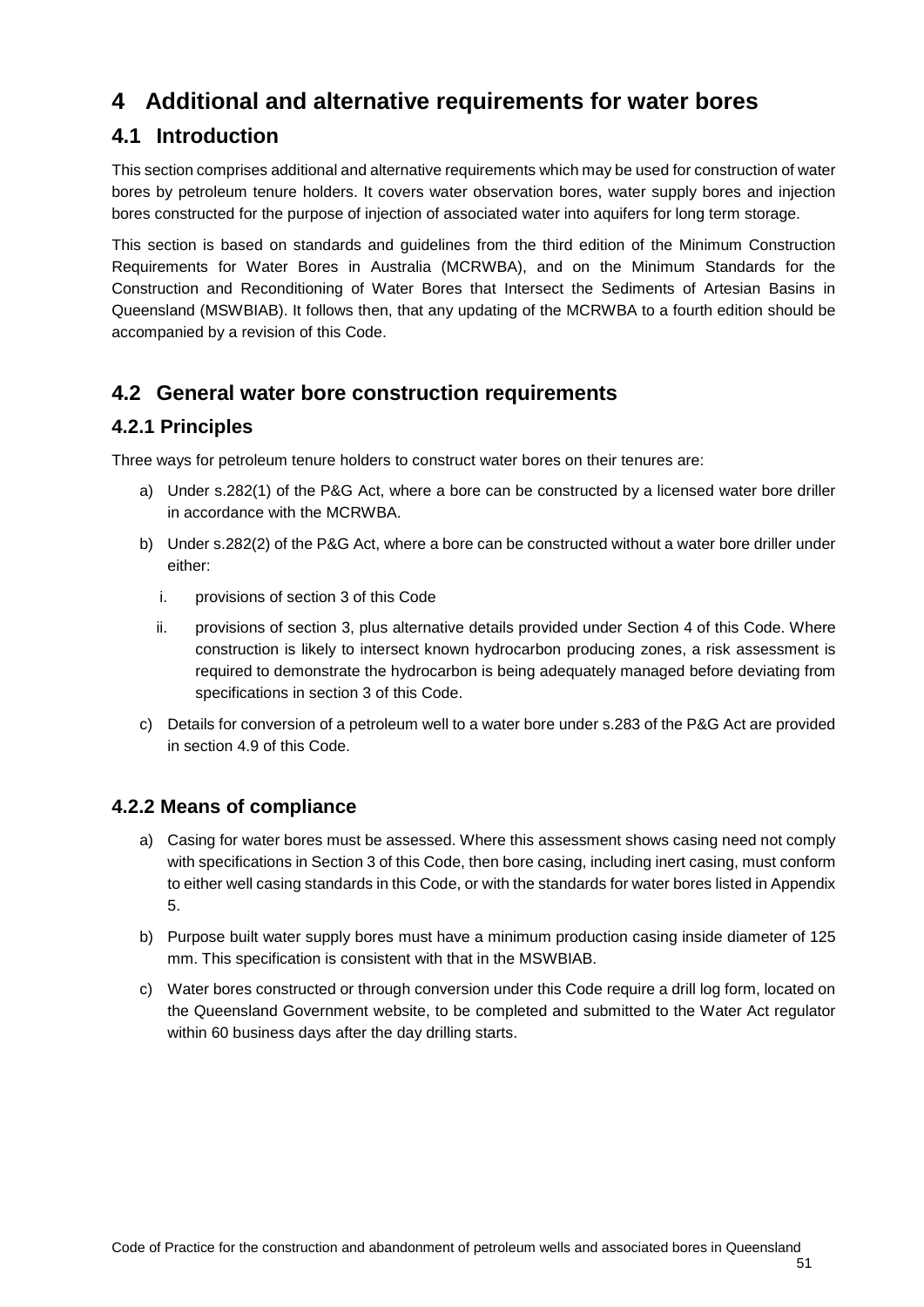# **4.3 Maximising water entry for constructed water bores**

### **4.3.1 Principles**

The method of completion across the water entry zone of the bore must:

- a) allow efficient entry of water into the bore
- b) stabilise the formation
- c) prevent unacceptable ingress of materials from the formation.

Water can enter the water production zone through:

- d) slotted or perforated casing
- e) screens
- f) gravel pack with associated screen or slotted casing.

Screens can be telescopic, in which case they are inserted through the casing, and not usually installed with an artificial gravel pack, or in-line, where they are installed as part of the continuous casing string. In competent formations a screen may not be required.

### **4.3.2 Means of compliance**

Where a bore intersects sediments of an artesian basin, such as the Great Artesian Basin, the production zone must have screens or slotted/perforated casing:

- a) installed 'in line' with the production casing
- b) on an inner liner telescoped through the production casing to the bottom of the hole and overlapping the production casing by more than 10 m. This overlap does not require cementing.

### **4.3.3 Good industry practice**

#### **4.3.3.1 Slotted casing**

- a) Slotted casing is preferably factory machine slotted, drilled, or perforated casing with a regular series of small perforations.
- b) Slotted casing is normally made to correspond to the thickness of the water producing aquifer.
- c) The use of numerous short, narrow slots located to maintain maximum compressive strength in the casing, rather than a few large slots, is preferable. Suitably placed perforations such as smalldiameter round holes may also be used.
- d) Slotted casing should be designed so that the size and shape of slots will permit adequate flow, but continue to retain water bearing strata over time.
- e) Slots alone may not be sufficient in relatively loose, fine formations. In such cases a suitably graded well-rounded (not crushed) gravel packed in the annulus between the casing and the hole wall will retain the formation.

#### **4.3.3.2 Screens**

a) Unconsolidated sand and gravel formations are not suited to slotted casing, particularly with high yielding bores, and should be supported by a screen to ensure the bore remains open and water entry rates are high. Screens are normally manufactured from wedge shaped stainless wire, wound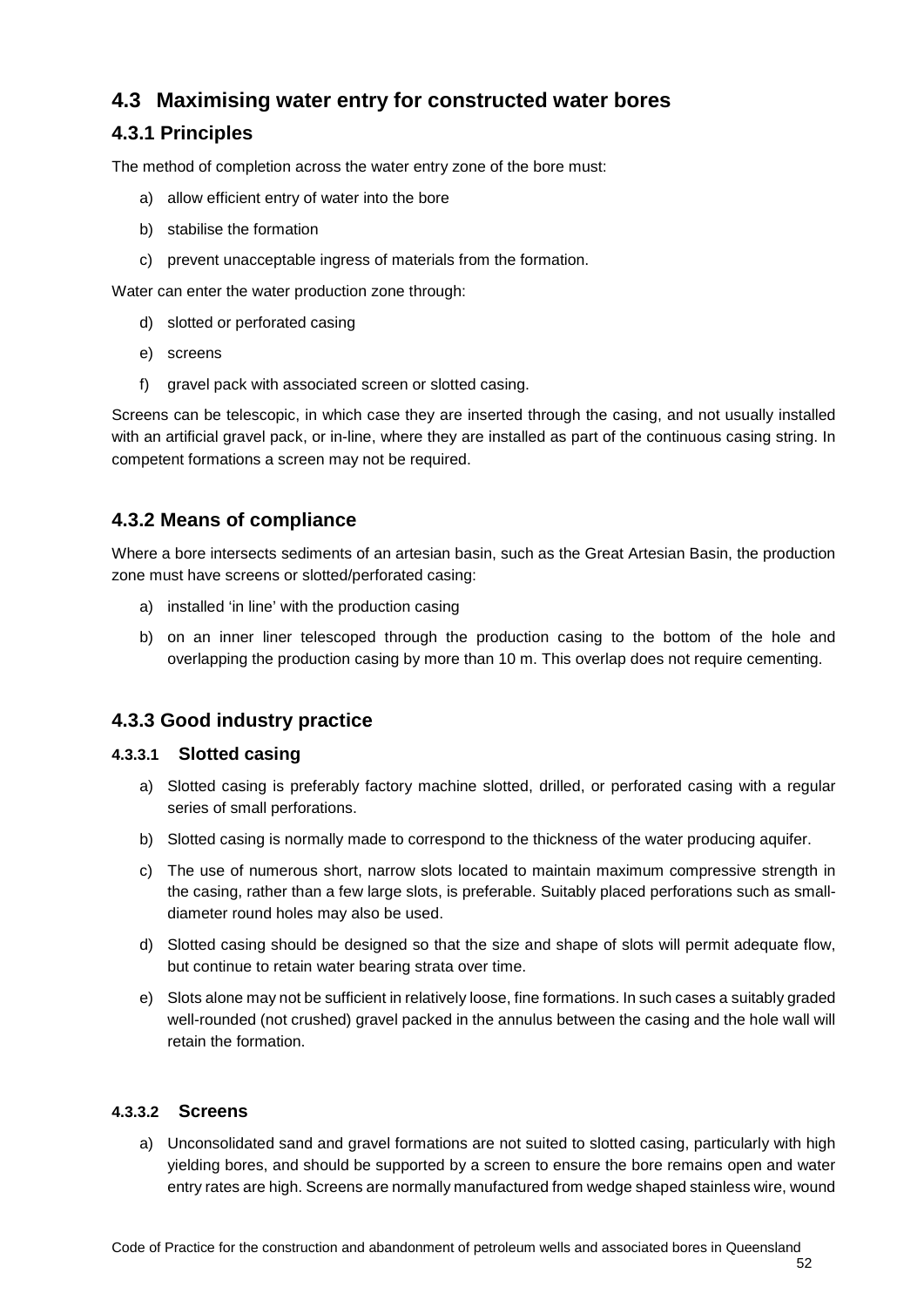with the desired aperture between each winding onto a cylindrical frame. Screens can also be manufactured from other materials.

- b) Screens should always be sealed at the bottom.
- c) The sealing tube on the screen should overlap the casing by one metre to ensure loss of the screen or bore does not occur.
- d) Where the formation is a mix of sand, coarse sand and gravel, with less than 10% fine sand, a gravel pack may not be required. In this case the screen aperture size should be selected so that it retains 40–60% of the sieved water-bearing formation.
- e) The screen should be placed into the borehole within a casing string adjacent to the water bearing formation. Sometimes screens of varying aperture sizes can be selected to match the finer and coarser formation layers.
- f) Sieve analysis of formation material sampled during drilling can be carried to determine appropriate construction detail, screen aperture and gravel pack size. Greater detail of sieve analysis is provided in the MCRWBA and in AS 1141.11.1 Methods for sampling and testing aggregates - Particle size distribution - Sieving method.

#### **4.3.3.3 Gravel pack**

- a) For finer formations, gravel packs between 50mm and 120 mm thick will improve water flow into the screen, and support the formation where required. However, a minimum annular thickness of 100 mm is recommended to enable proper placement of the gravel. Gravel packs can also be purchased as part of a pre-packed screen.
- b) Because gravel packs are generally used against uniformly graded fine sands, the packing material should also be uniform.
- c) The gravel pack should consist of washed well-rounded gravel of selected grain size. The gravel pack material should be five times the diameter of modal formation material size measured through sieve analysis.
- d) The screen aperture should be 20% smaller than the diameter of gravel pack stone, and the gravel pack extended above the screen to allow for settlement. The screen aperture should retain 80– 100% of the pack material.
- e) Centralisers made of inert material or the same material as the screen should be installed over the screened interval at six metres spacings to ensure a uniform gravel pack.
- f) The gravel pack should be developed to flush fine material from the formation as outlined in section [4.4](#page-59-0) of this Code.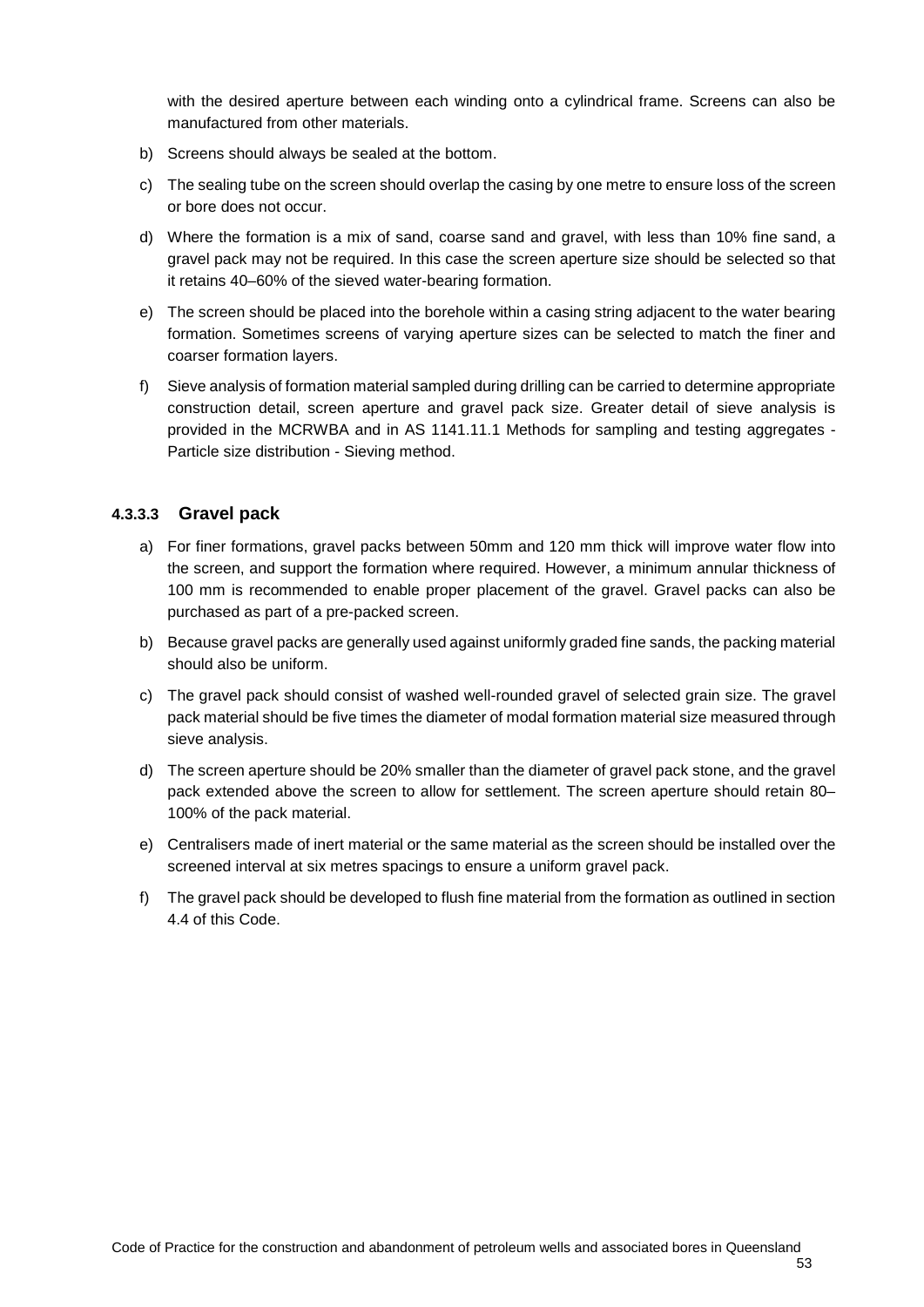### <span id="page-59-0"></span>**4.4 Water bore development**

### **4.4.1 Principles**

Bores are developed to:

- a) remove introduced products
- b) improve near well permeability
- c) reduce entry losses
- d) reduce entry of suspended solids
- e) increase well efficiency.

Bore development is performed to bring a bore to its maximum production capacity by optimising bore efficiency and specific capacity and stabilising aquifer material and controlling suspended solids. The development usually involves the use of various chemical and/or mechanical agitation methods, the selection of which will depend on the type of equipment available, the construction of the bore, and the aquifer type.

A number of methods are used to remove fines and stabilise aquifer material, these include:

- a) air lifting and jetting
- b) surging
- c) pumping
- d) bailing
- e) adding dispersants and detergents.

Chemical methods include the use of dispersants and detergents to wet, break down and allow clay material and fines to be removed from the formation. Final development is usually by mechanical means. The aim of mechanical methods is to remove from the annulus clays and compacted materials from drilling operations, as well as fine materials from the formation. During development fines drawn through the screen are periodically removed.

### **4.4.2 Good industry practice**

- a) Development methods should involve techniques that progress from gentle to vigorous agitation.
- b) Rapid de-watering of the bore should be avoided in the early stages of development as it may collapse the screen or casing or, in the case of a telescopic screen, relocate the screen to a higher and undesirable location inside the casing.
- c) Successful development will result in a virtually sand and silt free bore (i.e.  $\lt$  5 mg of particulate matter per 1000 litres).
- d) Completion of development is indicated by low sand/silt loads in extracted water and no increases in the specific capacity of the bore with additional development.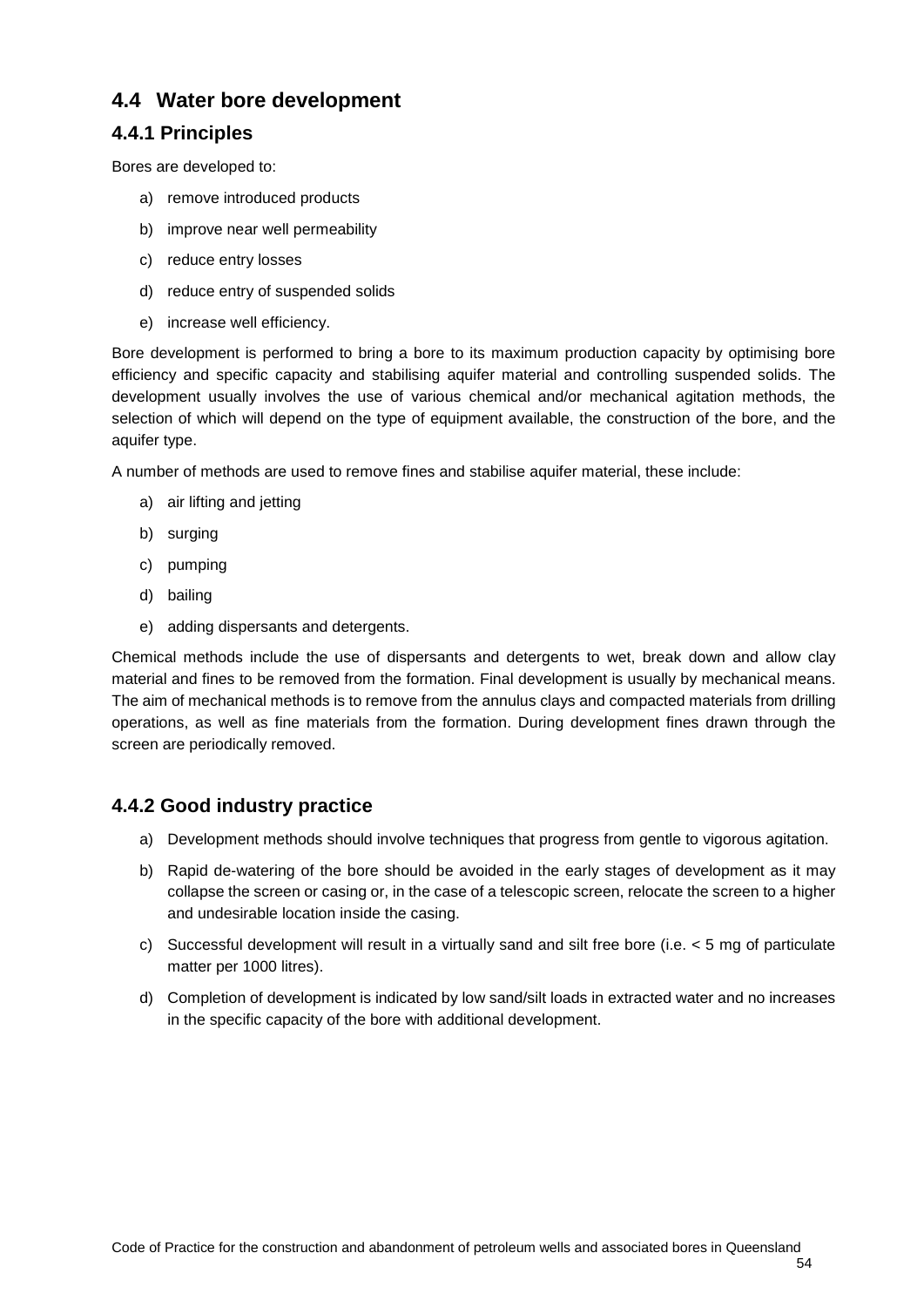### **4.5 Headworks for water bores**

### **4.5.1 Principles**

After a bore has been drilled and tested it is important to secure the bore and protect it from damage and from the entry of any contaminants. These works include installing headworks. Also, if the bore is located in an area of potential flooding, the casing must be installed so that the top of the casing is above flood level where practicable. Tongue type valves (gate valves) must be installed on artesian bores to assist in reducing water hammer that can occur on rapid closure of other valve types.

### **4.5.2 Means of compliance**

Headworks for water bores must be assessed under [4.2.1](#page-56-1) [\(b\)](#page-56-2) [\(ii\)](#page-56-3) of this Code. Where this assessment shows headworks need not comply with specifications in section [3](#page-14-0) of this Code, headworks specifications must conform to either well head standards in this Code, or be in accordance with standards specified in chapter 16 of the MCRWBA. The API and Australian standards for artesian bores are listed in Appendix 2 of this Code.

### **4.5.3 Good industry practice**

- a) Flowing wells should be fitted with a full diameter main isolating valve to assist future bore maintenance and rehabilitation.
- b) At all times the driller should ensure precautions are taken to prevent foreign material or surface water from entering the bore.
- c) All bores or wells should be positioned so that the headworks can be protected from frequent inundation from surface water runoff. For bores located in flood prone areas, the casing should extend to above the flood level. Where this cannot be achieved the bore should be completely sealed to prevent entry of surface water.

# **4.6 Single casing string, single aquifer bores**

#### **4.6.1 Principles**

Single casing string bores that intersect a single geological formation can be constructed from steel, stainless steel, PVC-U or fibreglass casing. Bores, constructed with PVC-U or fibreglass, provide a corrosion resistant alternative to conventional construction practices documented in this Code. Construction with PVC-U is particularly suited to shallow bores in low pressure environments.

### **4.6.2 Means of compliance**

- a) Single casing string bores can be installed only where the bore intersects a single geological formation.
- b) For bores in a) above, cement mixtures may be used as specified in the MCRWBA in tables 11.1 and 11.2, along with the associated 24 hour wait time on cement before recommencement of drilling operations.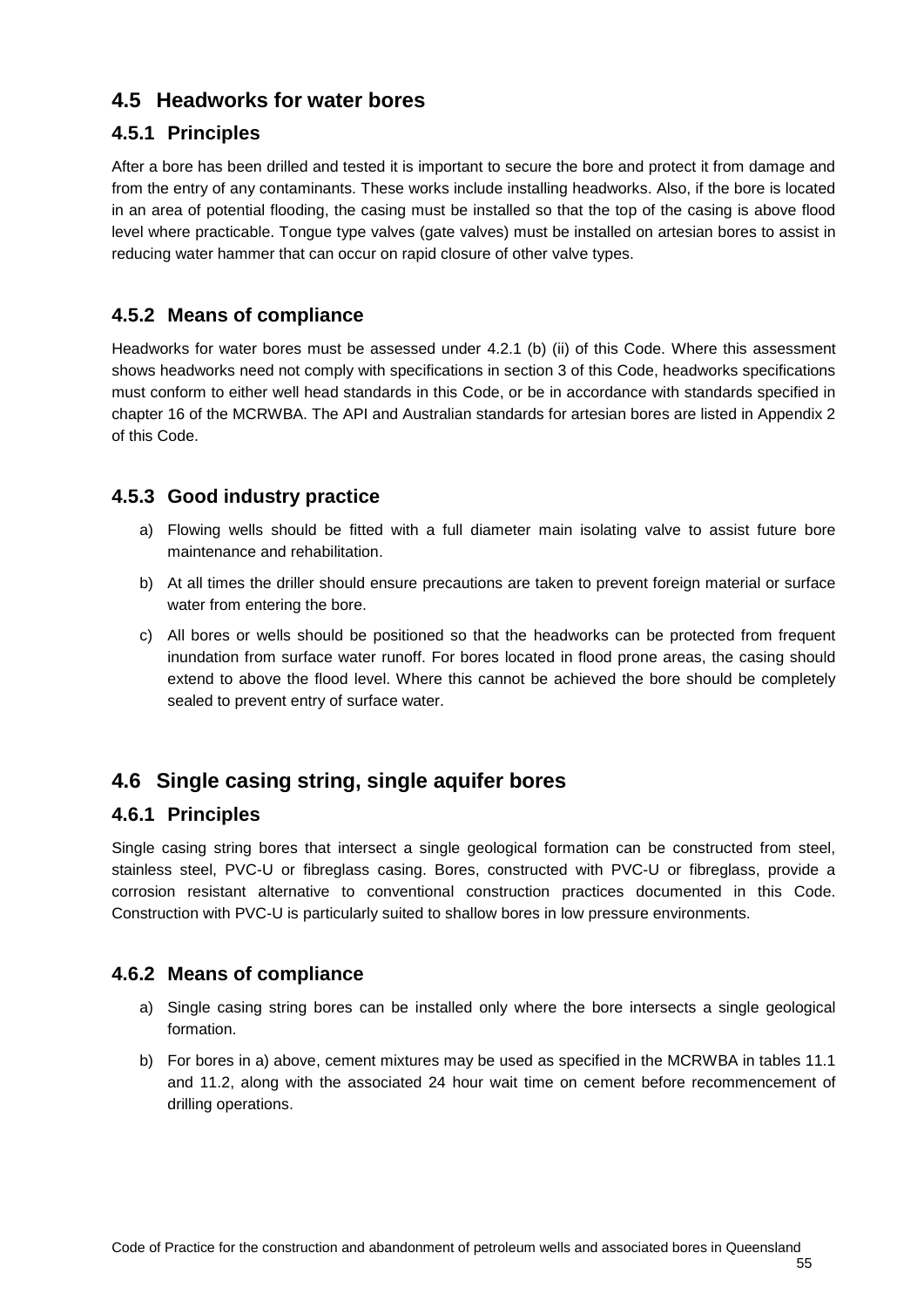#### **4.6.3 Good industry practice**

- a) Monitoring bores constructed from PVC-U should be protected above the surface by a galvanised or aluminium pipe housing concreted 0.5 m into the ground.
- b) A monitoring bore should be cemented from no more than one metre above the top of the monitored aquifer to the housing concrete.

### <span id="page-61-0"></span>**4.7 Areas where groundwater is corrosive**

#### **4.7.1 Principles**

Some groundwater is corrosive to mild steel which is widely used for casing, particularly groundwater with a high concentration of dissolved CO2.

In such environments, casing life can be very short, and use of inert casing material such as PVC-U, fibreglass (FRP and FRE) or stainless steel is the primary method of ensuring long bore life. These must be designed to meet the minimum casing design requirements. Corrosive areas in the Great Artesian Basin along with more detailed maps of the Bulimba, Flinders and Injune areas are illustrated at [www.business.qld.gov.au](https://www.business.qld.gov.au/industries/mining-energy-water/water/bores-and-groundwater) 

In these areas not all formations are corrosive, and only when groundwater is extracted from corrosive aquifers listed on the above website is inert production casing and inner liner required.

#### **4.7.2 Means of compliance**

Where a water bore is used to extract groundwater from a corrosive formation, inert materials must be used for production casing and inner lining casing.

### **4.8 Injection bores**

#### **4.8.1 Principles**

Environmentally-sound injection of water or brine minimises the risks of surface soil and aquifer contamination. Injection bores are constructed and maintained so that casing integrity, and cementing to achieve zonal isolation ensures that all injection fluid is transported to the target formation only. Management must also ensure surface contamination by injection fluid, including through pipe delivery, road transport systems, or through poor bore integrity, does not occur. Appropriate monitoring is installed to confirm these outcomes and enable timely initiation of remedial actions should the risk of contamination be present.

Injection fluid's physical and chemical properties, along with bore screening and development where appropriate, are also important to maintain injection bore flow rates and provide a long working life for injection bores.

Note that in addition to requirements for injection bores referred to in this Code; conditions are listed on the Environmental Authority under the *Environment Protection Act 1994*. Relevant provisions under the *Water Act 2000* must also be complied with.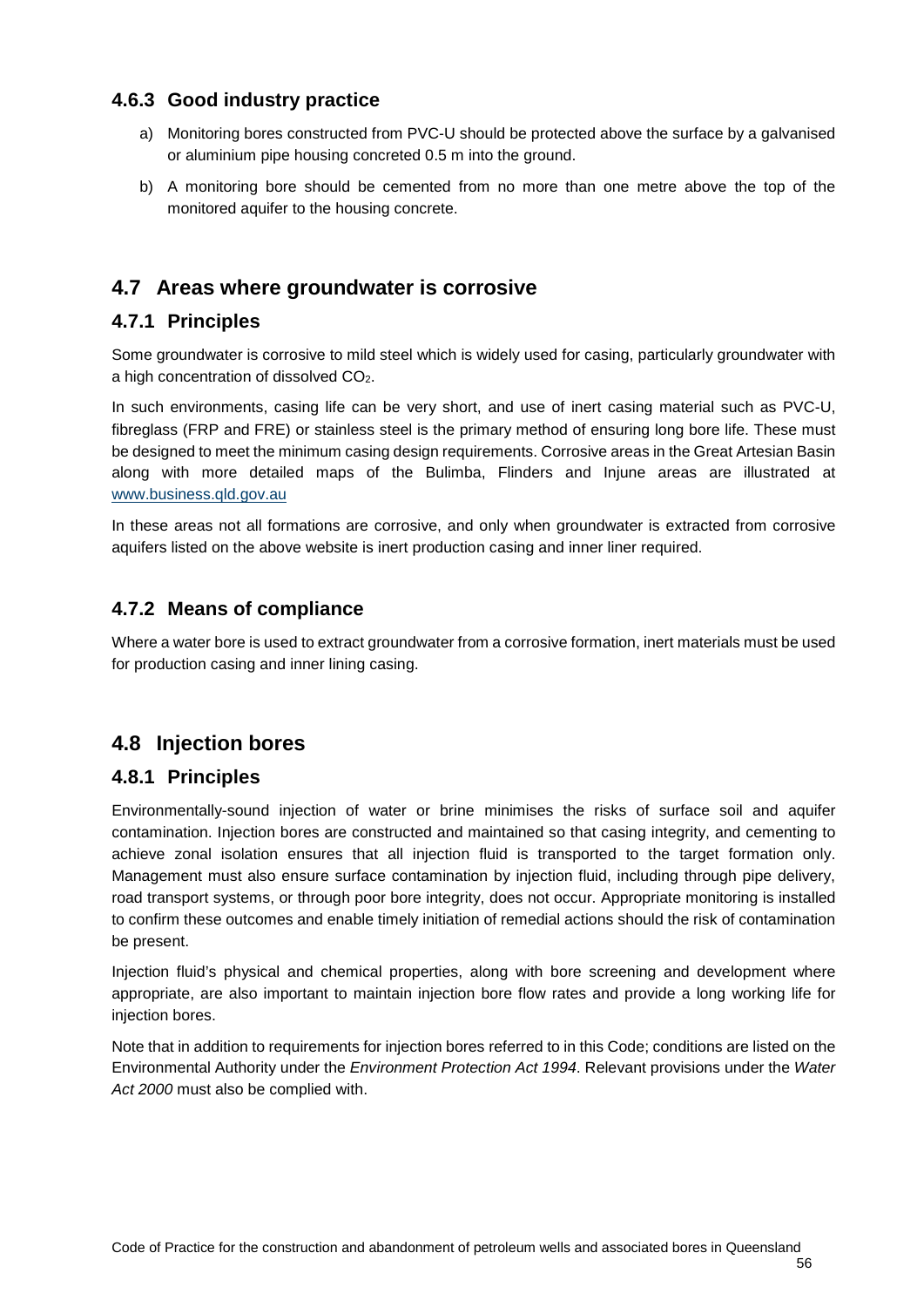#### **4.8.2 Means of compliance**

- a) Injection bores are not subject to the minimum casing diameter specification in [4.2.2](#page-56-4) [\(b\).](#page-56-5)
- b) Injection bores must be designed and constructed such that cementing ensures the formation being injected is isolated from all other formations.
- c) When a bore is constructed for brine injection, an injection tubing string with a packer located within 30 m of the target injection zone must be installed. Brine is defined in Appendix 1.
- d) Whilst brine injection is being undertaken, potential leaks from the injection bore must be evaluated at the surface by continuous monitoring of:
	- i. pressure and flow in the injection tubing
	- ii. pressure in the tubing-casing annulus (sealed by the packer).

### <span id="page-62-0"></span>**4.9 Conversion of petroleum wells to water bores**

#### **4.9.1 Principles**

Conversion of a petroleum well to a water bore and subsequent transfer to a landowner can provide a number of benefits. These include a community benefit from the tenure holder, a low cost bore for a landowner and an environmental benefit by reducing the numbers of bores that may have been constructed if the well had not been converted.

Sometimes a tenure holder will want to convert a well to a water bore for use on the tenure. It is important to ensure that any converted bore is constructed to a high standard.

The time that a well ceases to be a petroleum well is defined under the P&G Act. Only wells that can be demonstrated to have met as a minimum, all the requirements of the construction and abandonment code (either previous or current revisions), can be converted to water bores.

In many areas landowners who own a water supply bore require a licence in accordance with an existing Water Resource Plan (WRP), Declared Sub-Artesian Area or Wild Rivers Area applicable at the location of the bore. Some bores transferred to a landowner will be done so under an existing licence.

The licence, or its associated Development Permit, will specify the formation from which take of groundwater is authorised, and therefore casing perforations can be made. In some WRP areas, such as the Great Artesian Basin, groundwater intake is not permitted within certain distances of springs or other users.

Sometimes construction of bores in specified areas can be prohibited by a moratorium.

### **4.9.2 Means of compliance**

- a) A petroleum well, constructed in a corrosive area, must not be converted to a water bore unless it meets the requirements of section [4.7](#page-61-0) of this Code.
- b) The minimum casing diameter of a well to be converted to a water bore is API 5L 4.5 inch (114.3 mm) casing.
- c) Before conversion and transfer of a well to a landowner, or transfer of a purpose built water bore to a landowner the operator must ensure that the location of the bore allows for the proposed take through to be permitted under relevant licensing regulations. It is recommended that DNRME be contacted to confirm this.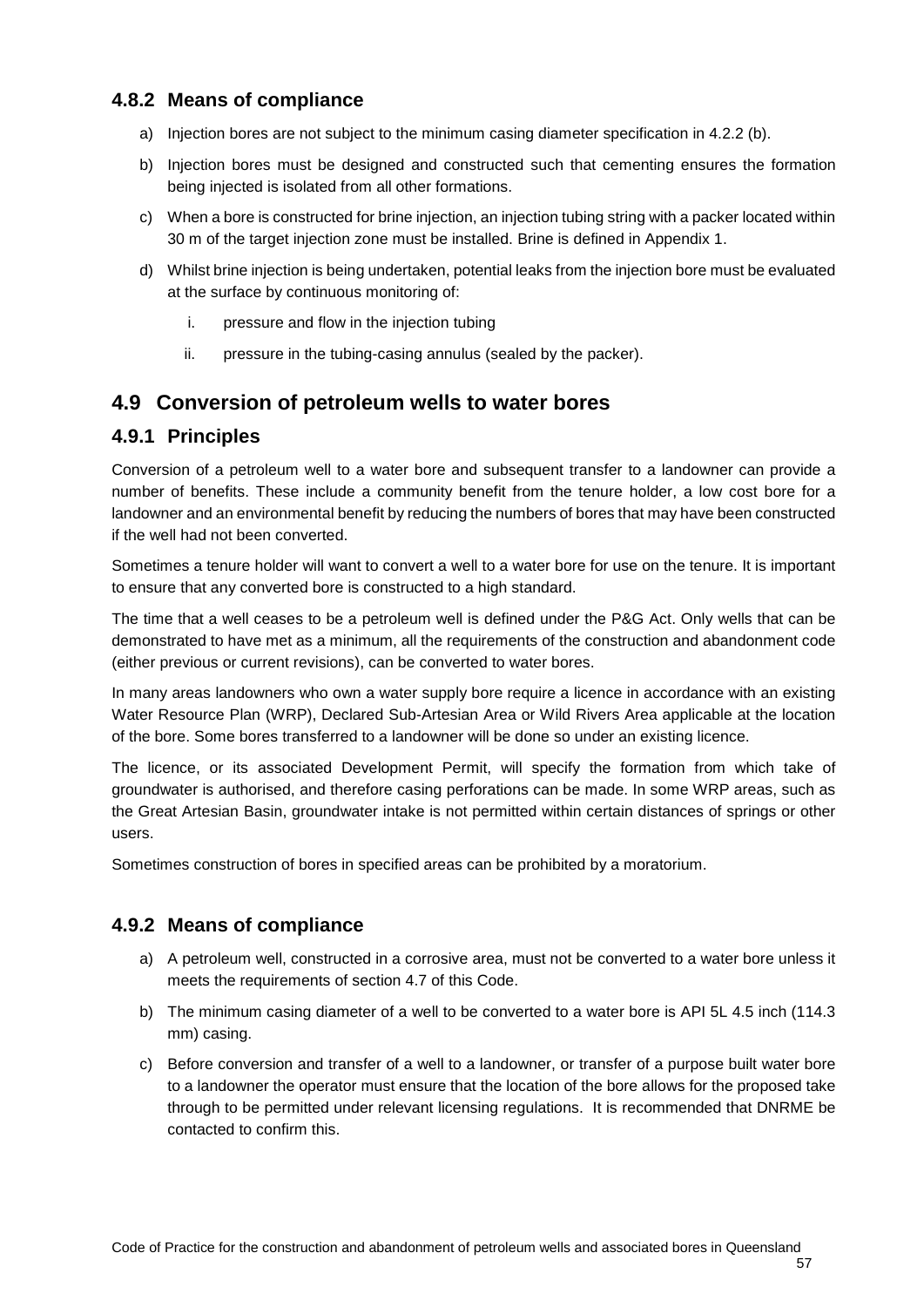# **Appendix 1 – Glossary**

#### *Table: Terms and definitions*

| Term                     | Definition                                                                                                                                                                                                                                                                                                                                                                                                                                                                                                                                                                     |
|--------------------------|--------------------------------------------------------------------------------------------------------------------------------------------------------------------------------------------------------------------------------------------------------------------------------------------------------------------------------------------------------------------------------------------------------------------------------------------------------------------------------------------------------------------------------------------------------------------------------|
| Abandonment              | A process which involves shutting down the well and rehabilitating the site. It<br>includes decommissioning the well.                                                                                                                                                                                                                                                                                                                                                                                                                                                          |
| Abnormal pressure        | Formation or zones where the pore pressure is above the normal, regional<br>hydrostatic pressure.                                                                                                                                                                                                                                                                                                                                                                                                                                                                              |
| <b>ALARP</b>             | As low as reasonably practicable (used in evaluating risk).                                                                                                                                                                                                                                                                                                                                                                                                                                                                                                                    |
| Annulus/Annular<br>space | The space between two concentric objects, such as between the wellbore and<br>casing or between casing and tubing, where fluid can flow.<br>A-annulus – annulus between the tubing and production casing.<br>B-annulus – annuli between the production casing and the previous casing.                                                                                                                                                                                                                                                                                         |
| <b>API</b>               | American Petroleum Institute                                                                                                                                                                                                                                                                                                                                                                                                                                                                                                                                                   |
| Aquifer                  | A geological structure, formation or formations that holds water in sufficient<br>quantity to provide a beneficial source of water that can be tapped by a bore. A<br>saturated formation that will not yield water in usable quantities or qualities is not<br>considered an aquifer.<br>It is noted that based on the definition of an aquifer, a permeable hydrocarbon<br>bearing zone may also be defined as an aquifer. Typically, in the area of a<br>permeable hydrocarbon bearing zone that is being developed such a formation<br>will not be used as a water source. |
| <b>Barrier</b>           | Any means of preventing an uncontrolled release or flow of wellbore fluids to<br>surface. (See Well Barrier)                                                                                                                                                                                                                                                                                                                                                                                                                                                                   |
| <b>BOP</b>               | Blowout preventer. Equipment installed on the wellhead assemblies to contain<br>wellbore fluids either in the annular space between casing and the tubulars, or<br>in an open hole during well drilling, completion, and testing operations.                                                                                                                                                                                                                                                                                                                                   |
| Bore or water bore       | Includes a water observation bore, water supply bore or injection bore.                                                                                                                                                                                                                                                                                                                                                                                                                                                                                                        |
| <b>Brine</b>             | Saline water with a total dissolved solids concentration greater than 40 000<br>milligrams per litre, as defined in the Coal Seam Gas Water Management Policy,<br>2012.                                                                                                                                                                                                                                                                                                                                                                                                        |
| Casing                   | A pipe placed in a well to prevent the wall of the hole from caving in and to<br>prevent movement of fluids from one formation to another.                                                                                                                                                                                                                                                                                                                                                                                                                                     |
| Casing collar            | Coupling between two joints.                                                                                                                                                                                                                                                                                                                                                                                                                                                                                                                                                   |
| Casing coupling          | Tubular section of pipe that is threaded inside and used to connect two joints of<br>casing.                                                                                                                                                                                                                                                                                                                                                                                                                                                                                   |
| Casing head              | A heavy flanged steel fitting connected to the first string of casing. It provides a<br>housing for slips and packing assemblies. (See Wellhead)                                                                                                                                                                                                                                                                                                                                                                                                                               |
| Casing Shoe              | The bottom of the casing string, including the cement around it, or the equipment<br>run at the bottom of the casing string.                                                                                                                                                                                                                                                                                                                                                                                                                                                   |
| Cement                   | Powder consisting of alumina, silica, lime and other substances that hardens<br>when mixed with water. Extensively used to provide a seal between casing and<br>the walls of the wellbore. It is also used in abandonment operations. Different<br>specifications of cement are used for different purposes. Cement may be a<br>collective term for cement and non-cementitious materials that are used to<br>replace cement.                                                                                                                                                  |
| Cementing                | The application of a liquid slurry of cement and water to various points inside<br>and outside the casing.                                                                                                                                                                                                                                                                                                                                                                                                                                                                     |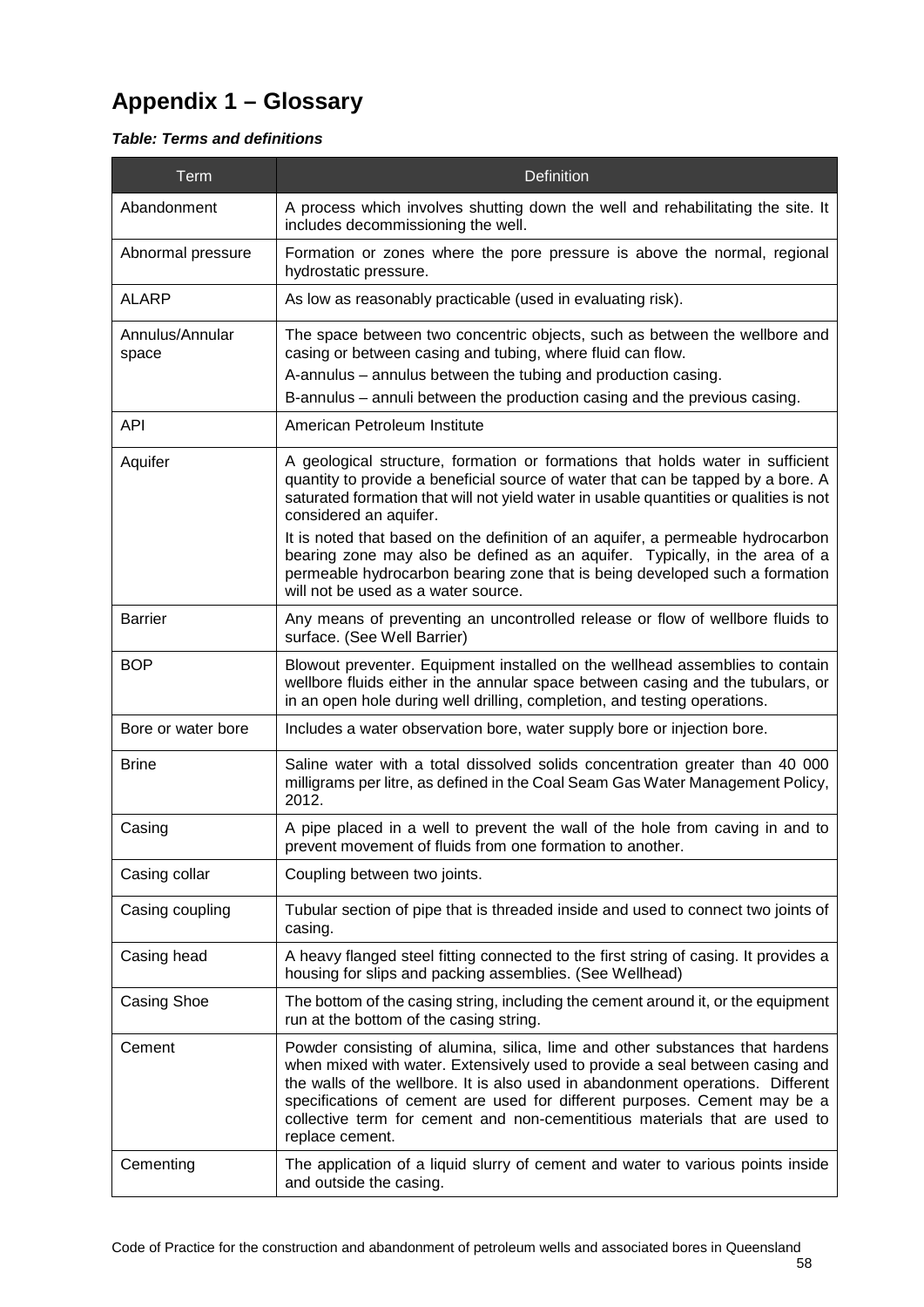| Term                                | <b>Definition</b>                                                                                                                                                                                                                                                                                                            |
|-------------------------------------|------------------------------------------------------------------------------------------------------------------------------------------------------------------------------------------------------------------------------------------------------------------------------------------------------------------------------|
| Cementing head                      | Component fitted to the bore for the use of cementing.                                                                                                                                                                                                                                                                       |
| Cement plug                         | Portion of cement placed at some point in the wellbore.                                                                                                                                                                                                                                                                      |
| Centraliser                         | A device to keep the casing or liner in the centre of the wellbore to help ensure<br>efficient placement of a cement sheath around the casing string.                                                                                                                                                                        |
| Christmas tree                      | Control valves, pressure gauges and chokes assembled at the top of a well to<br>control the flow after the well has been drilled and completed.                                                                                                                                                                              |
| Circulation                         | The process of pumping a fluid down the well and back up to the surface in a<br>drilling or workover operation.                                                                                                                                                                                                              |
| <b>CIT</b>                          | Cement integrity test. A pressure test, such as a formation integrity test, used<br>to verify cement integrity.                                                                                                                                                                                                              |
| <b>CSG</b>                          | Coal seam gas                                                                                                                                                                                                                                                                                                                |
| Code                                | Unless otherwise specified, refers to this Code of Practice.                                                                                                                                                                                                                                                                 |
| Company<br>representative           | An employee of the operator who supervises the operations at a drilling site or<br>well site and coordinates the hiring of logging, testing, service and workover<br>organisations. Also called the 'company man'.                                                                                                           |
| Completion                          | A generic term used to describe the assembly of downhole tubulars and<br>equipment required to enable safe and efficient production from an oil or gas<br>well. The point at which the completion process begins may depend on the type<br>and design of well.                                                               |
| Completion (or<br>Workover) program | An operator document that describes the detailed well procedures and risk<br>mitigation for activities including completions, testing, intervention, well repair<br>and/or abandonment.                                                                                                                                      |
| Concrete                            | This is defined as a mixture of cement powder, water, sand and gravel. This<br>mixture must set without separation.                                                                                                                                                                                                          |
| Contractors                         | Third parties contracted by the operator to provide well engineering equipment<br>including drilling rigs, materials, equipment and services.                                                                                                                                                                                |
| Coring                              | Process of cutting a vertical, cylindrical sample of the formations.                                                                                                                                                                                                                                                         |
| Corrosion                           | Any of a variety of complex chemical or electrochemical processes (except rust)<br>by which metal is destroyed through reaction with its environment.                                                                                                                                                                        |
| CSG well                            | A CSG well means a petroleum well that is drilled to explore for or produce<br>petroleum in association with coal or oil shale; or in strata associated with coal<br>or oil shale mining.<br>A CSG well includes the casing for the well and any wellhead for the well<br>attached to it.<br>It does not include shot holes. |
| Decommissioning<br>(well)           | abandonment. A<br>which<br>involves<br>Also<br>known<br>plug and<br>process<br>as<br>decommissioning a well and rehabilitating the site.                                                                                                                                                                                     |
| <b>DNRM</b>                         | The former Queensland Department of Natural Resources and Mines                                                                                                                                                                                                                                                              |
| <b>DNRME</b>                        | Queensland Department of Natural Resources, Mines and Energy                                                                                                                                                                                                                                                                 |
| Drilling fluid/mud                  | Circulating fluid that can lift cuttings from the wellbore to the surface and to cool<br>down the drill bit.                                                                                                                                                                                                                 |
| EC                                  | Electrical conductivity.                                                                                                                                                                                                                                                                                                     |
| <b>ECP</b>                          | External casing packer                                                                                                                                                                                                                                                                                                       |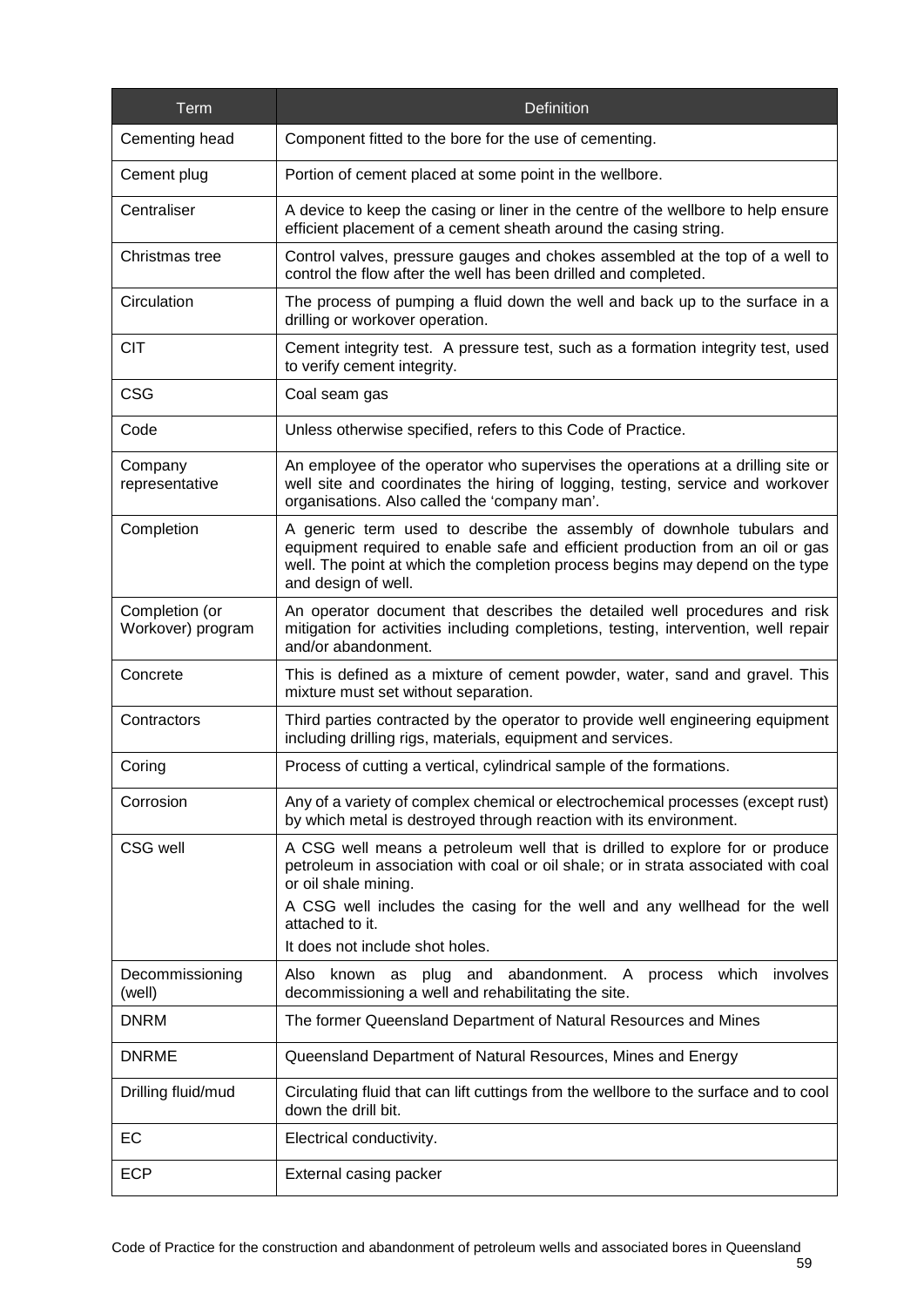| Term                                            | Definition                                                                                                                                                                                                                                                                                                                                                                                                                                                                                                                                                                                                                                                                                                                                                                                                |
|-------------------------------------------------|-----------------------------------------------------------------------------------------------------------------------------------------------------------------------------------------------------------------------------------------------------------------------------------------------------------------------------------------------------------------------------------------------------------------------------------------------------------------------------------------------------------------------------------------------------------------------------------------------------------------------------------------------------------------------------------------------------------------------------------------------------------------------------------------------------------|
| Evaluation                                      | Includes mud logging, wireline logging and formation evaluation while drilling,<br>coring and well testing.                                                                                                                                                                                                                                                                                                                                                                                                                                                                                                                                                                                                                                                                                               |
| <b>Exploration well</b>                         | A well-constructed to explore for petroleum. In this Code, the definition of<br>exploration wells also applies to appraisal wells and gas monitoring wells.                                                                                                                                                                                                                                                                                                                                                                                                                                                                                                                                                                                                                                               |
| FIT                                             | Formation integrity test. A test of the strength of a formation that is conducted<br>after drilling out a casing shoe track. In a FIT the leak-off pressure is not<br>reached.                                                                                                                                                                                                                                                                                                                                                                                                                                                                                                                                                                                                                            |
| Flowing well                                    | Also known as an artesian well. A well from which groundwater is discharged at<br>the ground surface without the aid of pumping.                                                                                                                                                                                                                                                                                                                                                                                                                                                                                                                                                                                                                                                                          |
| Formation pressure                              | Force exerted by fluids in a formation                                                                                                                                                                                                                                                                                                                                                                                                                                                                                                                                                                                                                                                                                                                                                                    |
| Former construction<br>and abandonment<br>codes | Either of the former Code of Practice for the construction and abandonment of<br>coal seam gas wells and associated bores in Queensland, or the former Code<br>of Practice for the construction and abandonment of petroleum wells and<br>associated bores in Queensland.                                                                                                                                                                                                                                                                                                                                                                                                                                                                                                                                 |
| Garrett gas train                               | An instrument used for quantitative analyses of sulphides and carbonates in<br>drilling fluid.                                                                                                                                                                                                                                                                                                                                                                                                                                                                                                                                                                                                                                                                                                            |
| Gas injection well                              | A well into which gas is injected for the purpose of maintaining or supplementing<br>pressure in reservoir and/or for gas storage.                                                                                                                                                                                                                                                                                                                                                                                                                                                                                                                                                                                                                                                                        |
| Good cement                                     | Cement that has been verified to position, quantity and quality                                                                                                                                                                                                                                                                                                                                                                                                                                                                                                                                                                                                                                                                                                                                           |
| Horizontal well                                 | A definition for horizontal wells is provided in the Petroleum and Gas (Safety)<br>Regulation 2018.<br>Within industry a horizontal well generally refers to a high-angle well with an<br>inclination of greater than 85 degrees from vertical. However constructing a high<br>angle well at a lower inclination - such as 84 degrees - is not a means by which<br>an operator can avoid submitting an exemption to use steel casing in a horizontal<br>well. If operators are unsure of whether they must apply for an exemption they<br>must consult with the PGI.<br>Horizontal wells are normally characterized by their build-up rates and are<br>broadly classified into three groups (long radius, medium radius and short<br>radius) that dictate the drilling and completion practices required. |
| HТ                                              | High temperature (HT) wells, typically $\geq$ 150 °C (300 °F) bottom hole static<br>temperature.                                                                                                                                                                                                                                                                                                                                                                                                                                                                                                                                                                                                                                                                                                          |
| <b>HPHT</b>                                     | High pressure, high temperature (HPHT) wells, typically in industry accepted as<br>≥149 °C (300 °F) undisturbed bottom hole static temperature, ≥69MPa (10,000<br>psi) expected surface pressure needing deployment of pressure control<br>equipment with a rated working pressure in excess of 69MPa (10,000 psi).                                                                                                                                                                                                                                                                                                                                                                                                                                                                                       |
| Hydraulic fracture<br>stimulation               | A process used to enhance the productivity of a gas well. It involves pumping a<br>specifically blended fluid, charged with proppant such as sand, down a well at<br>high pressure to force passageways into the target formation(s). The proppant<br>keeps the passageways open once the pressure is released and serves to<br>improve the productivity of the well.                                                                                                                                                                                                                                                                                                                                                                                                                                     |
| Injection well                                  | Well through which gas is stored or fluids are injected into an underground<br>stratum which may increase reservoir pressure.                                                                                                                                                                                                                                                                                                                                                                                                                                                                                                                                                                                                                                                                             |
| Injection bore                                  | Bore used to inject water or brine into a geological formation for storage; for<br>example this would include a bore utilised by a CSG tenure holder to store<br>associated water.<br>See 'water supply bore'.                                                                                                                                                                                                                                                                                                                                                                                                                                                                                                                                                                                            |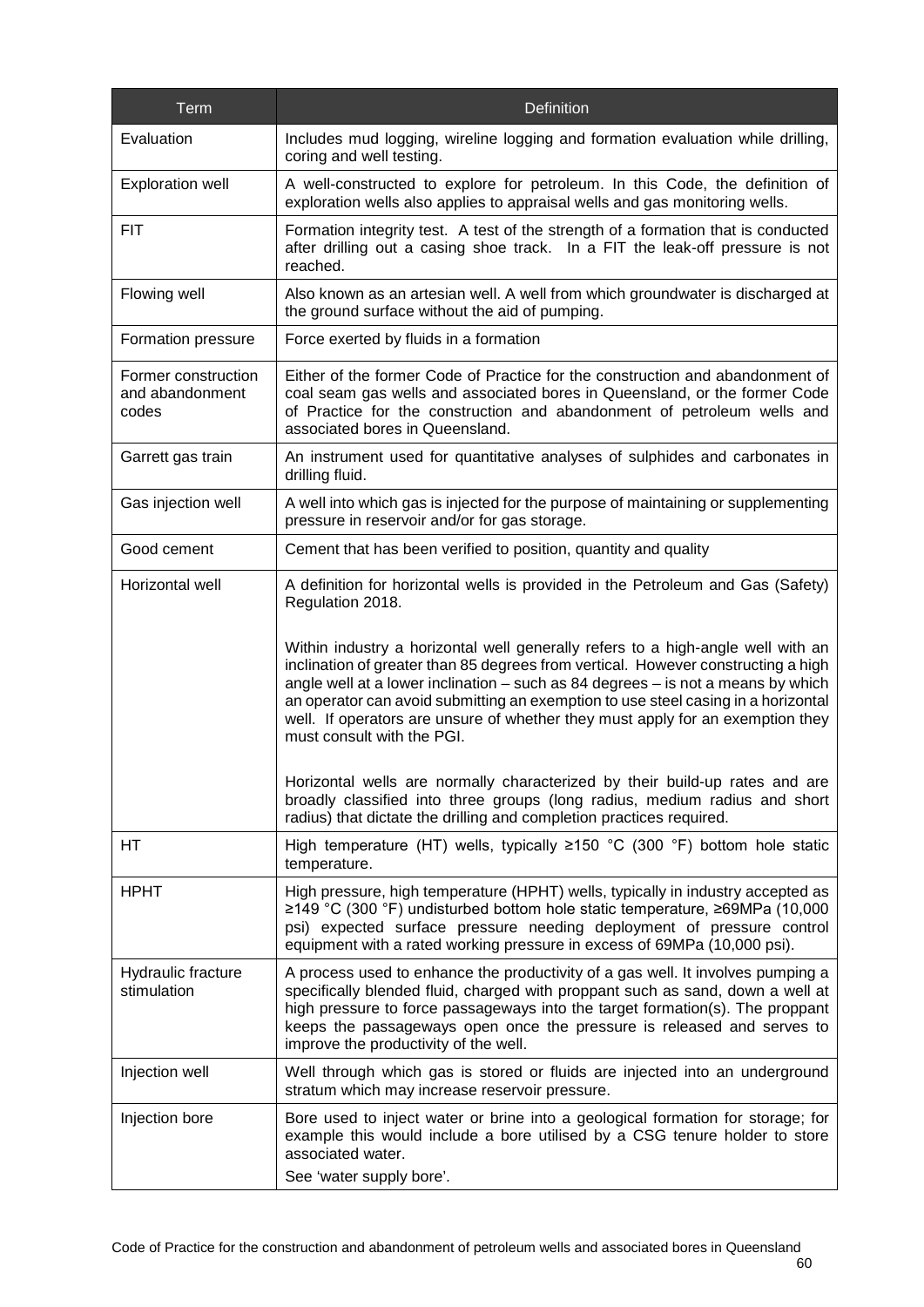| Term                             | Definition                                                                                                                                                                                                                                                                                                         |
|----------------------------------|--------------------------------------------------------------------------------------------------------------------------------------------------------------------------------------------------------------------------------------------------------------------------------------------------------------------|
| Intermediate casing              | The string of casing sometimes set in a well after the surface casing but prior to<br>the production casing.                                                                                                                                                                                                       |
| kg                               | Kilograms                                                                                                                                                                                                                                                                                                          |
| <b>Kick</b>                      | An unplanned entry of water, gas, oil or other formation fluid into the wellbore<br>during drilling.                                                                                                                                                                                                               |
| Kick tolerance                   | Maximum influx volume that can be circulated out of well without breaking down<br>the weakest zone in well                                                                                                                                                                                                         |
| lbs                              | Pounds                                                                                                                                                                                                                                                                                                             |
| Leak-off                         | The magnitude of pressure exerted on a formation that causes fluid to be forced<br>into the formation. The fluid may be flowing into the pore spaces of the rock or<br>into cracks opened and propagated into the formation by the fluid pressure.                                                                 |
| Leak-off test (LOT)              | Progressive wellbore formation pressure test until leak-off to provide well<br>integrity information.                                                                                                                                                                                                              |
| Legacy borehole                  | A borehole or well drilled for the purposes of coal, mineral or petroleum<br>exploration or production but not by the current petroleum or mining tenement<br>holder or its related bodies corporate, and where the land has since been<br>relinquished or there is no continuity of tenure to the current tenure. |
| Liner                            | A casing string that does not extend to the top of the wellbore, but instead is<br>anchored or suspended from inside the bottom of the previous casing string.                                                                                                                                                     |
| Long radius<br>horizontal well   | A type of horizontal well with a radius of 290 to 900 m (1,000 to 3,000 ft) and a<br>typical build rate of 2 to 6°/100 ft.                                                                                                                                                                                         |
| <b>LWD</b>                       | Logging while drilling, or formation evaluation while drilling                                                                                                                                                                                                                                                     |
| m                                | <b>Metres</b>                                                                                                                                                                                                                                                                                                      |
| Managed pressure<br>drilling     | An adaptive drilling process used to precisely control the annular pressure profile<br>throughout the wellbore whilst drilling.                                                                                                                                                                                    |
| may                              | Is used when a standard is recommended as part of good industry practice.                                                                                                                                                                                                                                          |
| <b>MCRWBA</b>                    | Minimum Construction Requirements for Water Bores in Australia                                                                                                                                                                                                                                                     |
| Medium radius<br>horizontal well | A type of horizontal well with a radius of 50 to 290 m (160 to 1,000 ft) and a<br>typical build rate of 6 to 35°/100 ft.                                                                                                                                                                                           |
| <b>MGS</b>                       | Mud Gas Separator                                                                                                                                                                                                                                                                                                  |
| mm                               | <b>Millimetres</b>                                                                                                                                                                                                                                                                                                 |
| MPa                              | MegaPascals                                                                                                                                                                                                                                                                                                        |
| <b>MSDS</b>                      | Material safety data sheet                                                                                                                                                                                                                                                                                         |
| <b>MSWBIAB</b>                   | Minimum Standards for the Construction and Reconditioning of Water Bores that<br>Intersect the Sediments of Artesian Basins in Queensland                                                                                                                                                                          |
| must                             | Is used when a standard is mandatory.                                                                                                                                                                                                                                                                              |
| <b>MWD</b>                       | Monitoring while drilling                                                                                                                                                                                                                                                                                          |
| Non-aqueous fluid<br>(NAF)       | Non-water based drilling fluid or well circulating fluid. Common NAF systems are<br>diesel oil (oil based muds), mineral oil, or synthetic fluid (synthetic based muds)<br>based invert emulsions.                                                                                                                 |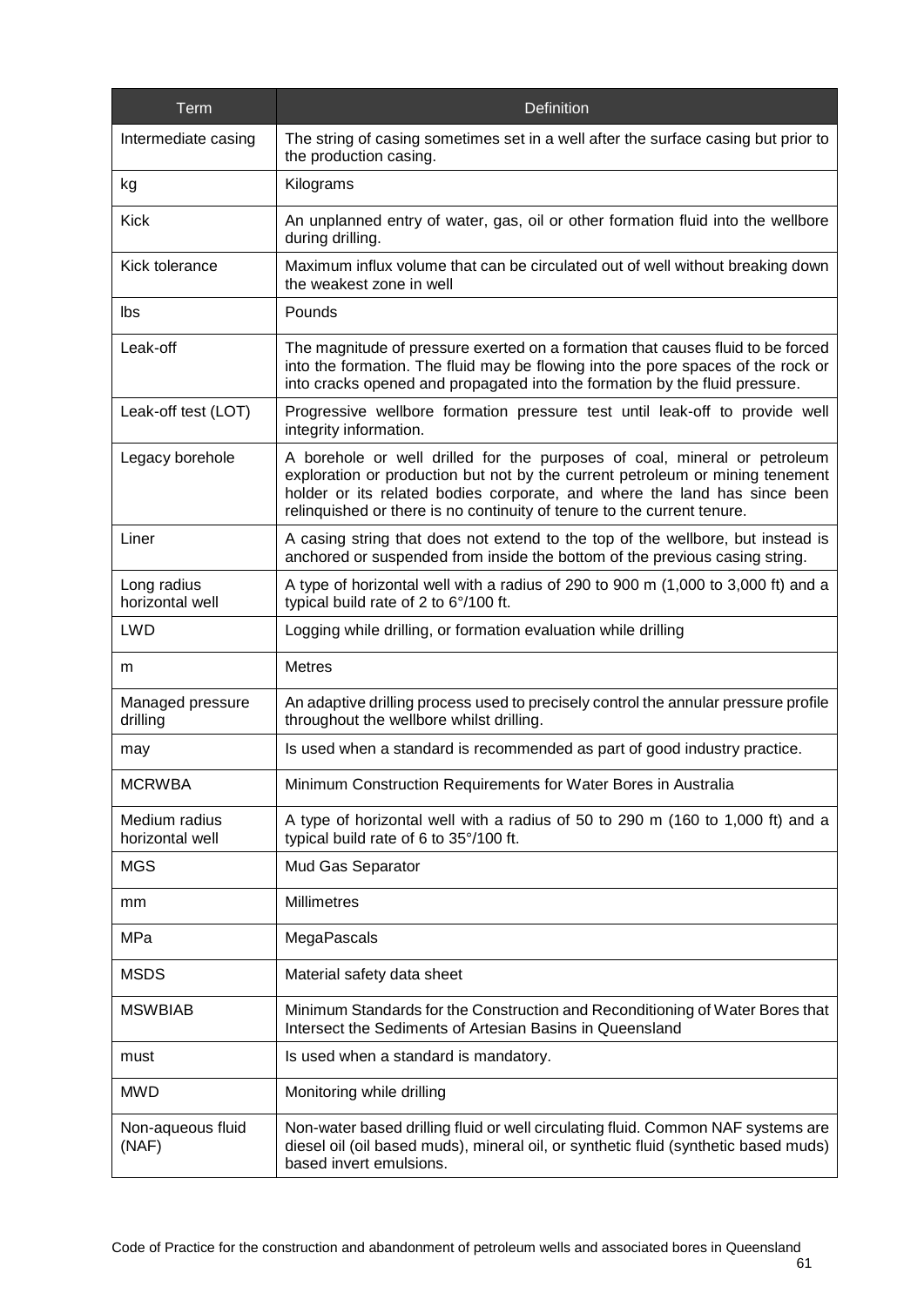| Term                                     | <b>Definition</b>                                                                                                                                                                                                                                                                                                                                               |
|------------------------------------------|-----------------------------------------------------------------------------------------------------------------------------------------------------------------------------------------------------------------------------------------------------------------------------------------------------------------------------------------------------------------|
| Normal pressure                          | Formation or zones where the pore pressure is equal to the normal regional<br>hydrostatic pressure.                                                                                                                                                                                                                                                             |
| <b>OCTG</b>                              | Oil country tubular goods, i.e. steel casing and tubing for oil and gas industry.                                                                                                                                                                                                                                                                               |
| Offset well<br>information               | Near well information available from previous drilling in the immediate vicinity of<br>the proposed well.                                                                                                                                                                                                                                                       |
| Open hole                                | The uncased portion of a well.                                                                                                                                                                                                                                                                                                                                  |
| Operations                               | Any work conducted including rig moves, drilling, running and cementing casing,<br>evaluation, completion, workover and abandonment.                                                                                                                                                                                                                            |
| Operator                                 | Refer to the definition in the P&G Act                                                                                                                                                                                                                                                                                                                          |
| Packer                                   | Piece of downhole equipment that consists of a sealing device. Used to block<br>the flow of fluids through the annular space between pipe and the wall of the<br>wellbore.                                                                                                                                                                                      |
| P&G Act                                  | Petroleum and Gas (Production and Safety) Act 2004                                                                                                                                                                                                                                                                                                              |
| P&G Safety<br>Regulation                 | Petroleum and Gas (Safety) Regulation 2018                                                                                                                                                                                                                                                                                                                      |
| P&G General<br>Provisions<br>Regulation  | Petroleum and Gas (General Provisions) Regulation 2017                                                                                                                                                                                                                                                                                                          |
| PCE - Pressure<br>control equipment      | Equipment exposed to wellbore fluids whose failure to function as intended can<br>result in an unintended release of wellbore fluid to the environment.                                                                                                                                                                                                         |
|                                          | During drilling operations well pressure control equipment typically includes the<br>BOP stack, BOP control system, full open safety valves, circulating hose (and<br>circulating head), drill-string safety valves (inside BOPs), mud and cement<br>pumps, the choke and kill lines and manifold, mud gas separator and all<br>associated pipework and valves. |
| Perforating                              | The method of opening a well through the casing to the formation bearing the<br>fluid to be produced.                                                                                                                                                                                                                                                           |
| Permeable<br>hydrocarbon bearing<br>zone | A petroleum reservoir that has sufficient permeability regardless of the required<br>completion design (e.g. hydraulic stimulation) to produce petroleum.                                                                                                                                                                                                       |
| Petroleum                                | A generic name for hydrocarbons, including crude oil, natural gas liquids, natural<br>gas and their products.                                                                                                                                                                                                                                                   |
| Petroleum tenure<br>holder               | Reference should be made to definitions in Schedule 2 of the Petroleum and<br>Gas (Production and Safety) Act 2004 - refers to the holder of particular<br>petroleum authorities (authorities to prospect and petroleum leases). Note:<br>'holder' includes each holder recorded as a holder for the tenure                                                     |
| pH                                       | Index of acidity or alkalinity of water.                                                                                                                                                                                                                                                                                                                        |
| Plug                                     | Any object or device that blocks a hole or passageway.                                                                                                                                                                                                                                                                                                          |
| ppg                                      | Pounds per gallon (United States of America)                                                                                                                                                                                                                                                                                                                    |
| Production casing                        | A casing string that is set across the reservoir interval and within which the<br>primary completion components are installed.                                                                                                                                                                                                                                  |
| Production zone                          | Hydrocarbon producing zone of the formation.                                                                                                                                                                                                                                                                                                                    |
| psi                                      | Pounds per square inch.                                                                                                                                                                                                                                                                                                                                         |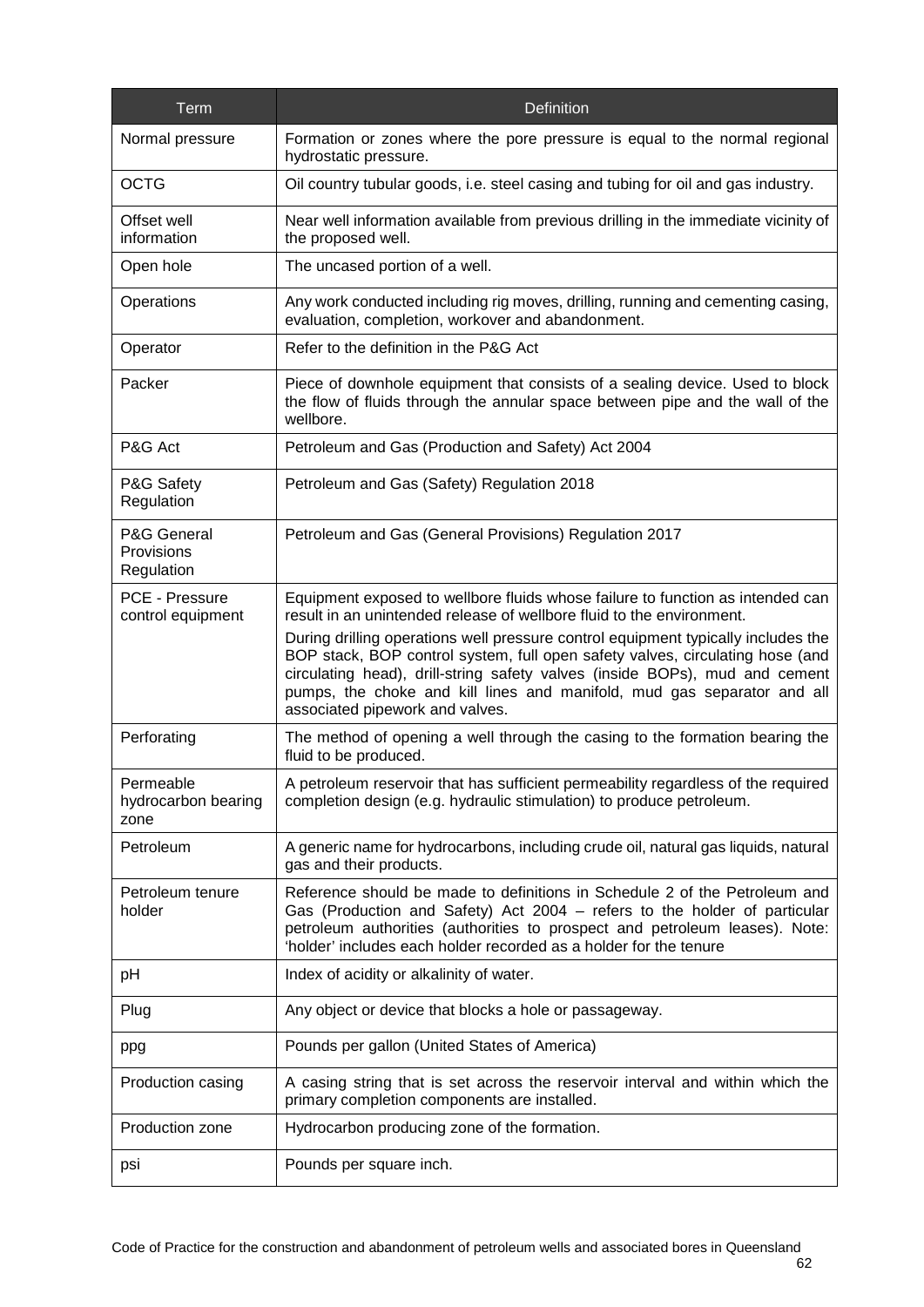| Term                                            | <b>Definition</b>                                                                                                                                                                                                                                                                                                               |
|-------------------------------------------------|---------------------------------------------------------------------------------------------------------------------------------------------------------------------------------------------------------------------------------------------------------------------------------------------------------------------------------|
| Pumping time                                    | Calculated time to mix, pump and fully displace cement slurry.                                                                                                                                                                                                                                                                  |
| Regulator                                       | Petroleum and Gas Inspectorate – safety and health                                                                                                                                                                                                                                                                              |
| <b>SCADA</b>                                    | System control and data acquisition (usually a telemetry data and control<br>system)                                                                                                                                                                                                                                            |
| Seal                                            | Cement mixture pumped into the bore.                                                                                                                                                                                                                                                                                            |
| Short radius<br>horizontal well                 | A type of horizontal well with a radius of 6 to 12 m (20 to 40 ft) and a typical build<br>rate of 5 to 10°/3 ft.                                                                                                                                                                                                                |
| Short term exposure<br>limit                    | A 15 minute time weighted average (TWA) exposure which should not be<br>exceeded at any time during a working day.                                                                                                                                                                                                              |
| SG                                              | Specific gravity                                                                                                                                                                                                                                                                                                                |
| Stratigraphic drill<br>hole                     | Core or other slim holes primarily drilled for the purpose of recovering<br>information about lithology, stratigraphy and geological structure.                                                                                                                                                                                 |
| Sulphide stress<br>cracking                     | A form of hydrogen embrittlement which is a cathodic cracking mechanism,<br>affecting susceptible alloys of steels.                                                                                                                                                                                                             |
| Surface                                         | A natural ground surface or the top of the BOP flange when installed.                                                                                                                                                                                                                                                           |
| Surface casing                                  | A drilled and cemented pipe used to provide blowout protection, to seal off<br>water/hydrocarbon sands, and prevent loss of circulation. Also used to seal off<br>water sands, weak formations and/or lost circulation zones. In some cases<br>surface and intermediate casing requirements are provided by the same string.    |
| Suspended well                                  | A shut in well which has additional requirements as defined by an operator's well<br>integrity management system as it has been offline for a significant period of<br>time. While the shut-in timeframe is dependent upon the operators well integrity<br>management system it is expected to be in the order of 2 to 5 years. |
| Time-weighted<br>average (TWA)                  | The average airborne concentration of a particular substance when calculated<br>over a normal eight-hour working day, for a five-day working week.                                                                                                                                                                              |
| <b>TOC</b>                                      | Top of Cement                                                                                                                                                                                                                                                                                                                   |
| Underbalanced                                   | Wellbore condition in which the pore pressure exceeds the wellbore hydrostatic<br>pressure.                                                                                                                                                                                                                                     |
| Underbalanced /<br>managed pressure<br>drilling | A drilling activity employing equipment and controls where the pressure exerted<br>in the wellbore is Intentionally maintained less than (underbalanced) or close to<br>(managed pressure) the pore pressure in any part of the exposed formations.                                                                             |
| Water observation<br>bore                       | Water bore used to monitor groundwater pressure or used to access<br>groundwater for taking water samples. This has the same meaning as water<br>monitoring bore under the Water Act 2000                                                                                                                                       |
| Water supply bore                               | Includes a bore constructed for take of groundwater and a bore for injecting<br>water or brine (injection bore).                                                                                                                                                                                                                |
| <b>MCRWBA</b>                                   | Minimum Construction Requirements for Water Bores in Australia.                                                                                                                                                                                                                                                                 |
| Well or well-hole                               | This includes production, exploration, appraisal wells, test holes, shot holes and<br>gas injection wells. Gas monitoring wells are classed as exploration wells in this<br>Code.                                                                                                                                               |
| Well barrier                                    | Envelope of one or several well barrier elements preventing fluids from flowing<br>unintentionally from the formation into the wellbore, into another formation or to<br>the external environment                                                                                                                               |
| Well construction                               | Well construction includes the following phases                                                                                                                                                                                                                                                                                 |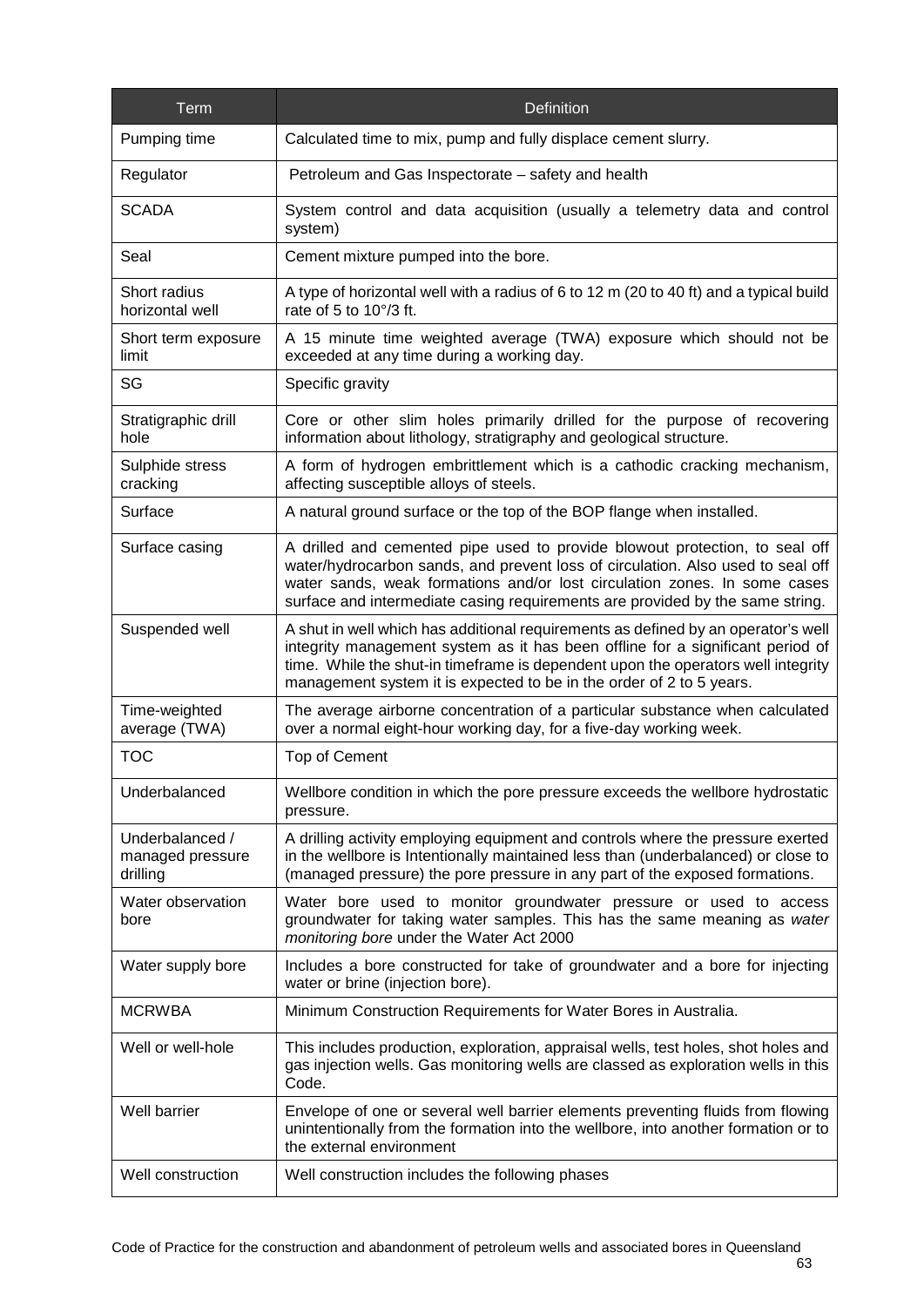| Term              | <b>Definition</b>                                                                                                                                                                                                                                                                                                   |
|-------------------|---------------------------------------------------------------------------------------------------------------------------------------------------------------------------------------------------------------------------------------------------------------------------------------------------------------------|
|                   | Planning and design<br>$\bullet$<br>Drilling<br>Evaluation<br>Stimulation<br>Completion<br>Intervention and workover<br>Suspension<br>Abandonment                                                                                                                                                                   |
| Wellhead          | The system of spools, valves and associated adapters that provide pressure<br>control for production.                                                                                                                                                                                                               |
| Well Integrity    | Application of technical, operational and organizational solutions to reduce risk<br>of uncontrolled release of formation fluids and well fluids throughout the life cycle<br>of a well.                                                                                                                            |
| Well intervention | An operation carried out by re-entering an existing well.                                                                                                                                                                                                                                                           |
| Workover          | Well procedure to perform one or more of a variety of remedial/maintenance<br>operations on a producing well to maintain or attempt production increase.<br>Examples of workover operations are pump repairs, well deepening, plugging<br>back, pulling and resetting liners, squeeze cementing and re-perforating. |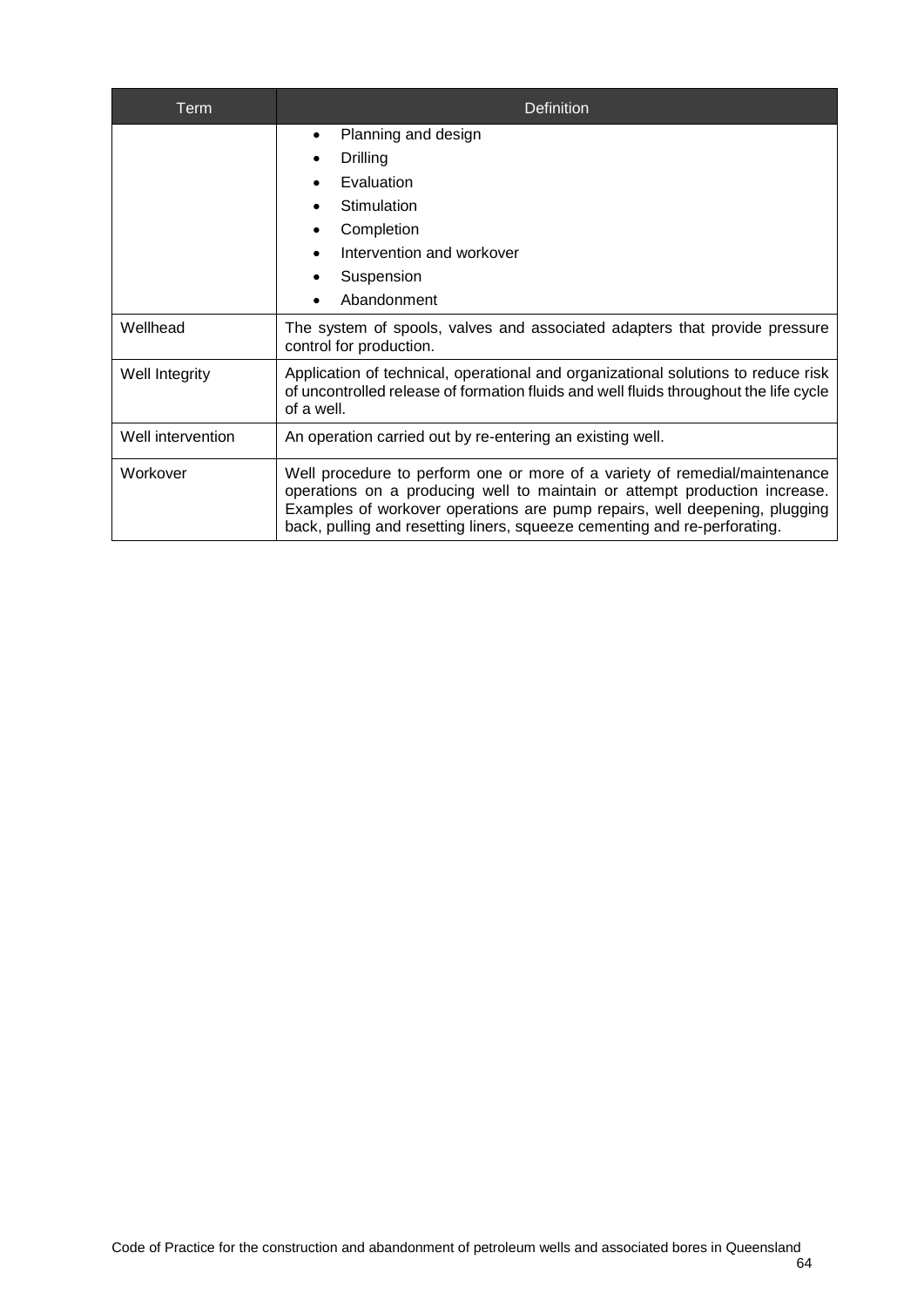# **Appendix 2 – Industry standards**

The following industry standards may be appropriate for the application of this Code (the list is not exhaustive and additional standards may be referenced from the appropriate web sites):

- Competency standard for petroleum and gas well drilling and well servicing (DNRME, 2018)
- Code of Practice for leak management, detection and reporting for petroleum operating plant (DNRME, 2018)
- API Guidance Document HF1, Hydraulic Fracturing Operations— Well Construction and Integrity **Guidelines**
- API Recommended Practice 10D-2/ISO 10427-2, Recommended Practice for Centralizer Placement and Stop Collar Testing
- API Recommended Practice 10B-2/ISO10426-2 Recommended Practice for Testing Well **Cements**
- API Recommended Practice 10B-4, Recommended Practice on Preparation and Testing of Foamed Cement Slurries at Atmospheric Pressure
- API Specification 10A/ISO 10426-1 Specification for Cements and Materials for Well Cementing
- API Specification 12J, Specification for Oil and Gas Separators
- API Specification 13A /ISO 13500, Specification for Drilling Fluid Materials
- API Specification 16A, ISO 13533, Specification for Drill- Through Equipment
- API Specification 5B, Specification for Threading, Gauging, and Thread Inspection of Casing, Tubing, and Line Pipe Threads
- API Specification 5CT/ISO 11960, Specification for Casing and Tubing
- API Specification 6A/ISO 10432, Specification for Wellhead and Christmas Tree Equipment
- API Specification 8A/8C, Grinding of wells (to suit casing elevators)
- API Standard 53, Blowout Prevention Equipment Systems for Drilling Operations.
- API Standard 65-2, Isolating Potential Flow Zones During Well Construction
- ASTM D412, Standard test Methods for Vulcanized Rubber and Thermoplastic Elastomers Tension 1
- ASTM D471, 12 Standard Test Method for Rubber Property Effect of Liquids
- ASTM D2240, 05 2010, Standard Test Method for Rubber Property Durometer Hardness 1
- ISO 13354, Drilling and production equipment Shallow gas diverter equipment
- ISO 13503-1 Petroleum and natural gas industries Completion fluids and materials Part 1: Measurement of viscous properties of completion fluids
- ISO 13503-3, Petroleum and natural gas industries Completion fluids and materials Part 3: Testing of heavy brines
- NACE Standard MR 0175/ISO 15156 Materials for use in H<sub>2</sub>S-containing environments in oil and gas production
- National Exposure Standards For Atmospheric Contaminants In The Occupational Environment, National Occupational Health and Safety Commission (NOHSC) document [NOHSC:1003(1995)]
- NOHSC: 1013 1995, National Standard for Limiting Exposure to Ionising Radiation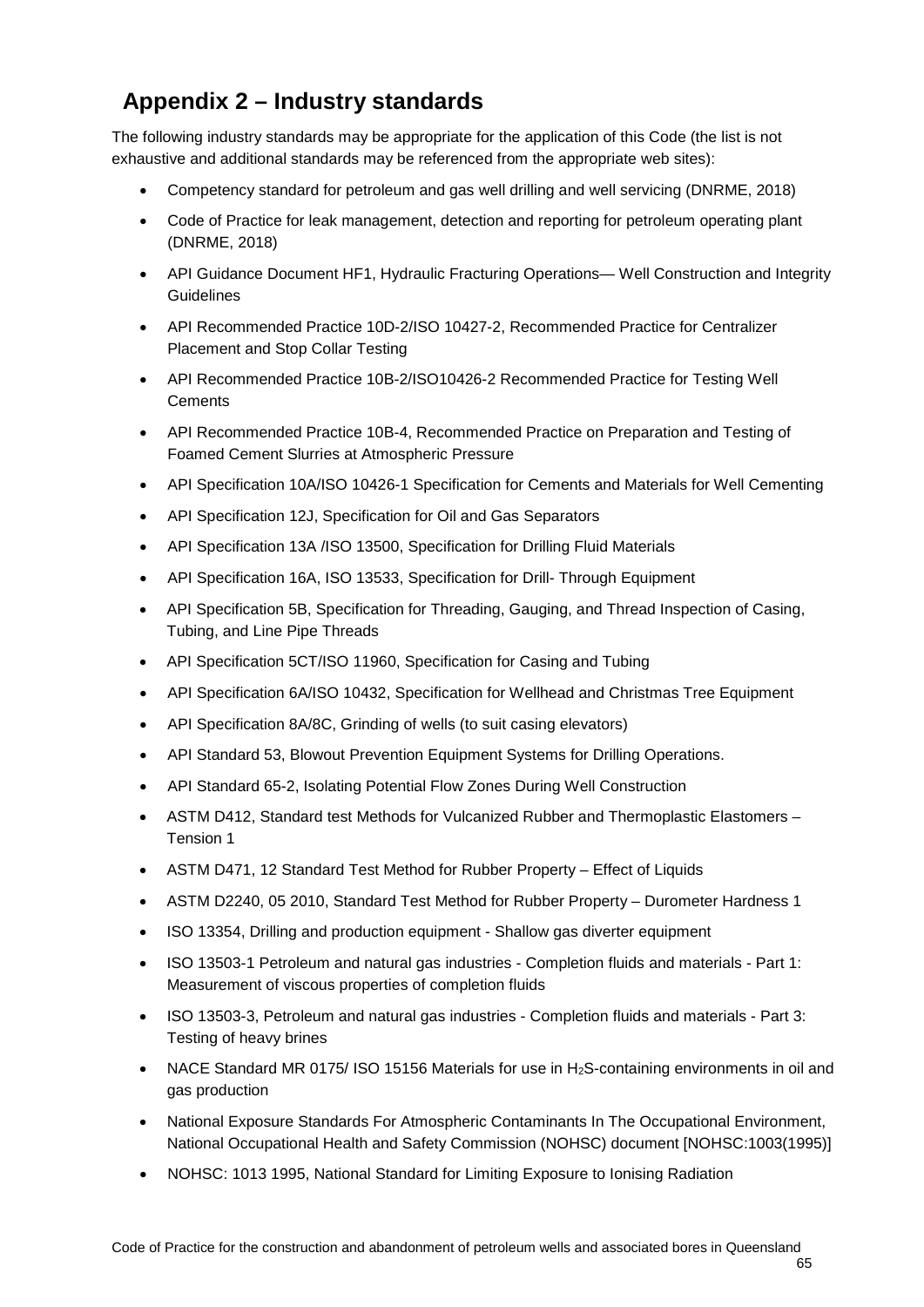- NOHSC: 3017 1994, Guidance Note for the Assessment of Health Risks Arising from Hazardous Substances in the Workplace
- NOHSC: 3022 1995, Recommendations for Limiting Exposure to Ionising Radiation
- NOHSC: 7039 1995, Guidelines for Health Surveillance
- NOHSC: 1005 1994, National Model Regulations for the Control of Workplace Hazardous Substances - Hazardous Substances Information System (HSIS)
- NOHSC: 1008 2004, National Standard Approved Criteria for Classifying Hazardous Substances
- NOHSC: 2007 1994, National Code of Practice for the Control of Workplace Hazardous **Substances**
- Queensland Environmental Protection (Air) Policy 2008

Operators may also consider the following references, to manage well construction issues associated with the whole of life cycle requirements for petroleum wells:

- An Industry Recommended Practice (IRP) for Canadian Oil and Gas Industry Volume 5, November 2011.
- ANSI/API Specification 15HR, High Pressure Fiberglass Line Pipe
- ANSI/API Specification 15LR, Low Pressure Fiberglass Line Pipe
- API Recommended Practice 10B-5/ISO 10426-5, Recommended Practice on Determination of Shrinkage and Expansion of Well Cement Formulations at Atmospheric Pressure
- API Recommended Practice 10B-6/ISO 10426-6, Methods of determining the static gel strength of cement formulations
- API Recommended Practice 10F/ISO 10427-3, Recommended Practice for Performance Testing of Cementing Float Equipment
- API Recommended Practice 13B-1/ISO 10414-1, Recommended Practice for Field testing of drilling fluids Part 1: Water-based fluids
- API Recommended Practice 13B-2/ISO 10414-2,D, Recommended Practice for Field testing of drilling fluids — Part 2: Oil-based fluids
- API Recommended Practice 49, Recommended Practices For Safe Drilling Of Wells Containing  $H<sub>2</sub>S$ .
- API Recommended Practice 54, Occupational Safety for Oil and Gas Well Drilling and Servicing **Operations**
- API Recommended Practice 5A3/ISO 13678, Recommended Practice on Thread Compounds for Casing, Tubing, Line Pipe, and Drill Stem Elements
- API Recommended Practice 5A5/ISO 15463, Field Inspection of New Casing, Tubing, and Plainend Drill Pipe
- API Recommended Practice 5B1, Gauging and Inspection of Casing, tubing and Line Pipe **Threads**
- API Recommended Practice 5C1, Recommended Practice for Care and Use of Casing and Tubing
- API Recommended Practice 5C5/ISO 13679, Recommended Practice on Procedures for Testing Casing and Tubing Connections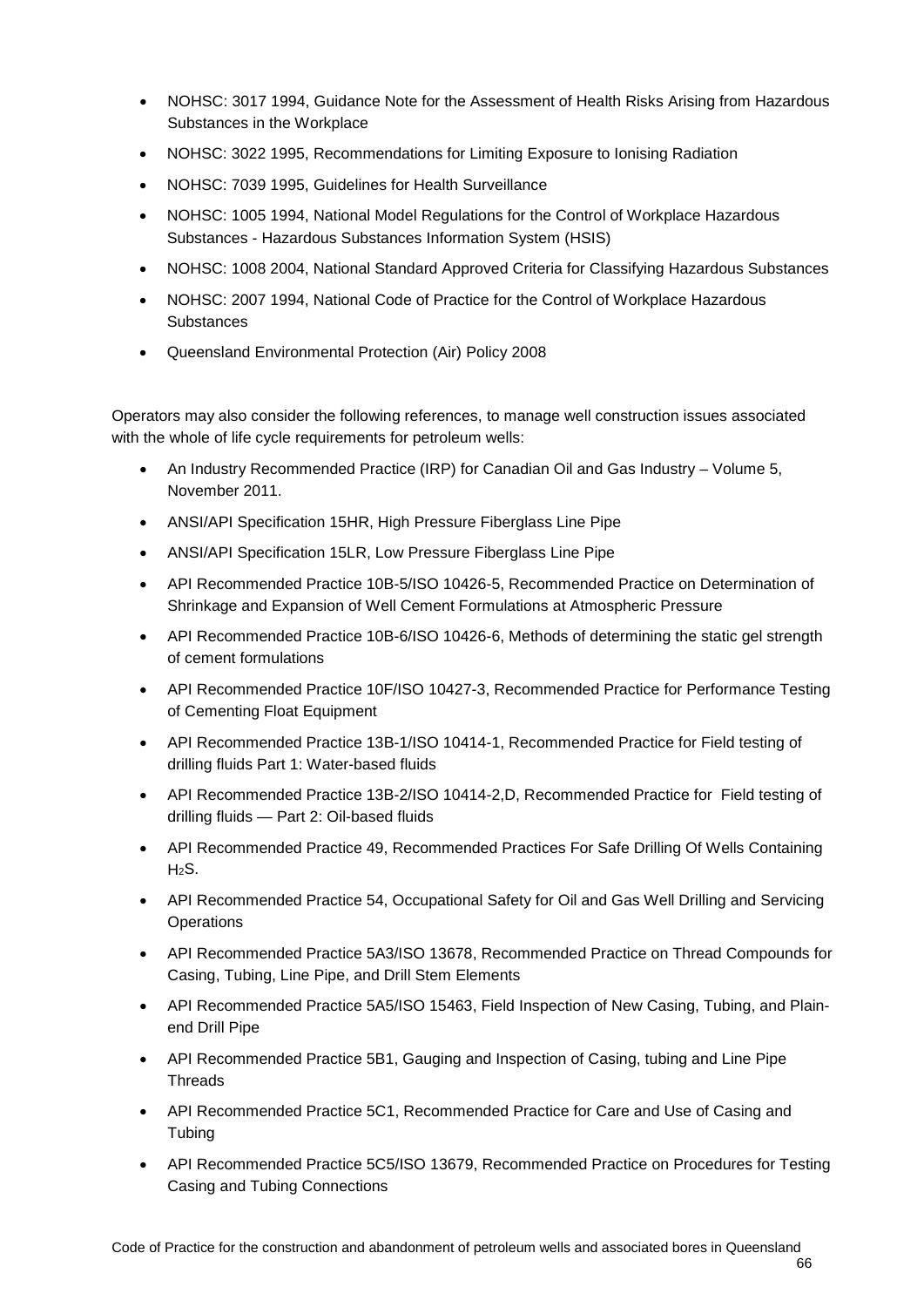- API Recommended Practice 5C6, Welding Connections to Pipe
- API Recommended Practice 59, Recommended Practice for Well Control Operations
- API Recommended Practice 92U, Underbalanced drilling operations
- API Specification 10D/ISO 10427-1, Specification for Bow-Spring Casing Centralizers
- API Specification 16C, Specification for Choke and Kill Systems
- API Specification 16D, Specification for Control Systems for Drilling Well Control Equipment and Control Systems for Diverter Equipment
- API Specification 16RCD, Drill Through Equipment Rotating Control Devices
- API Specification 16ST, Coiled Tubing Well Control Equipment Systems
- API Technical Report 10TR1 Cement Sheath Evaluation
- API Technical Report 10TR2, Shrinkage and Expansion in Oilwell Cements
- API Technical Report 10TR3, Temperatures for API Cement Operating Thickening Time Tests
- API Technical Report 10TR4, Technical Report on Selection of Centralizers for Primary Cementing Operations
- API Technical Report 10TR5, Technical Report on Methods for Testing of Solid and Rigid **Centralizers**
- API Technical Report 5C3, Technical Report on Equations and Calculations for Casing, Tubing, and Line Pipe used as Casing or Tubing; and Performance Properties Tables for Casing and **Tubing**
- Australian Radiation Protection and Nuclear Safety Agency (ARPANSA) Disposal of Naturally Occurring Radioactive Material (NORM)
- Energy Institute Part 17: Volume 1: High Pressure and High Temperature (HPHT) Well Planning (2009). Model Code of Safe Practice in the Petroleum Industry
- ISO 10407, Drill Stem Design and Operating Limits
- ISO 16530-2, Well integrity Part 2: Well integrity for the operational phase
- ISO 1872-1: 1993, Polyethylene (PE) moulding and extrusion materials Part 1: Designation system and basis for specifications
- ISO 31000:2009 Risk management Principles and guidelines
- NORSOK Standard D-010, Well integrity in drilling and well operations
- Oil and Gas UK OP071, 2015, Guidelines for the suspension and abandonment of wells
- Technical guidance Surface gas handling system and mud gas separator design: Principles for drilling operations (DNRM, 2016).
- Technical information sheet Surface gas handling system and mud gas separator design (DNRM, 2016).

These standards and specifications must only be used if they do not contradict the means of compliance stipulated in this Code.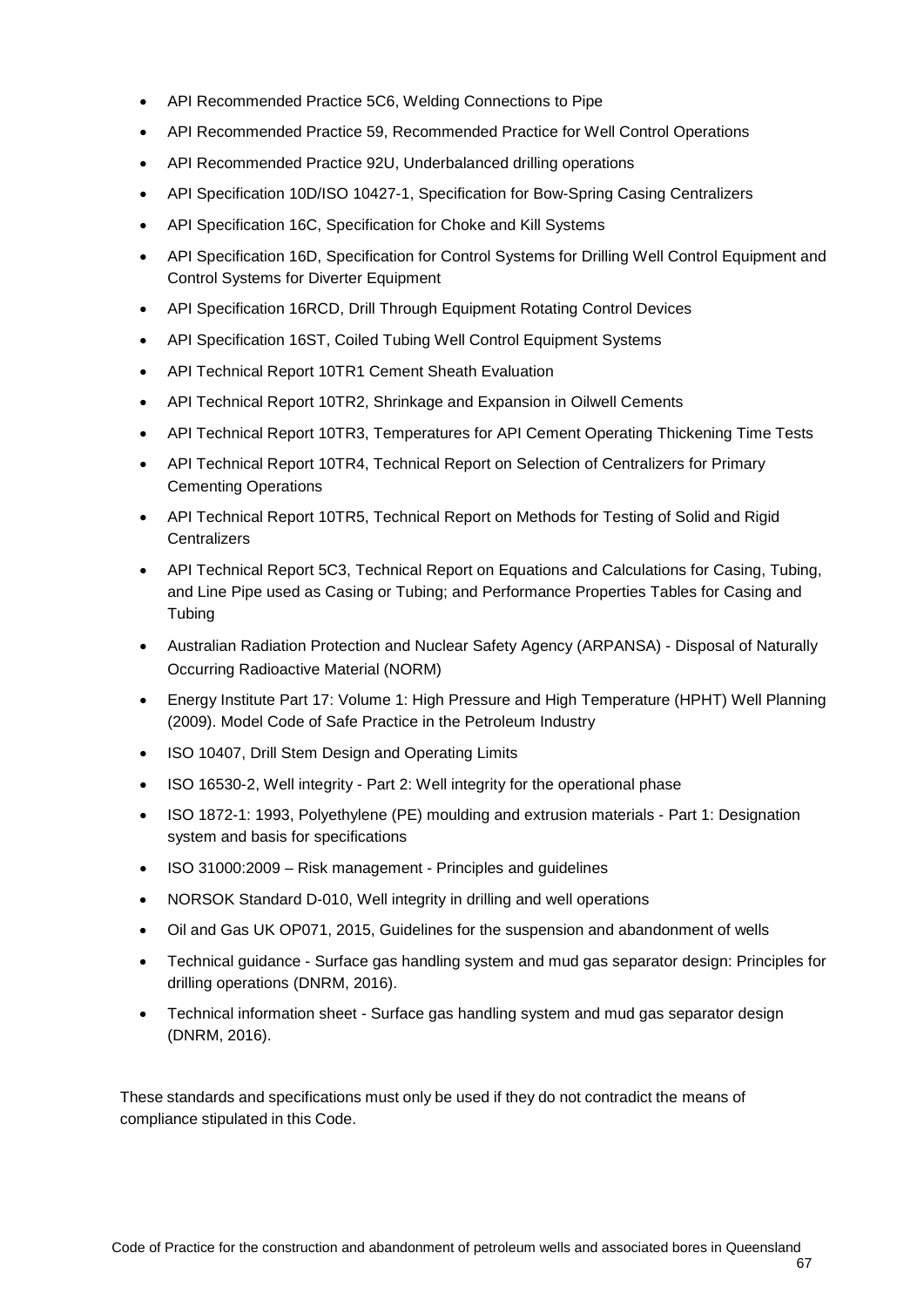## **Appendix 3 – Cooper / Eromanga Basin Aquifers**

The [South Australia Cooper Basin Statement of Environmental Objectives;](https://sarigbasis.pir.sa.gov.au/WebtopEw/ws/samref/sarig1/image/DDD/PGER00246SEO%20DRILLING%20OPERATIONS.pdf) Drilling, Completions and Well [Operations](https://sarigbasis.pir.sa.gov.au/WebtopEw/ws/samref/sarig1/image/DDD/PGER00246SEO%20DRILLING%20OPERATIONS.pdf) can be found at the following website:

[www.petroleum.statedevelopment.sa.gov.au/legislation\\_and\\_compliance/environmental\\_register](http://www.petroleum.statedevelopment.sa.gov.au/legislation_and_compliance/environmental_register)

The document outlines geological formations as aquifers in the Cooper-Eromanga Basin. They may contain permeable sands which may be in natural hydraulic isolation from each other (from shallowest to deepest), and in general isolation will be maintained between these groups.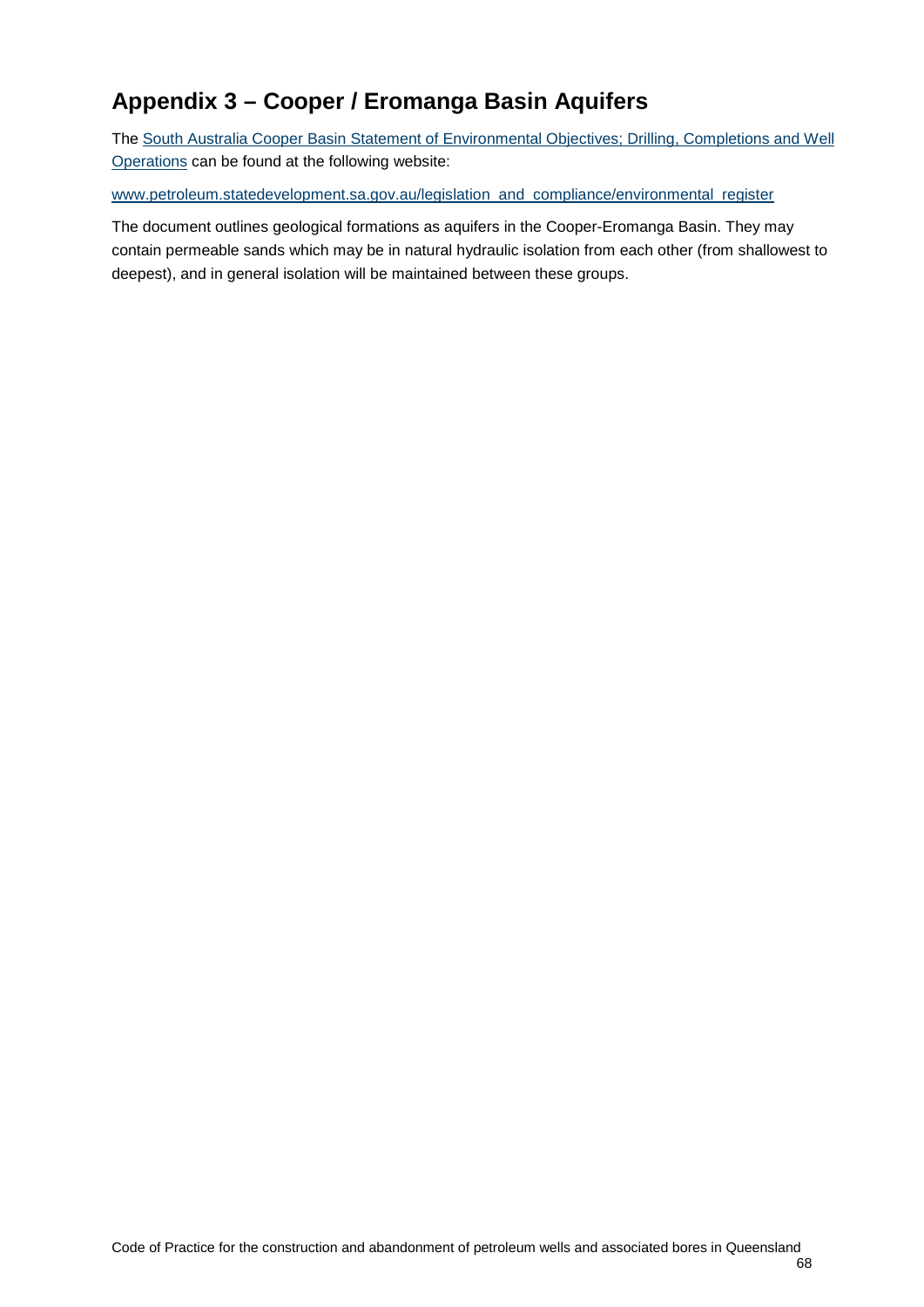

## **Appendix 4 - Examples of standard Surat abandonment schematics**